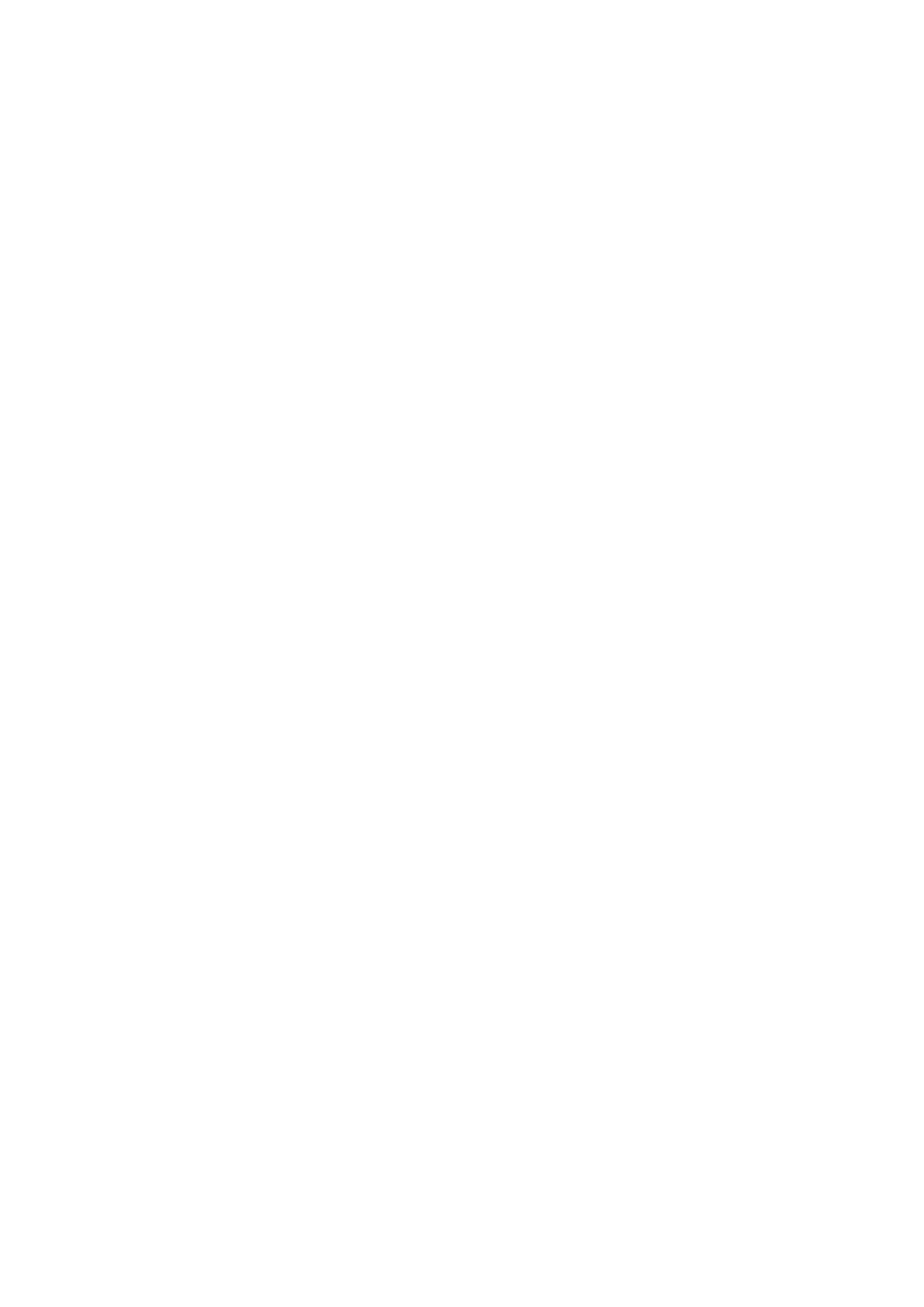### Acknowledgements

I would like to thank my supervisor, Håvard Raddum. I am deeply grateful for the guidance and encouragement he has given me, throughout writing this thesis.

I would also like to thank the people at Simula@UiB, for providing a supportive and inclusive workplace. Our daily lunches and "Fikas" will be greatly missed.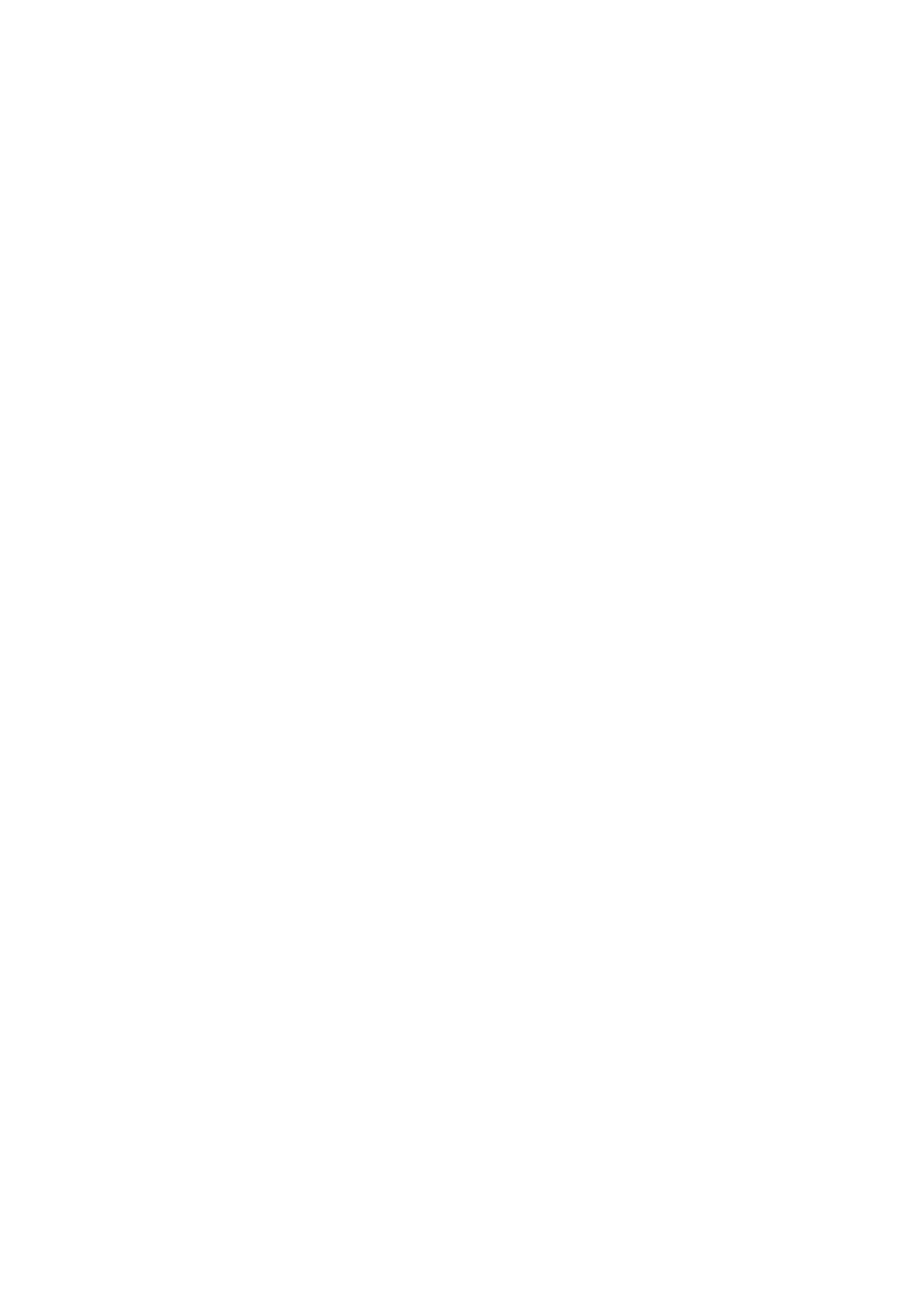### Abstract

LowMC is a symmetric block cipher designed for fully homomorphic encryption. This thesis focuses on Martin Albrecht's implementation of the cipher in the FHE library HElib, and how his implementation can be improved when encrypting a single plaintext. We have succeeded in getting faster encryption by changing the packing of the plaintext bits and focusing on a rotation-based linear layer. When only encrypting a single plaintext Albrecht's implementation takes 217.17 seconds, while our alternative implementation takes 11.53 seconds.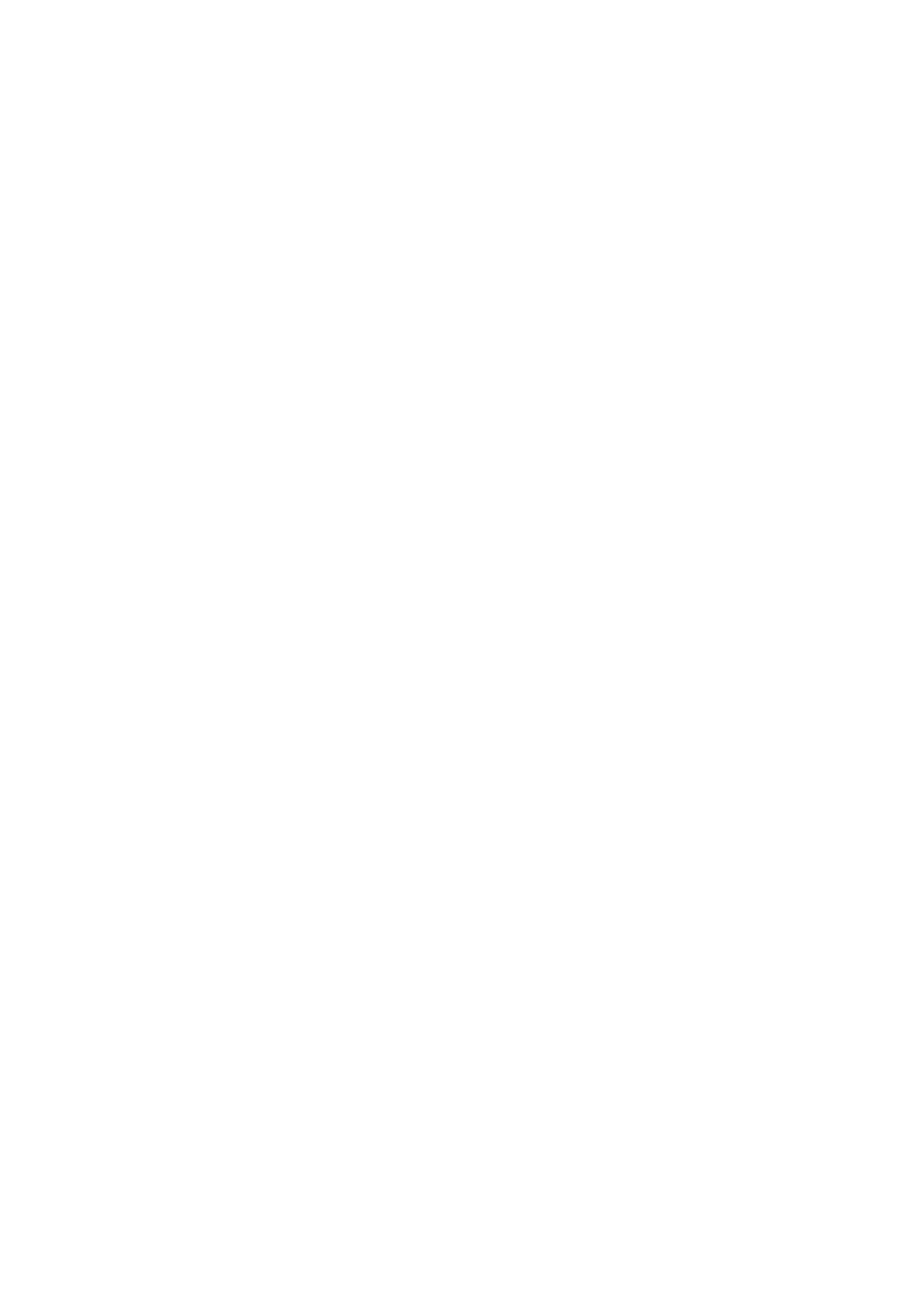# Table of contents

| $\mathbf{1}$            |              | <b>Introduction</b><br>$\mathbf{1}$                                                      |                  |  |  |  |  |  |  |  |  |  |  |  |  |
|-------------------------|--------------|------------------------------------------------------------------------------------------|------------------|--|--|--|--|--|--|--|--|--|--|--|--|
|                         | 1.1          |                                                                                          | $\mathbf{1}$     |  |  |  |  |  |  |  |  |  |  |  |  |
|                         |              | Asymmetric vs. Symmetric Encryption<br>1.1.1                                             | $\overline{4}$   |  |  |  |  |  |  |  |  |  |  |  |  |
|                         | 1.2          |                                                                                          | 6                |  |  |  |  |  |  |  |  |  |  |  |  |
|                         | 1.3          |                                                                                          | $\overline{7}$   |  |  |  |  |  |  |  |  |  |  |  |  |
| $\boldsymbol{2}$        |              | <b>Fully Homomorphic Encryption</b>                                                      | $\boldsymbol{9}$ |  |  |  |  |  |  |  |  |  |  |  |  |
|                         | 2.1          |                                                                                          | 9                |  |  |  |  |  |  |  |  |  |  |  |  |
|                         |              | 2.1.1                                                                                    | 10               |  |  |  |  |  |  |  |  |  |  |  |  |
|                         |              | 2.1.2                                                                                    | 11               |  |  |  |  |  |  |  |  |  |  |  |  |
|                         | 2.2          |                                                                                          | 13               |  |  |  |  |  |  |  |  |  |  |  |  |
|                         | 2.3          |                                                                                          | 15               |  |  |  |  |  |  |  |  |  |  |  |  |
|                         |              | (Levelled) FHE without Bootstrapping<br>2.3.1                                            | 15               |  |  |  |  |  |  |  |  |  |  |  |  |
|                         |              | 2.3.2<br><b>Slots</b>                                                                    | 16               |  |  |  |  |  |  |  |  |  |  |  |  |
| $\overline{\mathbf{3}}$ | <b>LowMC</b> |                                                                                          | 19               |  |  |  |  |  |  |  |  |  |  |  |  |
|                         | 3.1          |                                                                                          | 19               |  |  |  |  |  |  |  |  |  |  |  |  |
|                         |              | 3.1.1                                                                                    | 19               |  |  |  |  |  |  |  |  |  |  |  |  |
|                         |              | 3.1.2                                                                                    | 20               |  |  |  |  |  |  |  |  |  |  |  |  |
|                         |              | 3.1.3                                                                                    | 20               |  |  |  |  |  |  |  |  |  |  |  |  |
|                         |              | 3.1.4                                                                                    | 20               |  |  |  |  |  |  |  |  |  |  |  |  |
|                         | 3.2          |                                                                                          | 22               |  |  |  |  |  |  |  |  |  |  |  |  |
|                         |              | 3.2.1                                                                                    | 24               |  |  |  |  |  |  |  |  |  |  |  |  |
|                         |              | 3.2.2                                                                                    | 24               |  |  |  |  |  |  |  |  |  |  |  |  |
| $\overline{\mathbf{4}}$ |              | Alternative implementation of LowMC in HElib                                             | 27               |  |  |  |  |  |  |  |  |  |  |  |  |
|                         | 4.1          |                                                                                          | 28               |  |  |  |  |  |  |  |  |  |  |  |  |
|                         | 4.2          | The linear layer $\ldots \ldots \ldots \ldots \ldots \ldots \ldots \ldots \ldots \ldots$ | 30               |  |  |  |  |  |  |  |  |  |  |  |  |
|                         |              |                                                                                          |                  |  |  |  |  |  |  |  |  |  |  |  |  |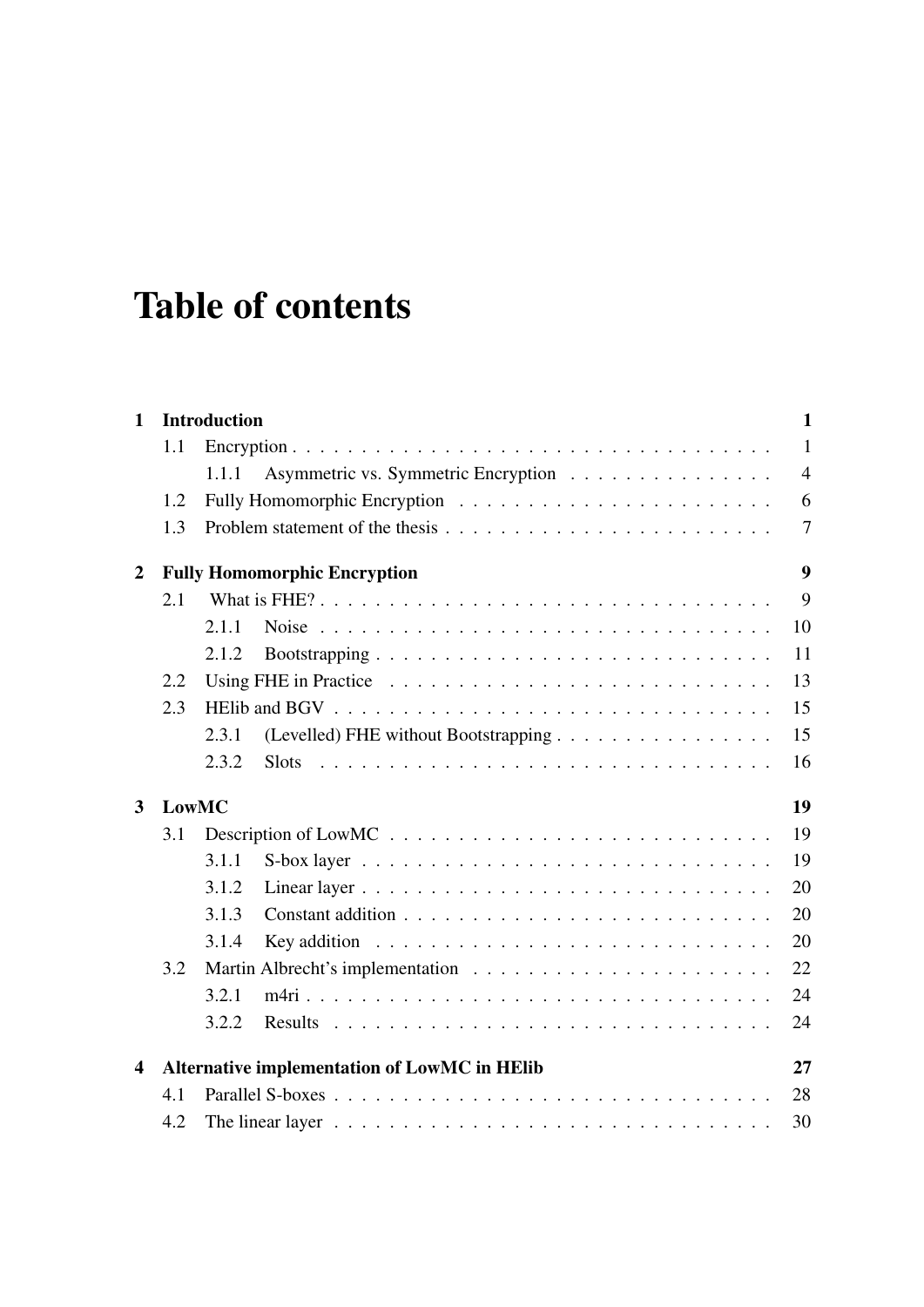|    | 4.3               |                   |                                                                                                  |    |
|----|-------------------|-------------------|--------------------------------------------------------------------------------------------------|----|
|    |                   |                   |                                                                                                  | 36 |
|    |                   | 4.3.2             | Timing results $\ldots \ldots \ldots \ldots \ldots \ldots \ldots \ldots \ldots \ldots \ldots$ 37 |    |
| 5. |                   | <b>Conclusion</b> |                                                                                                  | 39 |
|    | <b>References</b> |                   |                                                                                                  | 41 |
|    |                   |                   | Appendix A Source Code                                                                           | 43 |
|    |                   |                   | <b>Appendix B</b> Script for Makefile                                                            | 53 |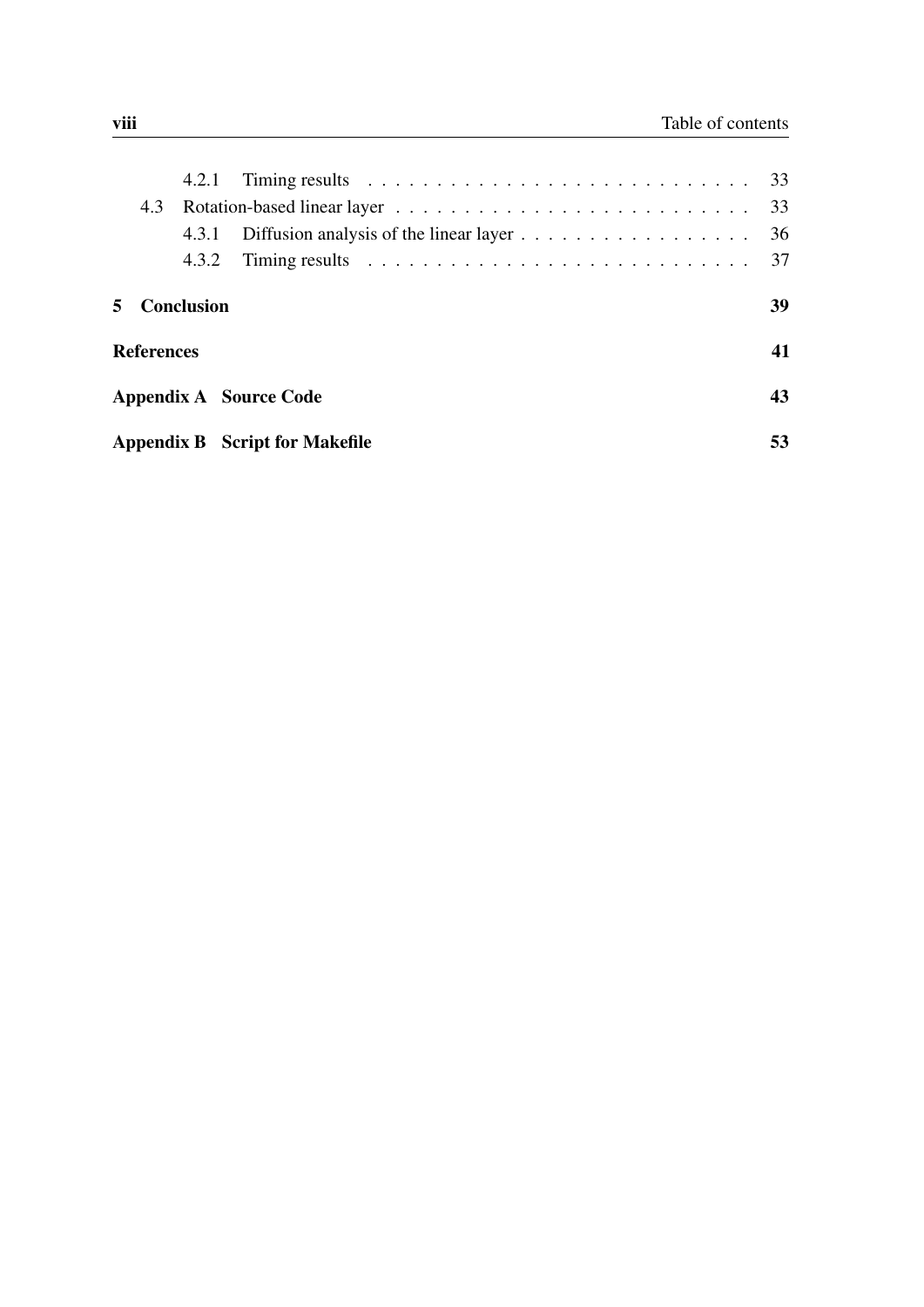# <span id="page-8-0"></span>Chapter 1

# Introduction

Every day, millions of people share sensitive information through the internet. Passwords, credit card numbers, and social security numbers are examples of data that could lead to severe consequences if fallen into the wrong hands. How can we prevent others from taking a peek at our private details, while still allowing insight for a select few? What happens when the ones who are meant to process our information, cannot be trusted? Is it possible to perform computations on data without having direct access to it?

When storing data in the cloud today, clients are forced to put trust in their cloud providers. Is it possible to eliminate this demand? In this thesis, we will discuss how encryption, or more specifically fully homomorphic encryption (FHE), can be a solution to this problem. Efficiency concerning practical applications has been an issue often raised regarding FHE. However, we believe that with this thesis we have taken a step closer to solving this concern.

### <span id="page-8-1"></span>1.1 Encryption

Encryption is the process of scrambling a message such that only the intended recipient is capable of retrieving the original message. The intended receiver gets a 'key' which unscrambles the encrypted message or, in other words, decrypts it. It is crucial that the key does not fall into the wrong hands, as anyone in possession of it is capable of decrypting the encrypted message. We often refer to the decryption key as the private key, as it is kept private from the rest of the world. When encrypting a message, we also use a key. Depending on the encryption used, it varies whether this key is kept private or not.

How safely the message is encrypted is reliant on the encryption scheme used. An encryption scheme consists of three algorithms; one that transforms a message (plaintext) into a scrambled message (ciphertext), one that decrypts the ciphertext back to the plaintext,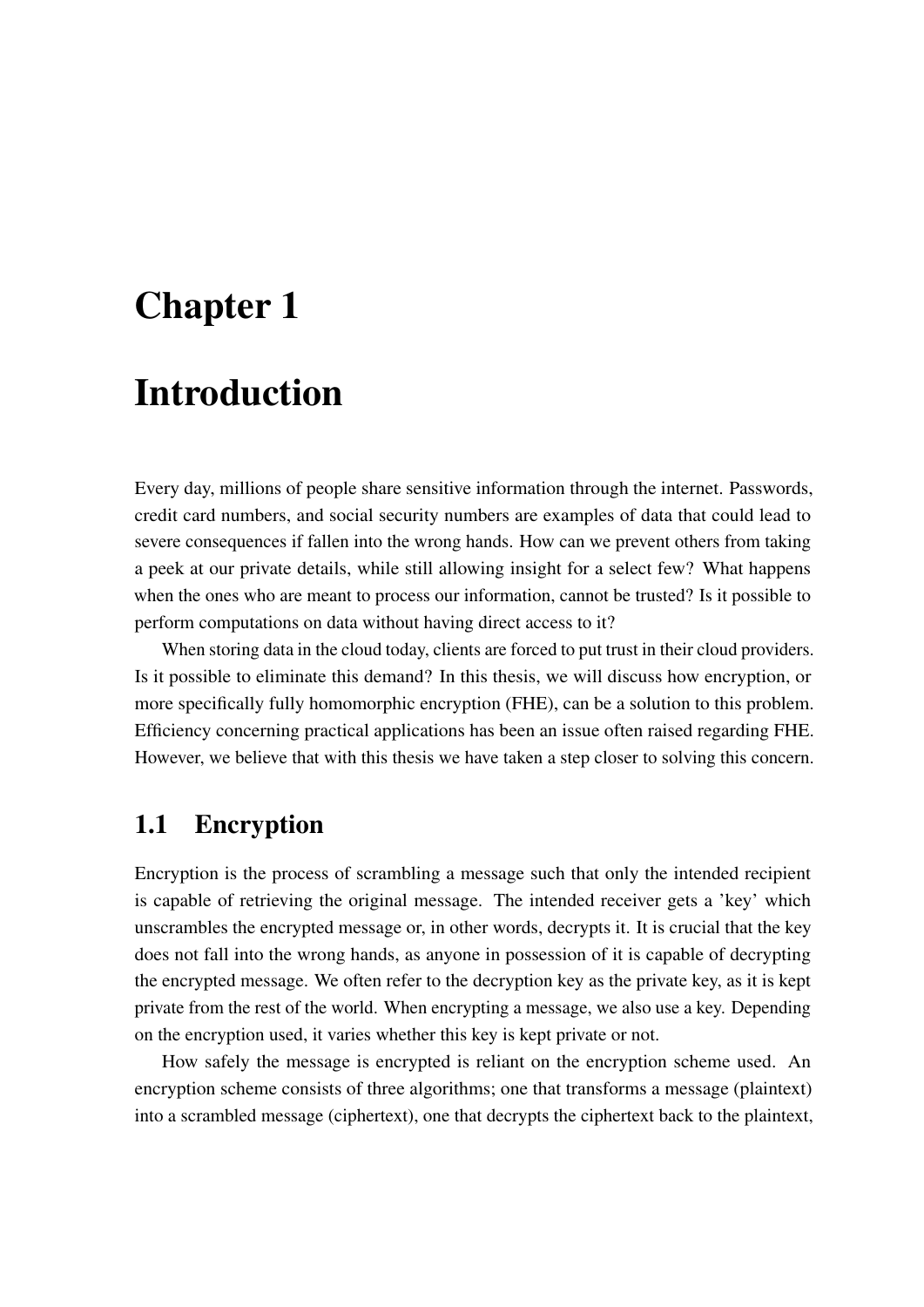and one that generates the keys used for encryption and decryption. Though the different encryption schemes vary considerably, the majority of them follow Kerckhoffs' principle.

In 1883, Auguste Kerckhoffs published two articles in the French "Le Journal des Sciences Militaires" stating six design principles for military ciphers.

- 1. The system must be indecipherable at least in practice, if not mathematically.
- 2. The system must not be required to be secret, and it must be able to fall into the hands of an enemy without inconvenience.
- 3. The encryption key for the system must be capable of being stored and communicated without the help of written notes, and to be changed or modified at the will of the communicating parties.
- 4. The system must be capable of being applied to communications via telegraph (the prevailing technology of the time).
- 5. Equipment and documents for the system must be portable, and their usage and function must not require the gathering or collaboration of several people.
- 6. The system must be easy to use, requiring neither mental strain nor the knowledge of a long series of rules to implement it.

Not all of the six principles remain relevant in modern times, but the second principle still stands strong today. The basic idea behind the second principle is that all details around the encryption scheme, except for the secret key, should be public without destroying the security of the scheme. If the components of the scheme become public, it should not compromise the entire scheme. In current times encryption schemes are made available to the public before being used, this is to catch any flaws in the scheme before being deployed in real applications.

To get a better understanding of encryption schemes and their security we will give two examples of previously used historical ciphers; the Caesar cipher, and the substitution cipher.

#### Caesar Cipher

One of the most well-known encryption schemes is the Caesar cipher. The Caesar cipher is named after Julius Caesar (100-44 BC), who according to the historian Suetonius used the cipher when sending letters of military significance. In the Caesar cipher, every letter in the original message shifts with a fixed number of positions.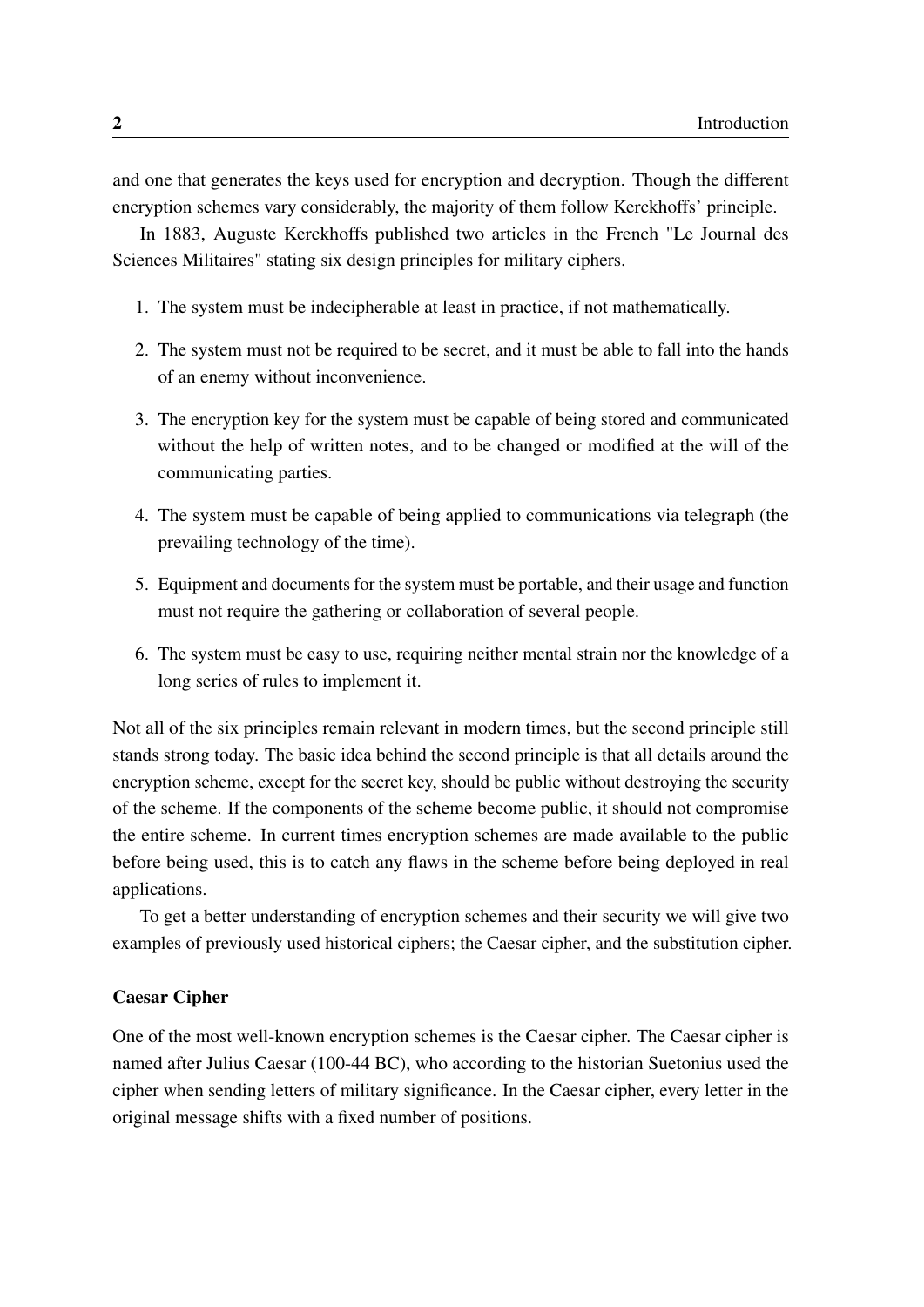<span id="page-10-0"></span>

| $\mathbf{R}$                                          |                                  |               | $\mathbf{F}$ |  | $F \mid G \mid$ |  |  | H I J |  |  | $K$ L $M$ N O P Q |  |  |  | $R$ $S$ $T$ |  | W |  |  |
|-------------------------------------------------------|----------------------------------|---------------|--------------|--|-----------------|--|--|-------|--|--|-------------------|--|--|--|-------------|--|---|--|--|
|                                                       | $\mathbb{Z} \times \mathbf{F}$ . | $\mid G \mid$ |              |  |                 |  |  |       |  |  |                   |  |  |  |             |  |   |  |  |
| $Table 1.1$ $C_{2200}$ eviden with 2 negitian $shift$ |                                  |               |              |  |                 |  |  |       |  |  |                   |  |  |  |             |  |   |  |  |

Table 1.1 Caesar cipher with 3 position shift

Table [1.1](#page-10-0) shows how the letters in the English alphabet shifts in a Caesar cipher with a right shift of 3. The top row represents the letters in the original message, and the bottom row represents the letters after the encryption. Given the message "SECRET MESSAGE," we can use this table to see that it encrypts to "VHFUHW PHVVDJH." To decrypt the message, we would shift the letters in the encrypted message in the opposite direction. Had the message been encrypted with a Caesar cipher with a right shift of 7 positions, we would decrypt the encrypted message with a left shift of 7 positions.

In every encryption scheme, we have a keyspace which refers to the set of all possible keys. In the Caesar cipher, the key is the number of positions in which we shift the letters. The keyspace would, therefore, contain 25 unique keys since there are 25 ways we can shift the letters of the alphabet without getting the same output. A shift of 50 positions would be the same as a shift of 24. Due to this limited keyspace, it is easy to perform a brute-force attack to find the original message. In a brute-force attack, we would try all possible keys until we find the right one. With the Caesar cipher having only a keyspace of 25 keys this would take a short time even with pen and paper.

#### Substitution Cipher

The Caesar cipher is a particular type of substitution cipher. Where in the Caesar cipher a letter shifts, the substitution cipher replaces a letter. It is not essential whether the letter is replaced by another letter, a symbol, a group of symbols or a group of letters, as long as the replacement is one-to-one, meaning each letter has its unique replacement.

The keyspace for the substitution cipher is much larger than for the Caesar cipher. Since every letter has a unique replacement, the keyspace for the English alphabet contains  $26! \approx 2^{88}$  keys. The size of the keyspace makes it challenging to run a brute-force attack, even with the most powerful computers we have today. However, it is possible to run frequency analysis to break the cipher.

Frequency analysis is the study of how often letters or symbols repeat in a ciphertext. Most languages are built in such a way that some letters are used more often than others. In the English language the three most frequently used letters are 'E,' 'T,' and 'A,' while 'Z,' 'Q,' and 'X' are the least frequently used. By studying the frequencies in the ciphertext and comparing them with the known frequencies of the letters in our alphabet, we can make some assumptions on what parts of the plaintext may be. There is no guarantee that the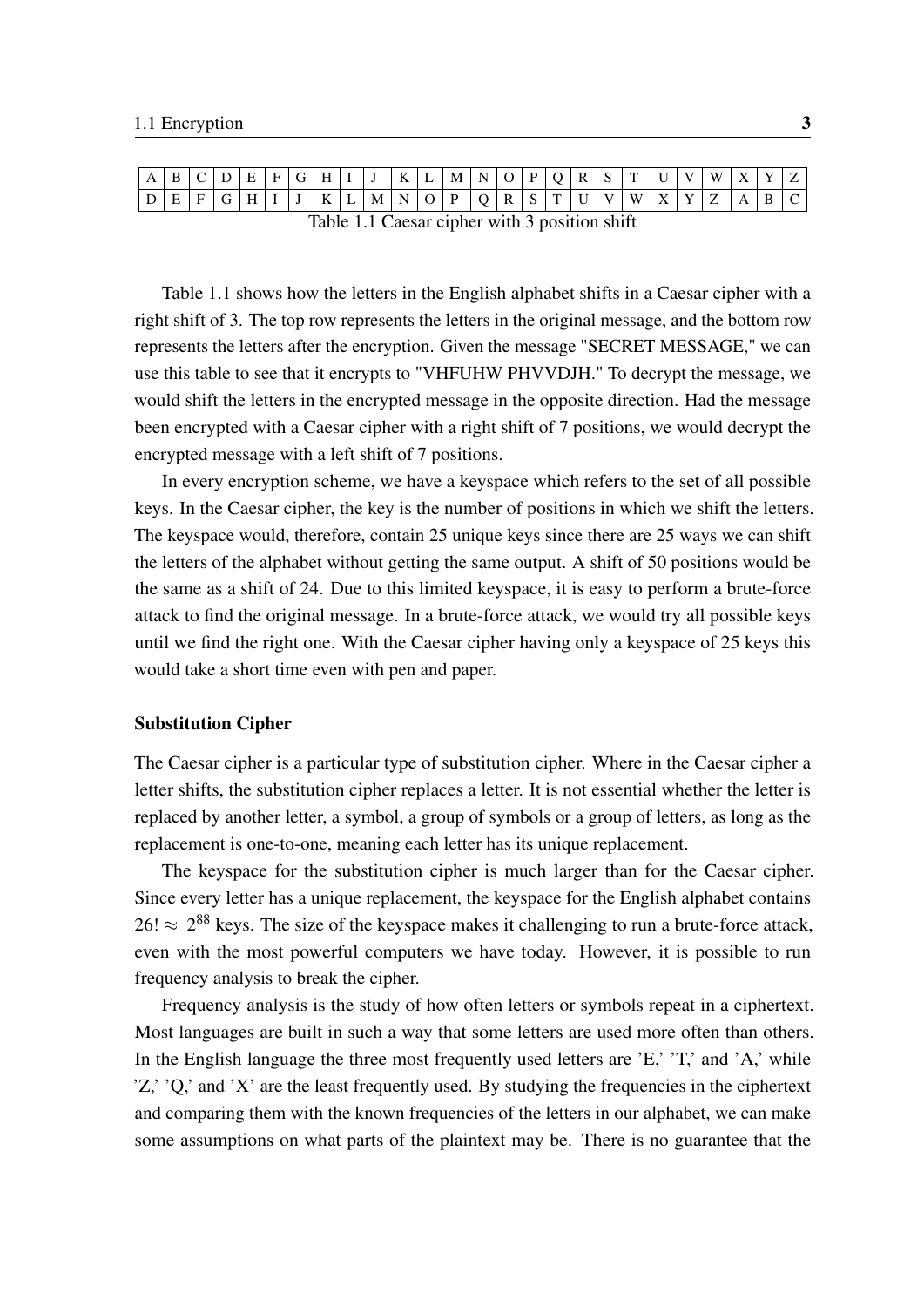frequency analysis will work; however, it has a high chance of success when the plaintext is long enough. The substitution cipher is typically broken quite quickly when the plaintext has more than 500 letters.

While neither the Caesar cipher nor the substitution cipher is safe enough to use today, there are plenty of safe-to-use encryption schemes that have taken their places. Two prominent examples are AES (Advanced Encryption Standard) and RSA (Rivest-Shamir-Adleman), where AES is a symmetric cipher, and RSA is an asymmetric cipher [\[11\]](#page-48-1).

### <span id="page-11-0"></span>1.1.1 Asymmetric vs. Symmetric Encryption

Encryption schemes are divided into two categories; asymmetric, and symmetric encryption. In symmetric encryption, both the sender and the receiver possess the same key, and the key is used both for encrypting and decrypting messages. In asymmetric encryption, there are two keys, a private and a public key. The public key is used for encryption, while decryption is done with the private key.

#### Symmetric Encryption

We categorise symmetric encryption in two groups; stream ciphers and block ciphers.

A stream cipher is an encryption algorithm that encrypts a single plaintext bit at a time. The given key is used to produce an arbitrarily long stream of pseudorandom bits, also called a keystream, that is continuously added bit by bit with the plaintext to produce the ciphertext. For the stream cipher to remain secure, it is essential that the keystream remain unpredictable and never reused. If the keystream becomes predictable, the stream cipher becomes insecure.

While the stream cipher is not 100% secure in the information theoretical sense, it is modelled after a cipher that is unbreakable, the one-time pad. The keystream in the one-time pad is not generated from a given key but is the actual key, which means that the key is at least as large as the plaintext. One of the essential features of the one-time pad is that the key must be truly random, unlike the stream cipher which has a pseudorandom keystream. The one-time pad is unbreakable because for every conceivable plaintext, there is a key that decrypts the given ciphertext into the particular plaintext. The attacker might as well guess the plaintext itself and gets no information from the ciphertext

Though the one-time pad provides an unbreakable cipher, it is quite troublesome to use. Creating a truly random key can be quite tricky, especially since we are not able to reuse it, and the key can be difficult to send because of its size.

While the stream cipher encrypts a single plaintext bit at a time, the block cipher encrypts a set number, or a block, of plaintext bits at a time. Instead of using a keystream, a key of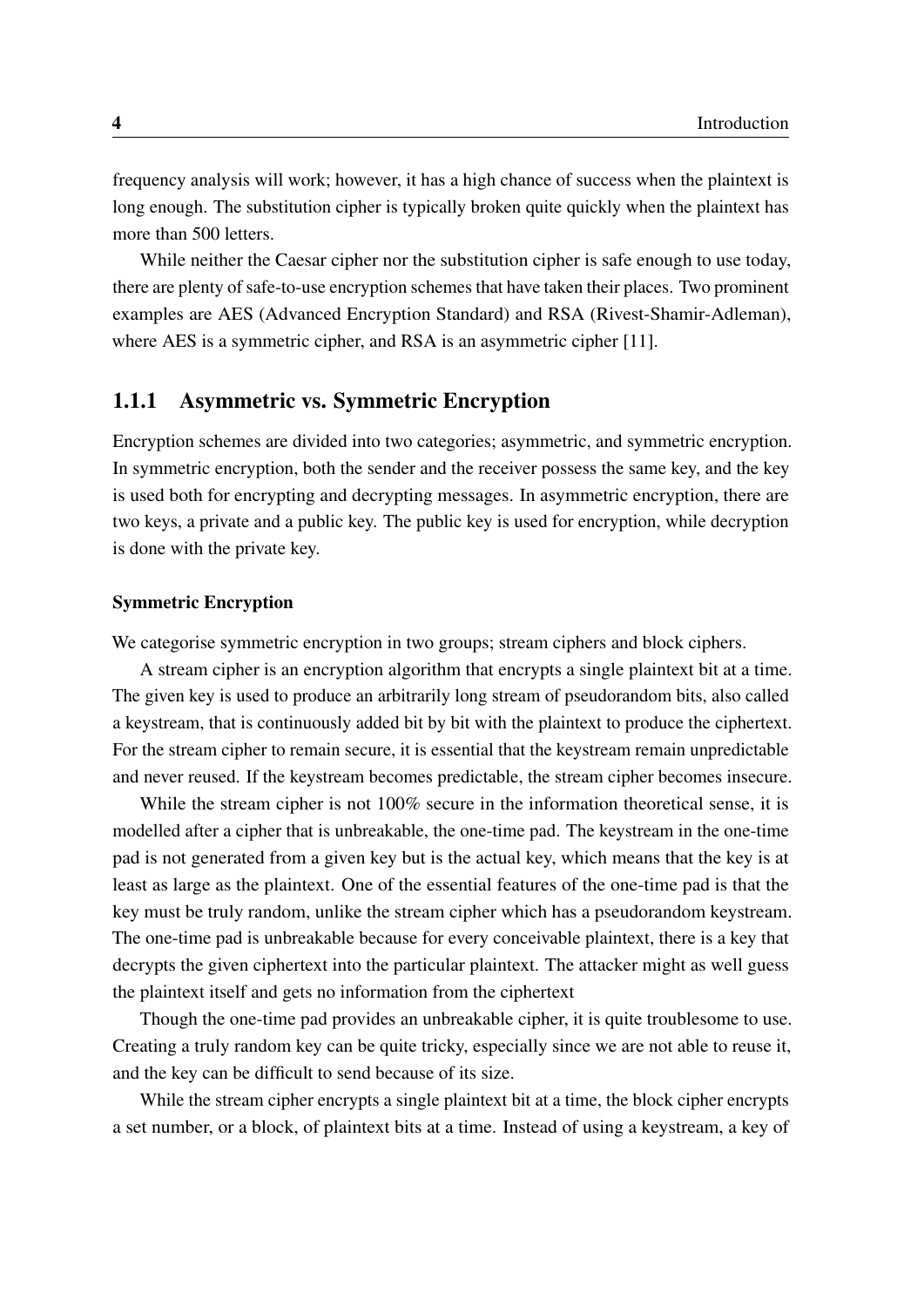predetermined length is chosen when encrypting the plaintext. The typical block length used in practice is either 128 bits, such as in AES, or 64 bits, such as in DES (Data Encryption Standard) or Prince [\[5\]](#page-48-2). Because the block cipher works on a chunk of data, it requires more memory than the stream cipher that encrypts a single bit at a time. As well as needing more memory, the block cipher is also more prone to errors. If one bit of an encrypted block is damaged, the whole block will be decrypted incorrectly. If the same happens with the stream cipher, only a single bit will be damaged.

#### Asymmetric Encryption

Historically most encryption schemes have been symmetric ciphers. It was not until 1976 that Whitfield Diffie, Martin Hellman, and Ralph Merkle publicly introduced asymmetric encryption [\[11\]](#page-48-1). The problem with the symmetric ciphers was the key exchange. To securely communicate with a symmetric cipher, the secret key had to be exchanged over a secure channel. Most of the time the communicating parties had to exchange the key physically, which was very unpractical and was not always safe. By creating an asymmetric scheme, Diffie and Hellman made it possible to share the symmetric encryption key over an insecure line.

In asymmetric encryption, also referred to as public-key encryption, each party has two keys, a public, and a private key. The public key is shared with the rest of the world, while the private key is kept secret. The public key is used for encryption of a message, and only the corresponding private key can be used to decrypt the message. The private key can also be used to encrypt a message, where the public key decrypts it, however, this is used in digital signatures and not in encryption schemes.

The asymmetric encryption takes longer time than the symmetric encryption. It is therefore preferred to use symmetric encryption when communicating over the Internet. As mentioned, the symmetric encryption has problems regarding the key exchange, but this can be solved using the asymmetric encryption. If Alice wants to share a symmetric encryption key with Bob, she could encrypt it using Bob's public key. Bob would then be the only one who could obtain the symmetric encryption key since he is the only one who has the private key. This process is what happens in the Transport Layer Security protocol. Previously it had been difficult to obtain a secure line of communication between strangers over the Internet, as the shared private key had to distributed between the communicating partied ahead of time. With asymmetric encryption this is no longer required.

Asymmetric encryption can also help to provide non-repudiation in essential documents or messages. Non-repudiation is the property which prevents a sender of a message to change the content of the message after it is sent or deny being the actual sender. With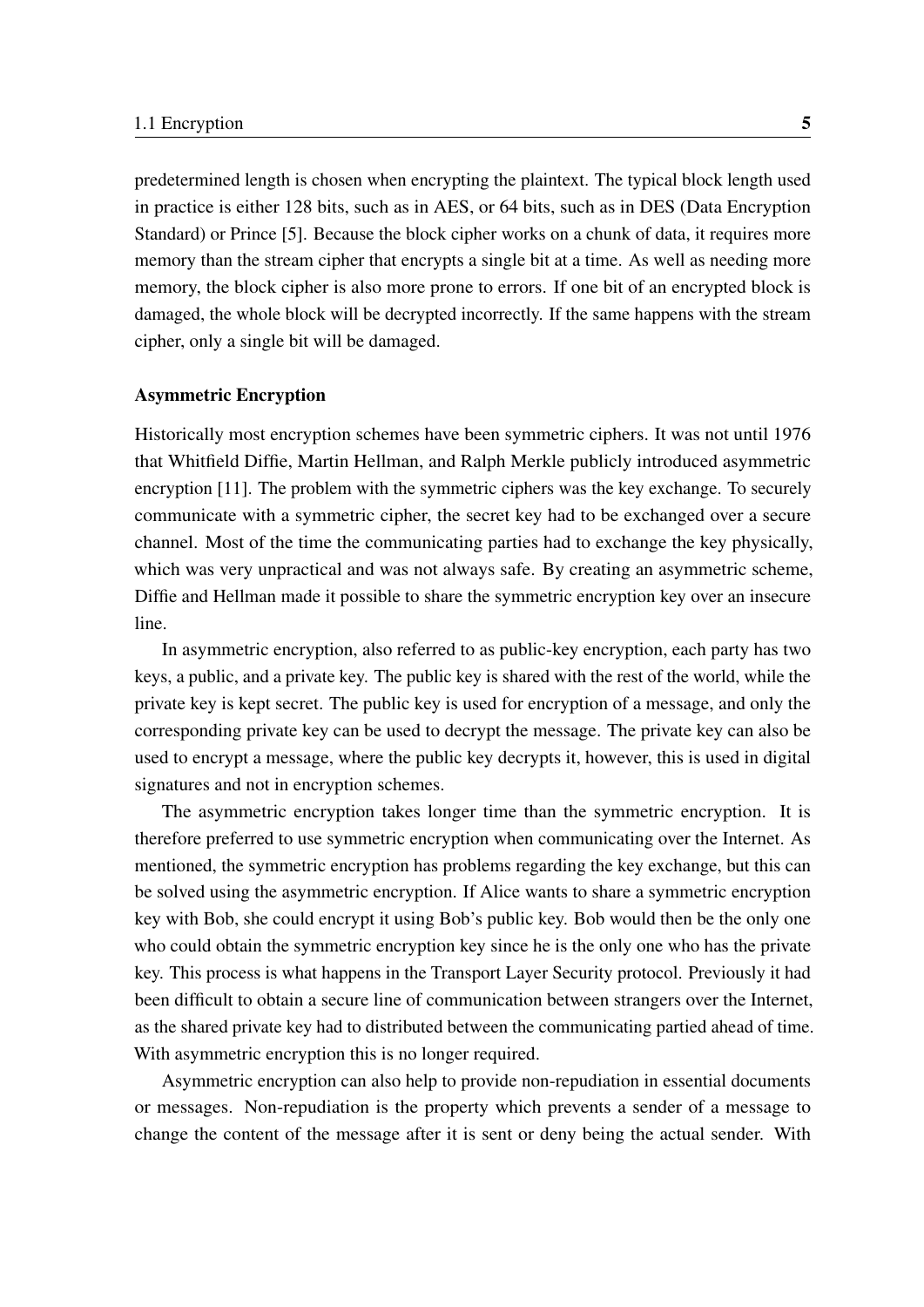digital signatures, both the identity of the sender and the original content of the message is verifiable.

### <span id="page-13-0"></span>1.2 Fully Homomorphic Encryption

In 1978 Rivest, Adleman and Dertouzos first introduced the idea of fully homomorphic encryption [\[12\]](#page-48-3). In their paper they addressed one of the main limitations of encryption; a system working with encrypted data can store or retrieve the encrypted data for the user, but if they want to perform any operations on the data it must first be decrypted. Rivest, Adleman, and Dertouzos were quite optimistic about finding a solution to this problem. They believed there existed encryption functions that would permit encrypted data to be operated on without having to be decrypted. In the paper these special encryption functions were called "privacy homomorphisms," but today we refer to them as fully homomorphic encryption schemes.

Various encryption schemes throughout the years have been able to permit operations on encrypted data. The operations we have in mind are addition and multiplication. Earlier schemes only respected one of the operations, and we define these schemes as homomorphic encryptions concerning either addition or multiplication. Homomorphic encryption schemes allow either multiplication or addition to be performed on the ciphertext, that when decrypted would give the identical result if those same operations had been applied on the plaintext. The unpadded version of RSA and ElGamal are encryptions that are homomorphic concerning multiplication, and we show this for the case of RSA.

The unpadded version of RSA cryptosystem works in the following way.

- 1. Select two distinct primes, *p* and *q*
- 2. Calculate  $n = pq$
- 3. Calculate  $\phi(n) = (p-1)(q-1)$
- 4. Choose an *e* such that  $1 < e < \phi(n)$  and  $gcd(\phi(n), e) = 1$
- 5. Find *d* such that  $d \equiv e^{-1} (mod \phi(n))$

The public key is *e*, the private key is *d*, the plaintext is *m*, and the ciphertext is *c*.

ENCRYPTION:  $Enc(m) \equiv c \equiv m^e (mod \ n)$ 

$$
DECRYPTION: Dec(c) \equiv m \equiv c^d (mod \; n)
$$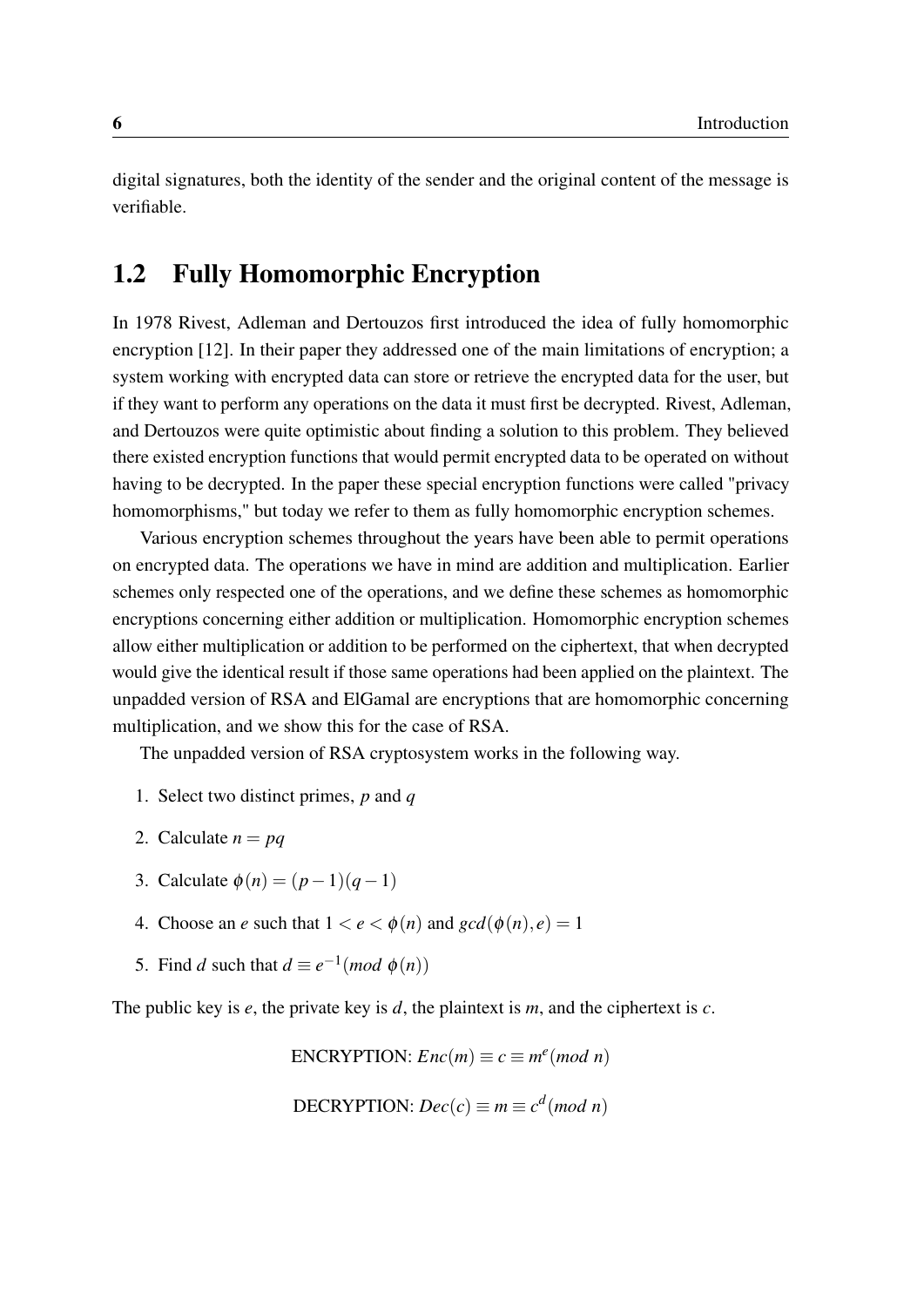Let  $m_1$  and  $m_2$  be two arbitrary plaintexts, with *e* as the public key, and *d* as the private key.

<span id="page-14-1"></span>
$$
Enc(m_1) \cdot Enc(m_2) = m_1^e (mod\ n) \cdot m_2^e (mod\ n) = m_1^e \cdot m_2^e (mod\ n) =
$$
  
\n
$$
(m_1^e \cdot m_2^e) (mod\ n) = (m_1 \cdot m_2)^e (mod\ n) = Enc(m_1 \cdot m_2)
$$
 (1.1)

As we can see from equation [1.1](#page-14-1) it does not matter if we encrypt the plaintexts first and then multiply them together or if we multiply the plaintexts first and then encrypt them, the outcome will be the same. The scheme is therefore homomorphic with respect to multiplication. The same cannot be said regarding addition, as seen in equation [1.2.](#page-14-2)

<span id="page-14-2"></span>
$$
Enc(m_1) + Enc(m_2) = m_1^e (mod\ n) + m_2^e (mod\ n) = m_1^e + m_2^e (mod\ n)
$$
  
=  $(m_1^e + m_2^e)(mod\ n) \ne (m_1 + m_2)^e (mod\ n) = Enc(m_1 + m_2)$  (1.2)

It was not until 2009 that the first fully homomorphic encryption scheme was published by Craig Gentry, using lattice-based cryptography [\[7\]](#page-48-4). Unlike the earlier homomorphic encryption schemes, which only allow either multiplication or addition to be applied on the ciphertexts, the fully homomorphic encryption scheme allows both. By managing both multiplication and addition, the scheme can handle any operations applied on the ciphertexts, such that when the result is decrypted it would give the same output as if the same operations had been done on the plaintext. Though Gentry managed to solve the problem, there was one major drawback with his solution. The encryption was very inefficient and had, therefore, little practical use.

Since 2009 there have been made many improvements on fully homomorphic encryption. One of the schemes that proved to be more efficient than Gentry's original scheme was the BGV cryptosystem. The BGV cryptosystem was published in 2011 by Brakerski, Gentry, and Vaikuntanathan [\[6\]](#page-48-5). While the system was still suffering from significant performance costs, it was closer to practical use. In 2013 the BGV encryption scheme was implemented in Halevi and Shoup's homomorphic encryption library, HElib [\[8\]](#page-48-6).

### <span id="page-14-0"></span>1.3 Problem statement of the thesis

This thesis examines how the combination of a symmetric cryptosystem and FHE can increase efficiency. We will take a closer look at the LowMC symmetric encryption scheme, that is designed primarily for use with FHE. Up until now, Martin Albrecht is the only person, to the best of our knowledge, who has tested the LowMC encryption in the HElib library where his implementation encrypts multiple plaintexts in parallel. Though this is effective when we have a set of plaintexts that we would like to encrypt simultaneously, many applications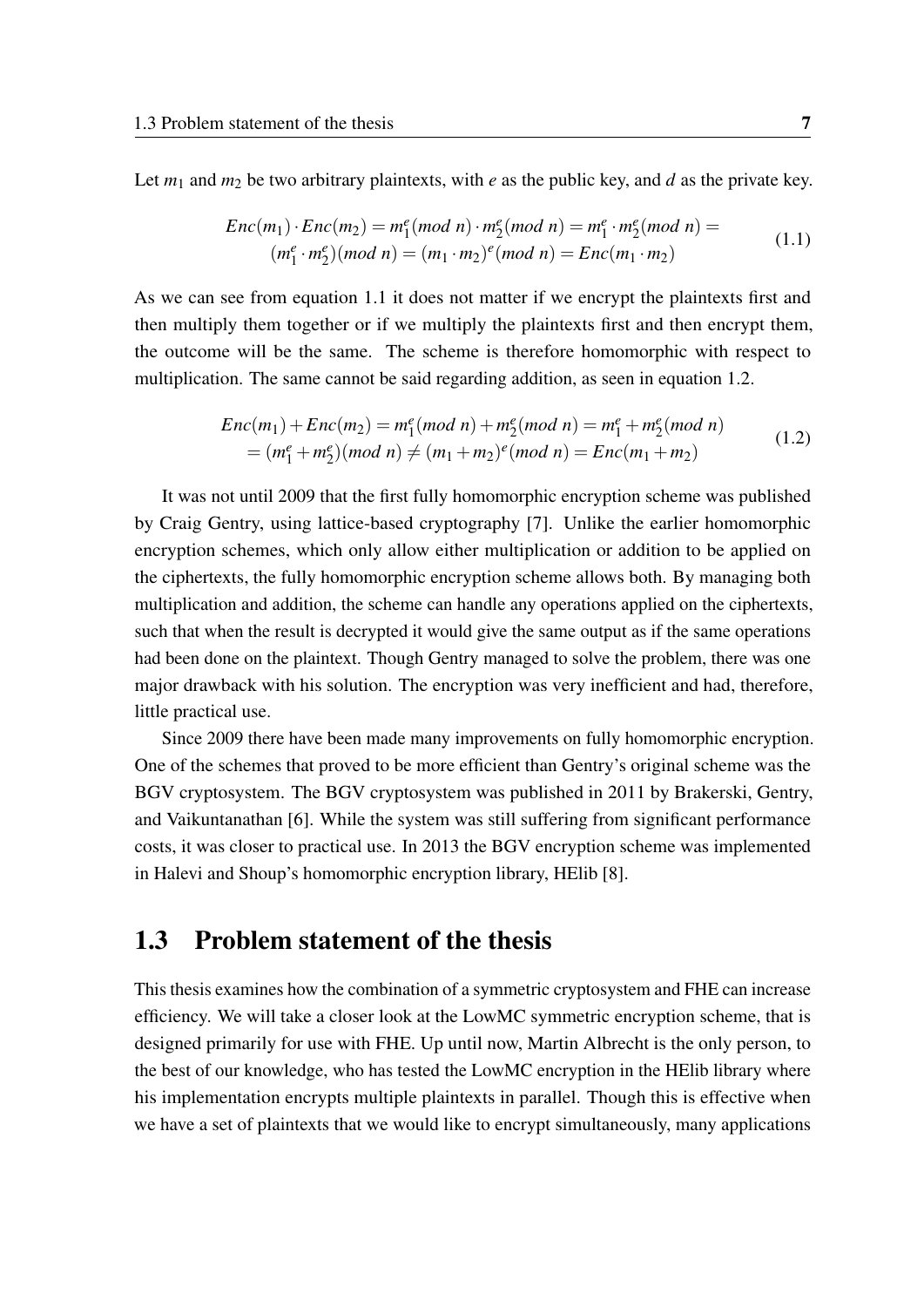need to encrypt only a single plaintext as quickly as possible. Is it possible to implement the LowMC scheme such that the encryption of a single plaintext will be more efficient than it is with Albrecht's method?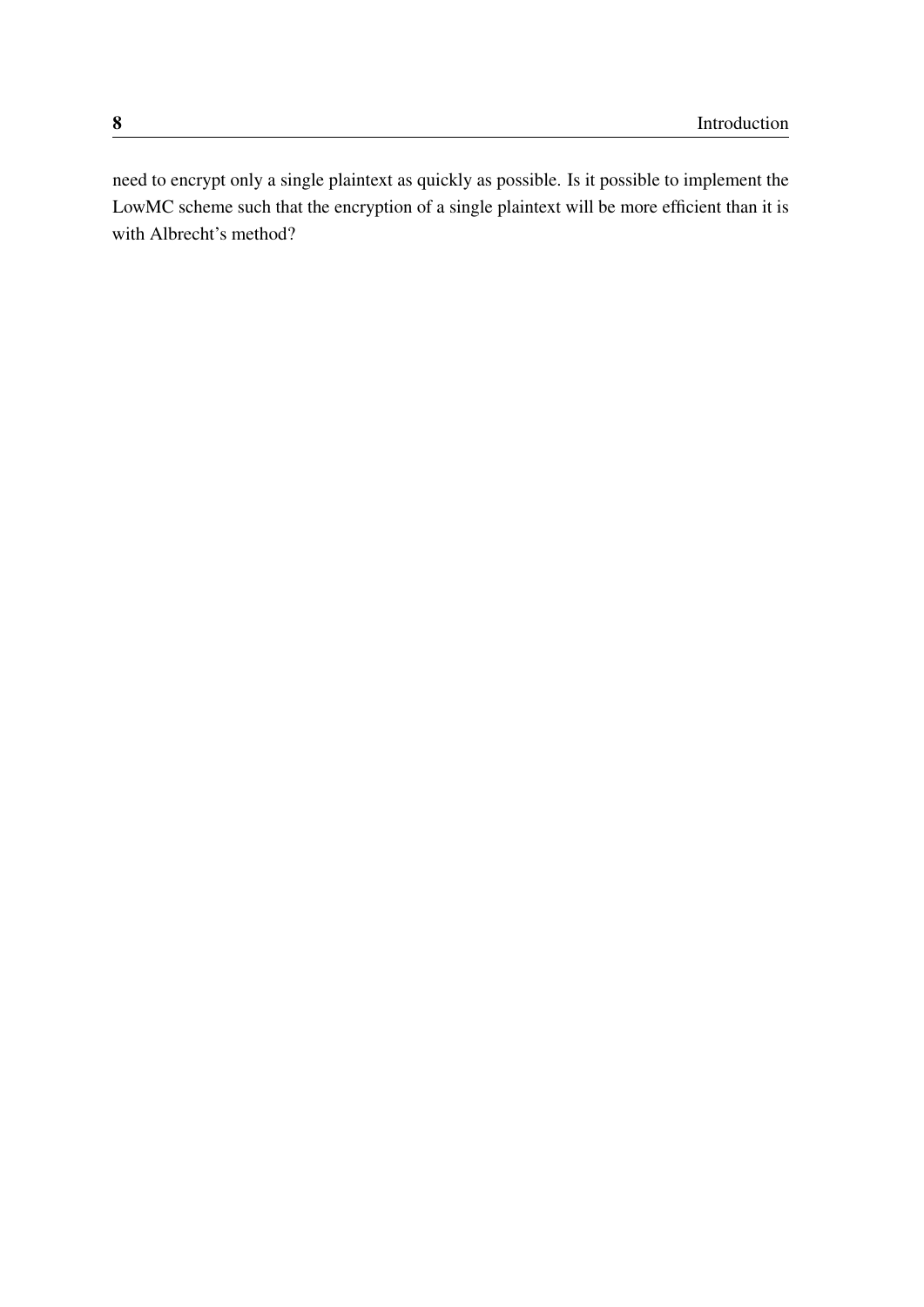## <span id="page-16-0"></span>Chapter 2

# Fully Homomorphic Encryption

### <span id="page-16-1"></span>2.1 What is FHE?

As mentioned in Section [1.2,](#page-13-0) fully homomorphic encryption makes it possible to perform arbitrary operations on encrypted data, without having to decrypt it. This unique trait can be very useful in applications that are reliant on high security.

A widely talked about use for FHE is in cloud computing. Clients of cloud providers often have sensitive data and are reluctant to send it unencrypted to the cloud. Examples of this may be medical data, business sensitive data, identification data, and so on. A possibility would be encrypting the data before uploading it to the cloud. However, this would be counterproductive if the data needs to be decrypted to perform computations on it. The current solution to the problem is sending the decryption key along with the encrypted data. Access to the decryption key allows the cloud provider to decrypt the data and perform operations on it; however, it is not an optimal solution when the client does not trust the cloud provider. FHE offers a solution that lets the cloud perform operations on the encrypted data without having access to the decryption key, which removes the client's need to trust the cloud provider.

In 2009 Craig Gentry constructed the first FHE scheme in his dissertation [\[7\]](#page-48-4), proving it theoretically possible to achieve. Gentry's starting point is a "somewhat" homomorphic encryption scheme. This scheme can apply some operations on the ciphertext, while still being able to decrypt it correctly. However, it can only handle a certain number of operations before the decryption becomes incorrect. The limitation in the number of operations can be attributed to the *noise* in the ciphertext.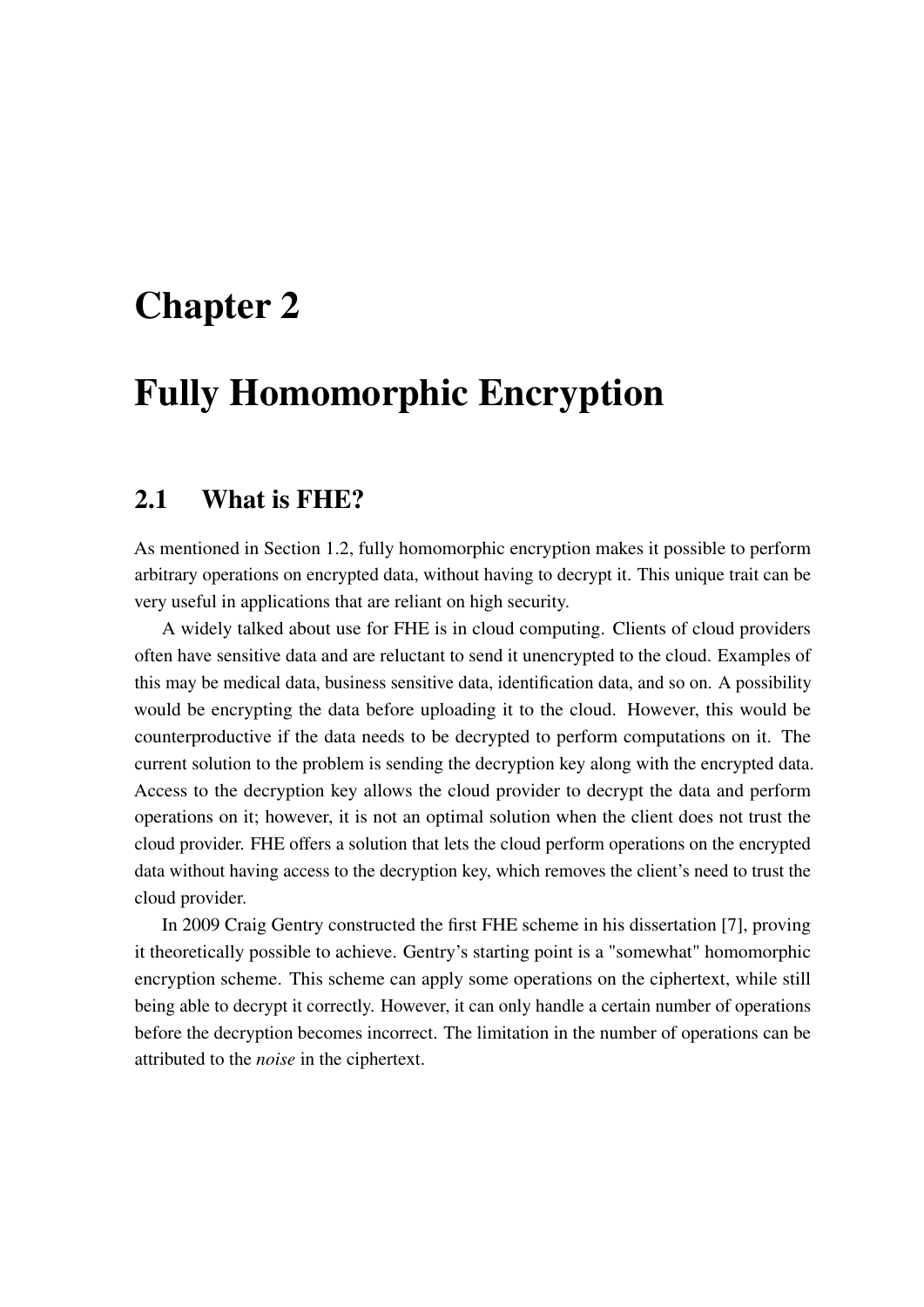### <span id="page-17-0"></span>2.1.1 Noise

Noise is a small random value that is added to the ciphertext while encrypting to enhance security. The noise also increases when we perform operations on the ciphertext. Since there is a maximum limit of how significant the noise can be before the decryption of the ciphertext becomes incorrect, there is also a limit of how many operations we can perform on the ciphertext.

We now present a simple scheme, to get a better understanding of the noise and how it increases. The following is a simple symmetric encryption scheme over the integers.

- 1. Pick an odd number *k* as the private key
- 2. Pick random *q* and *r*, where *r* ≪ √ *k*

The plaintext  $m \in \{0, 1\}$ , and the ciphertext *c* is produced and decrypted as follows:

**ENCRYPTION:**  $Enc(m) = c = kq + 2r + m$ 

**DECRYPITION:** 
$$
Dec(c) \equiv m \equiv c \pmod{k} \pmod{2}
$$

In the decryption process, we reduce the ciphertext modulo  $k$ , which leaves us with the remainder,  $2r + m$ . When the remainder is reduced modulo 2, the plaintext is the only value left. When the ciphertext is reduced to the plaintext alone, the decryption is correct and has not been affected by the noise. The value 2*r* is the noise in this example. If the noise were to increase to more than  $k$ , the decryption would fail. The reason for this is that when reducing the ciphertext modulo *k*, the remainder would be something different than  $2r + m$ , making it impossible to decrypt to the original plaintext.

If we look at the two operations, addition and multiplication, we can see that the noise produced differs between the operations. Let  $m_0$  and  $m_1$  be two plaintext bits and  $c_0$  and  $c_1$ be two ciphertext bits, where

$$
c_0 = kq_0 + 2r_0 + m_0
$$

$$
c_1 = kq_1 + 2r_1 + m_1
$$

#### ADDITION

$$
c_0+c_1=k(q_0+q_1)+2(r_0+r_1)+(m_0+m_1)
$$

#### MULTIPLICATION

 $c_0 \cdot c_1 = k(kq_0q_1 + 2r_1q_0 + m_1q_0 + 2r_0q_1 + m_0q_1) + 2(2r_0r_1 + m_1r_0 + m_0r_1) + m_0m_1$ .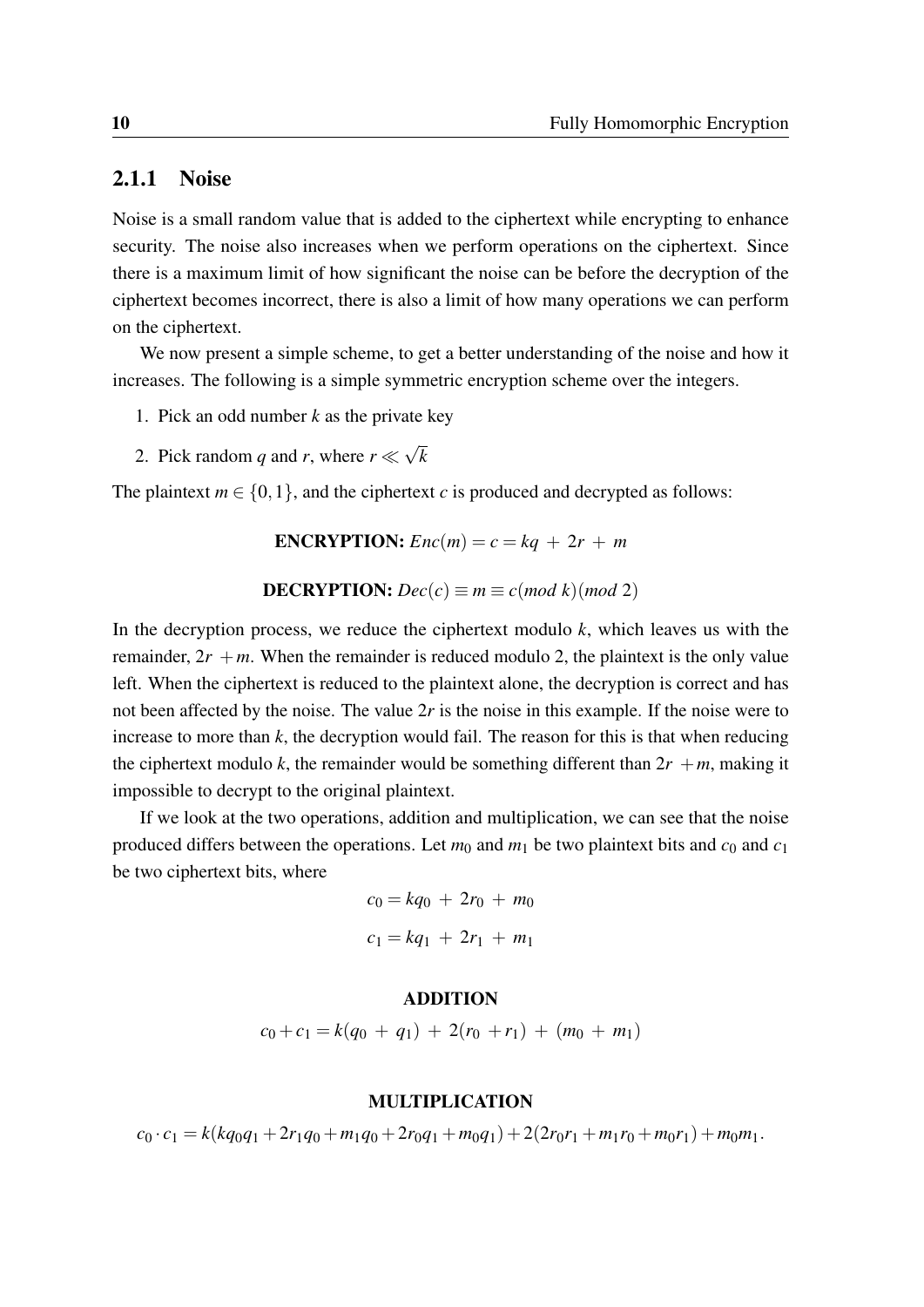When looking at the addition of  $c_0$  and  $c_1$  we can see that their sum is a ciphertext that encrypts  $m_0 + m_1$ . The same goes for the multiplication of  $c_0$  and  $c_1$  where the product is a ciphertext that encrypts  $m_0 \cdot m_1$ . Using these observations, we therefore know that the homomorphic property is present in this scheme.

When comparing noise from the addition,  $2(r_0 + r_1)$ , with the noise from the multiplication,  $2(2r_0r_1 + m_1r_0 + m_0r_1)$ , we can conclude that the multiplication operation is a lot more expensive than the addition operation. Where the noise terms from the ciphertexts in the addition operation are only added together, the noise terms from the ciphertexts in the multiplication operation are multiplied together. After *n* additions the noise will have a linear growth,  $r \cdot n$ , while after *n* multiplications the noise will have exponential growth,  $r^n$ .

#### <span id="page-18-0"></span>2.1.2 Bootstrapping

To transform this "somewhat" homomorphic encryption scheme into a fully homomorphic scheme the noise must be reduced while still maintaining the homomorphic property of the ciphertext. Gentry proposed his bootstrapping technique as a solution to this problem. By taking the decryption algorithm for the encryption scheme and converting it into a circuit with the ciphertext and the encryption of the private key as input, the outcome of the circuit would be a recryption of the ciphertext. If the decryption circuit is cheap enough to evaluate, then the output ciphertext will have less noise than the input ciphertext.

<span id="page-18-1"></span>Figure [2.1](#page-18-1) illustrates a decryption circuit of a scheme where  $C = (c_0 \ldots c_{n-1})$  is an encryption of a single plaintext bit,  $m \in \{0, 1\}$ , and  $k = (k_0 \dots k_{l-1})$  is the associated key. The operations are done on single bits.



Fig. 2.1 Decryption circuit of a scheme, operations are done on single bits.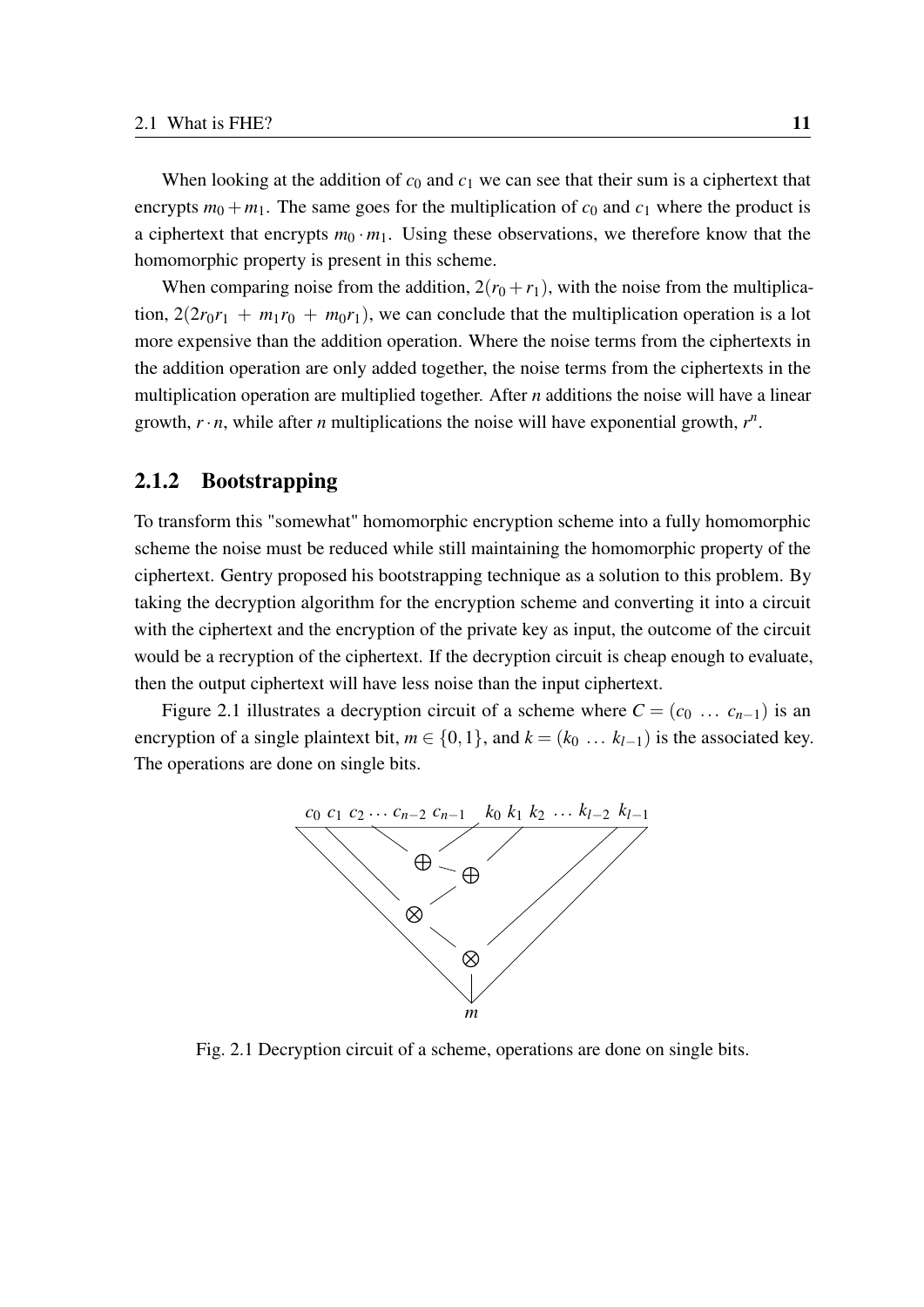In the bootstrapping process both the bits of the ciphertext *C* and the associated key *K* will be encrypted with a public key, *Pk*.

$$
Enc(C, Pk) = C^* = (c_0^* \dots c_{n-1}^*)
$$
  

$$
Enc(K, Pk) = k^* = (k_0^* \dots k_{l-1}^*)
$$

*C*<sup>∗</sup> and  $k$ <sup>∗</sup> will both be used as input to the new decryption circuit that is being evaluated homomorphically.



Fig. 2.2 Decryption circuit being evaluated homomorphically, operations are done on elements of some mathematical ring.

By encrypting the bits of the ciphertext and the key and run the homomorphic decryption circuit on them, we can remove all previous noise. The only noise that will remain is the noise introduced in the decryption circuit itself. A scheme is said to be bootstrappable if it can evaluate its decryption circuit homomorphically, and handle one additional operation without the noise growing too big. The problem with most schemes is that they are not able to evaluate their decryption circuit homomorphically. The decryption circuit can be very deep and costly, which will lead to a significant amount of noise being introduced to the ciphertext when the decryption circuit is evaluated. The noise added after going through the bootstrapping process may be so large that the decryption would fail on the recrypted ciphertext.

There have been some attempts at decreasing the noise added in the decryption circuit, such as augmenting the circuit, but this may affect the security of the scheme. Gentry's scheme could not handle its decryption circuit; however, he fixed this by adding "hints" about the secret decryption key in the public encryption key [\[7\]](#page-48-4). Introducing this information made the decryption circuit simpler, and the entire scheme became bootstrappable.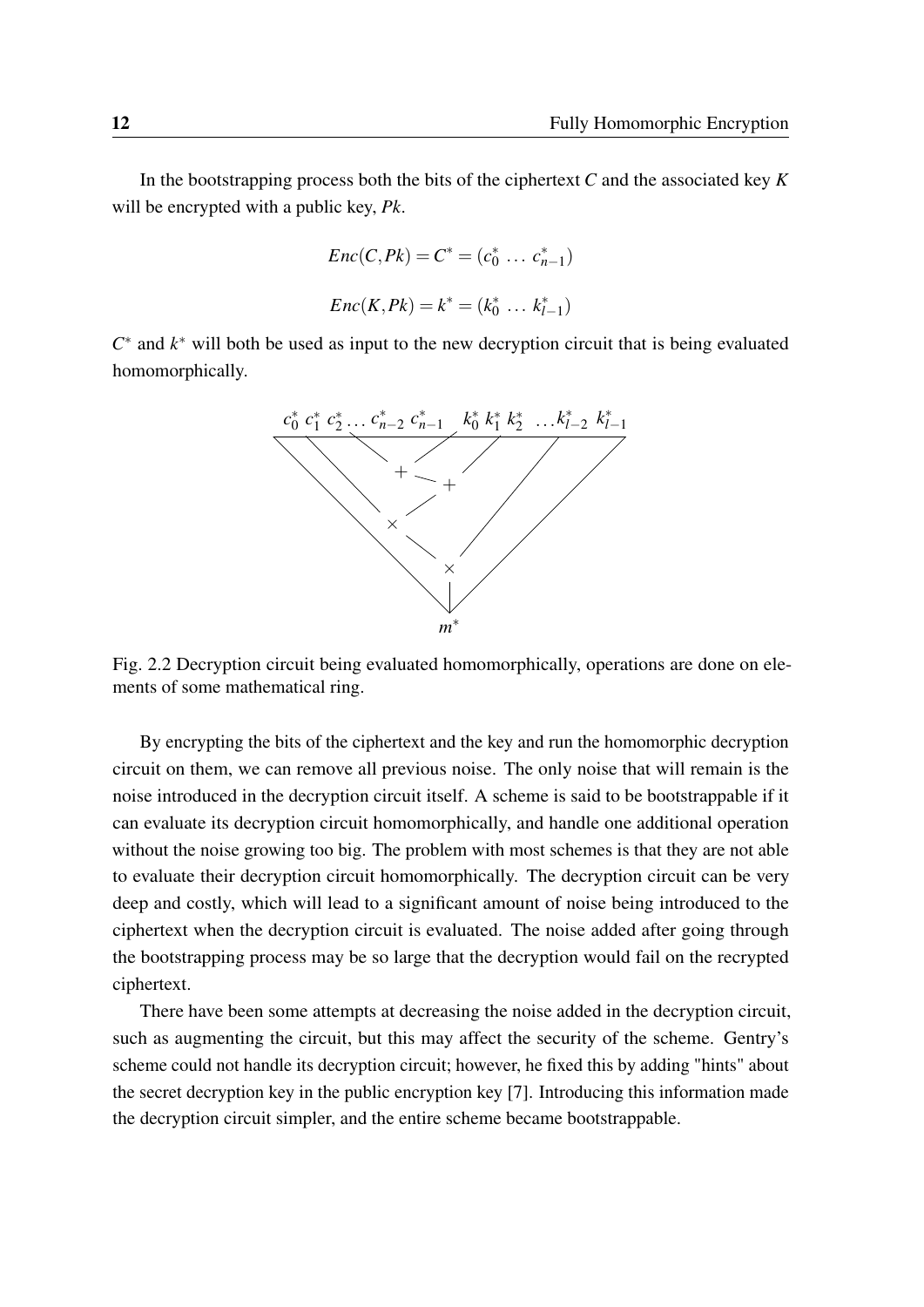### <span id="page-20-0"></span>2.2 Using FHE in Practice

As mentioned, FHE has been widely discussed regarding its use within cloud computing. By eliminating the need to hand over the decryption key to the cloud provider, the clients do not have to trust their cloud provider.

<span id="page-20-1"></span>

Fig. 2.3 Two different methods of extracting data from the cloud, based on the encryption of the data. Both end in the same result.

Figure [2.3](#page-20-1) depicts two different approaches to extracting the result of some operation done on encrypted data, without giving the cloud provider access to the decryption key.

The green coloured path represents encrypting the data without FHE. In this approach, the client has to download and decrypt the entire data set from the cloud provider before they can perform operations on it. While the cloud provider only has to store the data, the client has to do most of the work.

The blue coloured path represents encrypting data with FHE. By using this approach, most of the work is handed over to the cloud provider. If a client asks for the result of an operation done on a specific part of the data, the cloud provider can perform the operations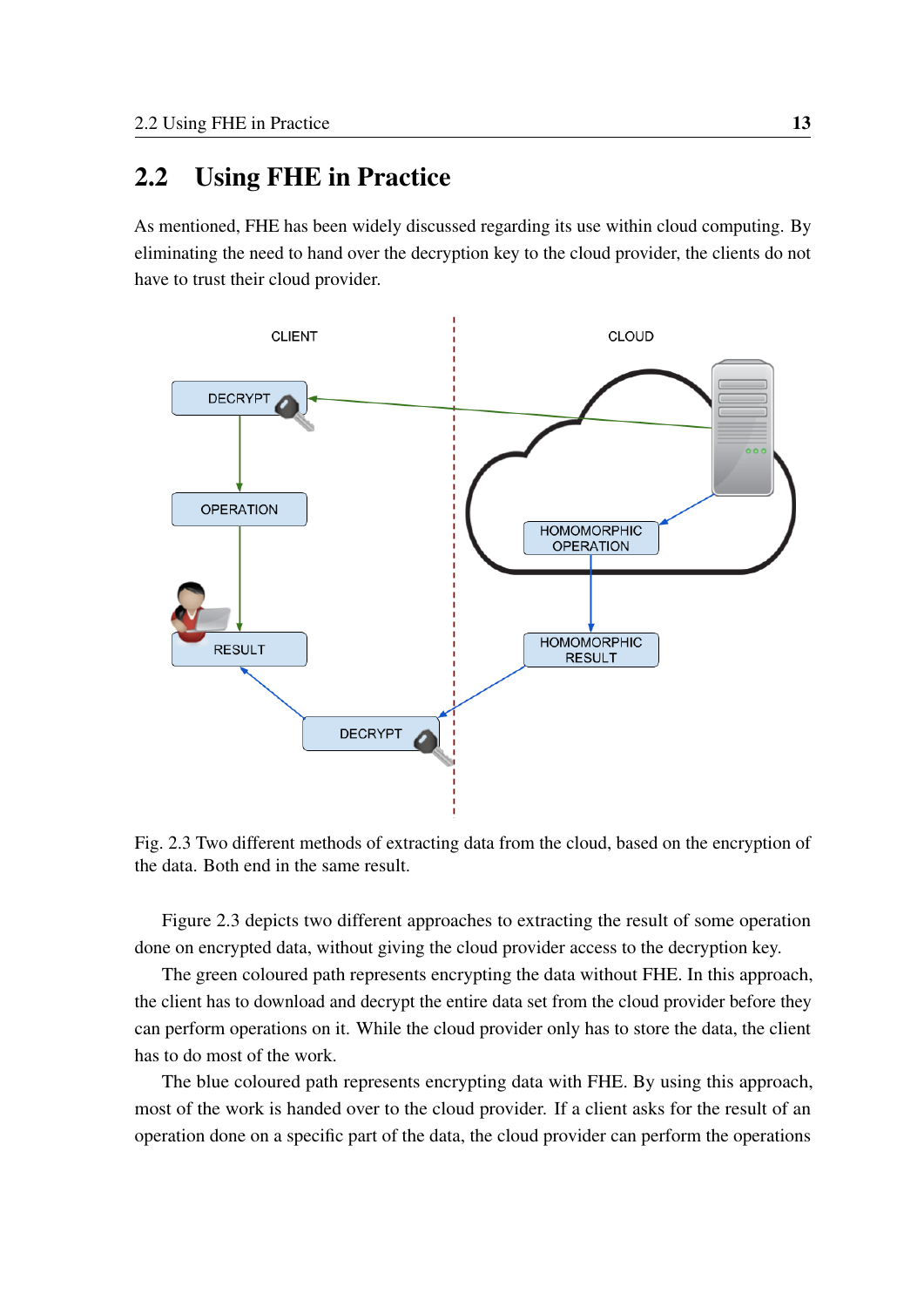on the ciphertexts and get an encrypted result. While still encrypted under FHE, the cloud provider will send only the result to the client who has to decrypt it themselves.

In Figure [2.3](#page-20-1) the data is encrypted using FHE; however, not all applications are capable of performing this type of encryption. FHE requires a lot of processing powers, which not all devices may have. Is there a way such that devices with low processing power can store data encrypted under FHE in the cloud, without having to perform the FHE encryption itself?

<span id="page-21-0"></span>

Fig. 2.4 How devices with low processing power passes the task of encrypting data with FHE to the cloud.

A proposed solution is shown in Figure [2.4.](#page-21-0) The user encrypts the data *P* with the encryption key *K* using a symmetric cipher and produces *C*, as shown in the red bordered box on the left. In this example, the data is encrypted with the symmetric cipher LowMC. The reason a symmetric cipher is chosen is that it is a lot cheaper to use than FHE and asymmetric encryption. For a device with low processing power, this attribute can be quite helpful.

The ciphertext  $C$  is then sent to the cloud, where it is the cloud provider that again encrypts it, but now using FHE. The user, using FHE, encrypts the key *K* with the same public key used by the cloud provider and produces  $K^*$ . The FHE encryption of the key *K* needs only to be done once, and the encryption does not necessarily have to be done by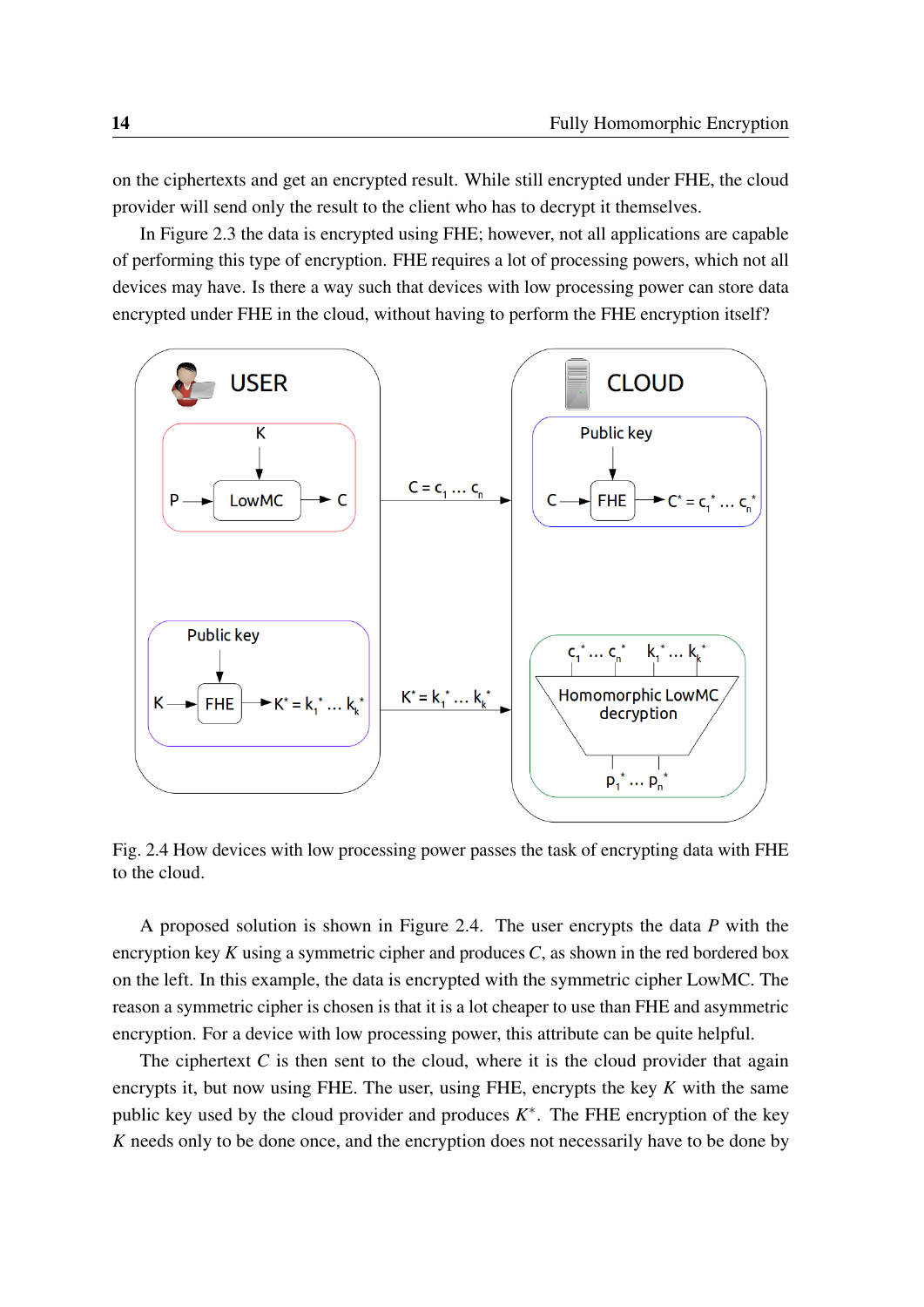the device that encrypts the plaintext *P*. After being sent to the cloud, the key  $K^*$  is passed through a homomorphic LowMC decryption circuit alongside the data  $C^*$  as input.

The output from the circuit is the original plaintext *P* from the user, encrypted with FHE. With this procedure, the user does not have to encrypt the data using FHE, as this task is left to the cloud provider. The user only has to encrypt the data using a symmetric cipher and encrypt the key using FHE, which both take little processing power.

### <span id="page-22-0"></span>2.3 HElib and BGV

HElib is a software library, created by Shai Halevi and Victor Shoup [\[8,](#page-48-6) [9\]](#page-48-7), that implements homomorphic encryption. The specific scheme used in the library is the Brakerski-Gentry-Vaikuntanathan (BGV) scheme [\[6\]](#page-48-5).

### <span id="page-22-1"></span>2.3.1 (Levelled) FHE without Bootstrapping

The BGV scheme is a levelled FHE without bootstrapping. A scheme without bootstrapping must have its multiplicative depth of the circuits specified before being created. By removing the need for bootstrapping the performance improves, however, the security is dependent on the predetermined parameters of the scheme.

#### Parameters of the scheme

Table [2.1](#page-22-2) gives a brief description of the parameters needed to initiate a BGV scheme in HElib. In HElib the parameter *m* represents a specific modulus, however, to avoid confusion with a different parameter, which will later be defined, this parameter will be represented by *LWE dim* instead of *m*.

<span id="page-22-2"></span>

| <b>Parameter</b> | <b>Description</b>                              |
|------------------|-------------------------------------------------|
| LWE dim          | a specific modulus                              |
| $\boldsymbol{p}$ | plaintext base [default=2]                      |
| r                | lifting $[default=1]$                           |
| L                | number of primes in the modulus chain           |
|                  | (i.e., the number of levels in the scheme)      |
| $\mathcal{C}$    | number of columns in the key-switching matrices |
| R                | bits per level                                  |
|                  |                                                 |

Table 2.1 Parameters in HElib that must be chosen by the user.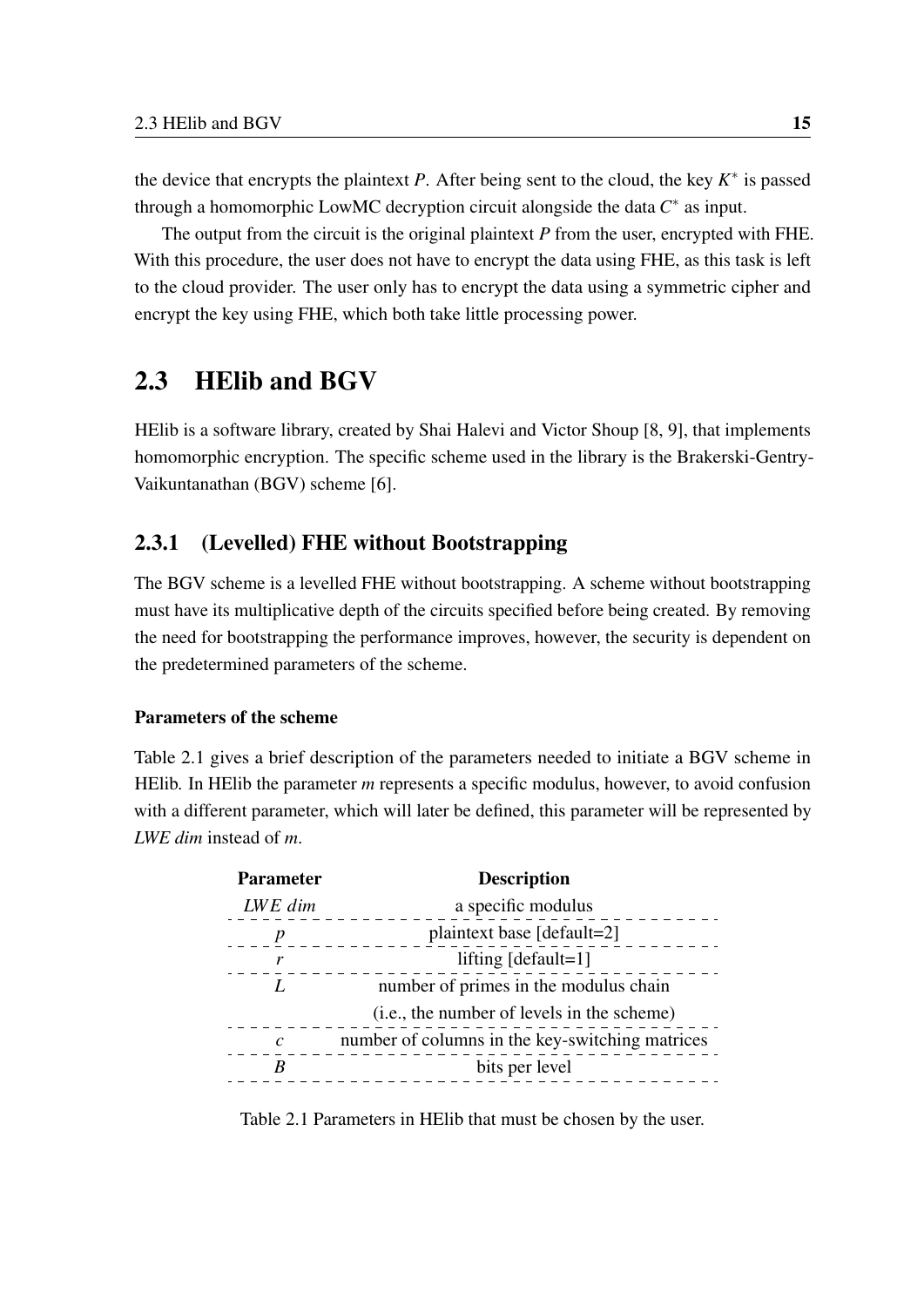The user-defined parameters in Table [2.1](#page-22-2) will effect several other parameters in the BGV scheme in HElib, such as *security level*, the number of slots *s*, and the size of each element in a slot, *d*. We will focus only on the field  $\mathbb{F}_2$  as the plaintext space containing exclusively the elements 0 and 1, so we always have  $p = 2$  and  $r = 1$ .

#### <span id="page-23-0"></span>2.3.2 Slots

HElib stores the plaintext in an array, where the size of the array is dependent on the predetermined parameters of the scheme,

$$
s = \frac{\phi(LWE\ dim)}{d}.
$$

Every position in the array represents a slot. The elements in each slot can be elements over the finite field  $\mathbb{F}_{2^d}$ .

The reason HElib uses an array to store the plaintext is that the BGV scheme supports SIMD (Single Instruction Multiple Data) operations. SIMD allows us to encrypt multiple plaintext bits in a single ciphertext object, where the number of encrypted bits in the ciphertext object is referred to as the number of slots. We will use the notation

$$
C = \{(p_1, p_2, \ldots, p_s)\}
$$

to illustrate that ciphertext object *C* encrypts the plaintext bits  $p_1, p_2, \ldots, p_s$ .

The homomorphic operations in HElib are applied slot-wise. This means that given two ciphertext objects

$$
C_a = \{(a_1, a_2, \ldots, a_s)\}
$$
  

$$
C_b = \{(b_1, b_2, \ldots, b_s)\}
$$

adding or multiplying them homomorphically would produce the following

$$
C_a + C_b = \{(a_1 \oplus b_1, \ldots, a_s \oplus b_s)\}
$$
  

$$
C_a \times C_b = \{(a_1 \otimes b_1, \ldots, a_s \otimes b_s)\}
$$

where  $\oplus$  is the regular XOR bitwise operation and  $\otimes$  is the regular AND bitwise operation.

By combining HElib's property of slots and the slot-wise operations, we can use ciphertext objects to encrypt multiple bits and perform several operations simultaneously. Instead of having to encrypt each of the plaintext bits  $a_1, a_2, \ldots, a_s$  and  $b_1, b_2, \ldots, b_s$  in their own ciphertext objects, we are able to encrypt them in only two ciphertext objects and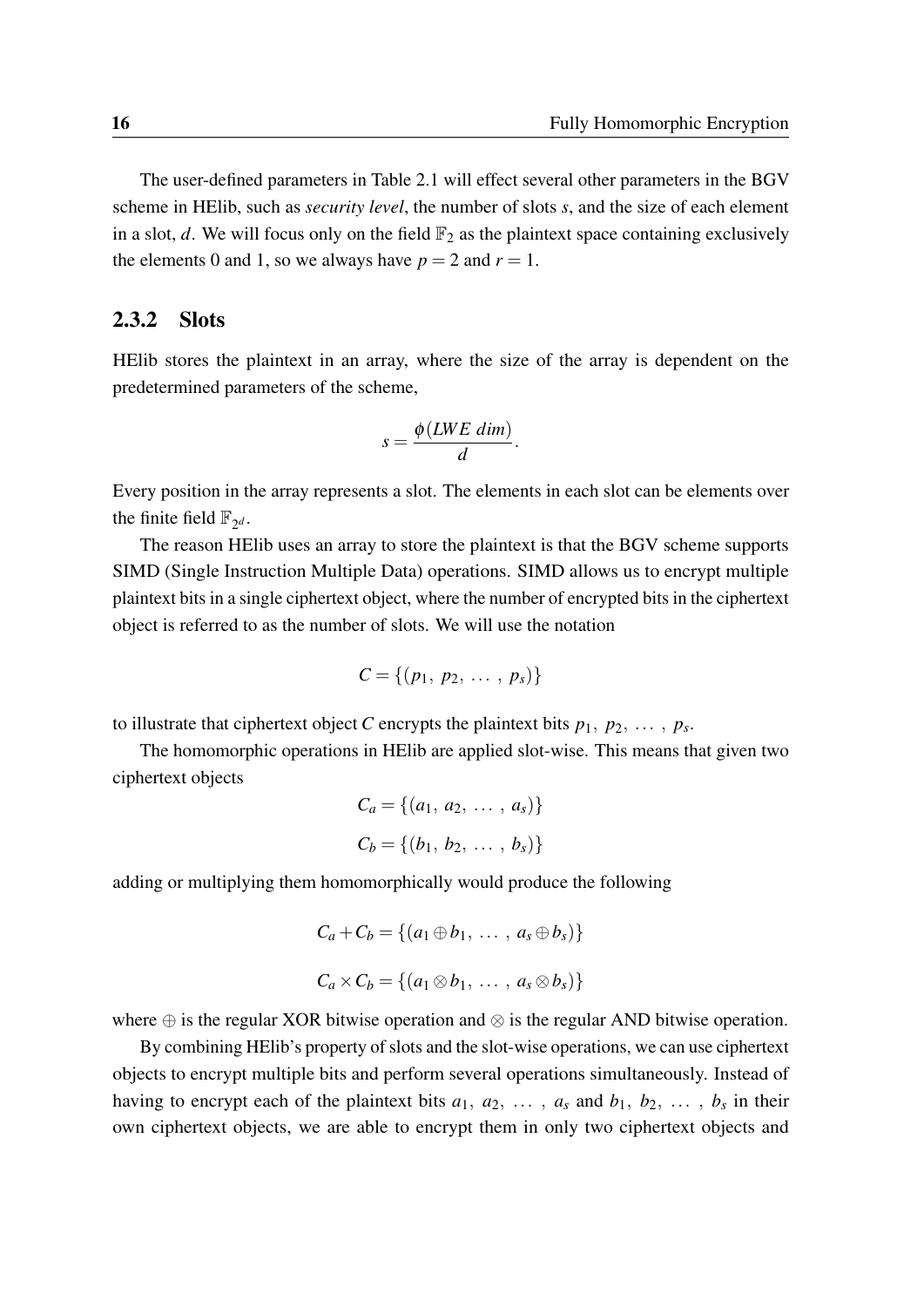multiply/add them together homomorphically using a single operation. This can be very useful when implementing a decryption circuit homomorphically, since operations done during decryption are simple and repeated many times. Thus it is easy to take advantage of the parallelism offered by HElib and the BGV scheme.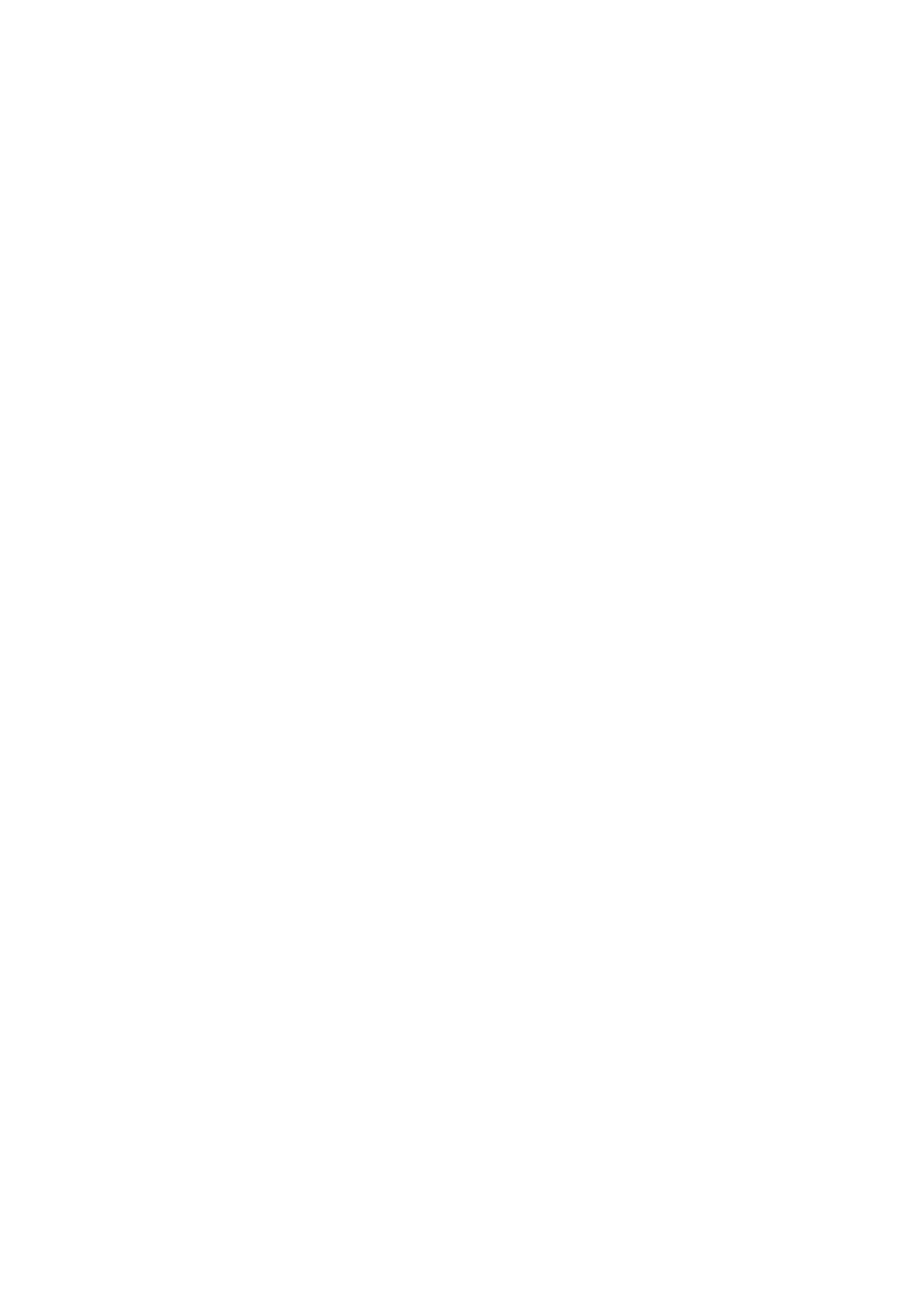# <span id="page-26-0"></span>Chapter 3

# LowMC

LowMC (Low Multiplicative Complexity) is a family of block ciphers proposed by Martin Albrecht et al., designed for FHE [\[4\]](#page-48-8). The goal is to minimise the number of multiplications, while still having a secure cipher. In FHE multiplications will cause much more substantial growth in noise than addition. Therefore, a cipher with low multiplication complexity can be a lot more efficient to evaluate homomorphically.

### <span id="page-26-1"></span>3.1 Description of LowMC

There are multiple variants of the LowMC block cipher, which differ based on how we choose the following parameters; the block size *n*, the key size *k*, and the number of S-boxes per round *m*. Despite these differences, the LowMC block cipher variants have many shared traits. Every LowMC cipher starts with a key whitening before continuing with the encryption rounds, where the rounds are built the same for every LowMC cipher variant. The encryption round consists of an S-box layer, an affine layer (which contains a linear layer and a constant addition), and a key addition.

### <span id="page-26-2"></span>3.1.1 S-box layer

The S-box layer in the LowMC block cipher is quite special since the S-boxes do not have to cover the whole cipher block. The number of S-boxes, *m*, in the S-box layer will differ between the various versions of LowMC ciphers.

While there are no strict rules for how many S-boxes we should use, having too few will affect the security, and having too many may affect the efficiency of the cipher. The number of rounds in the LowMC cipher compensates the number of S-boxes. With few S-boxes the number of rounds increases and with many S-boxes the number of rounds decreases.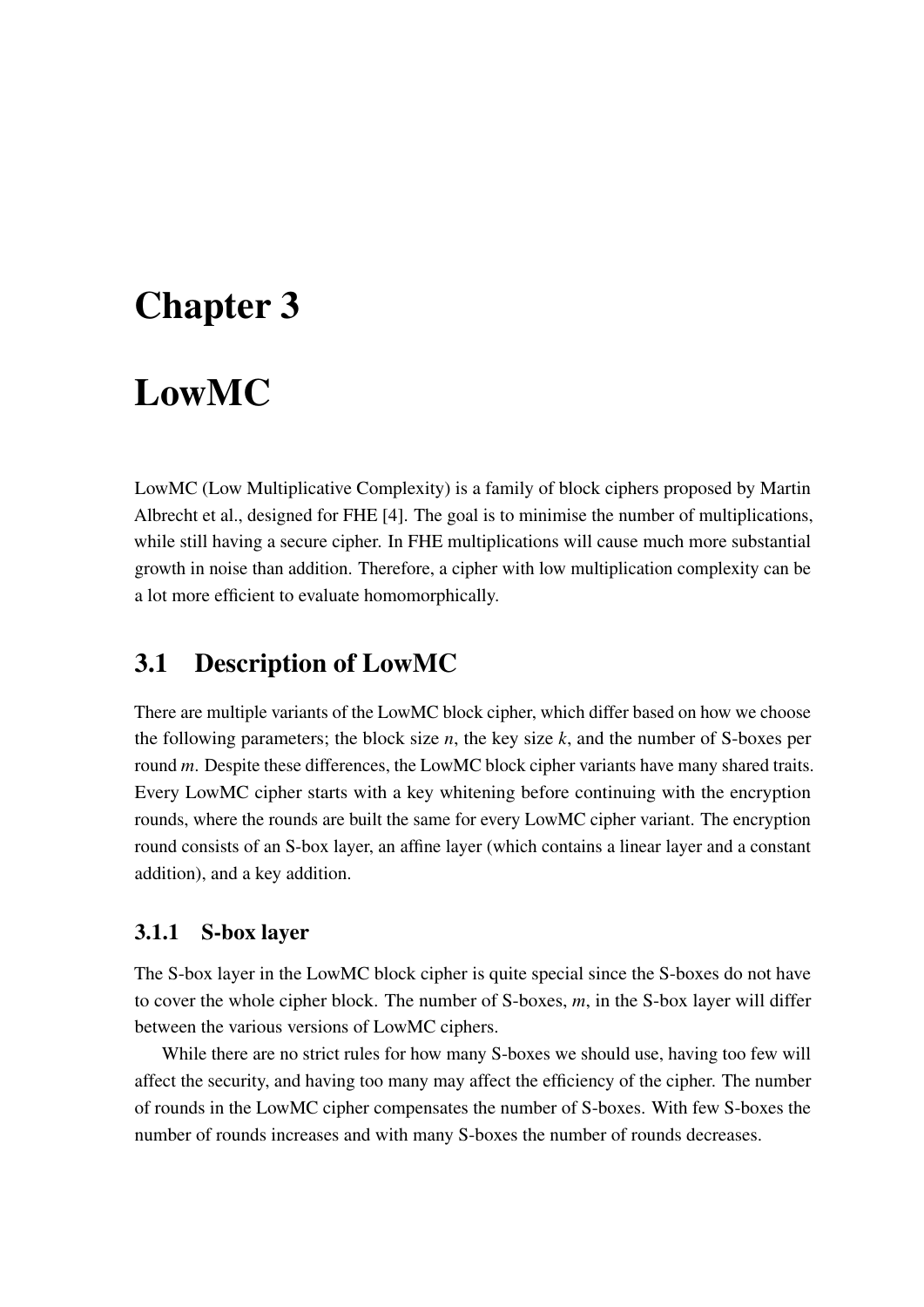| Algebraic Normal Form of S-box                                                                                          |  |
|-------------------------------------------------------------------------------------------------------------------------|--|
| $S_0(A, B, C) = A \oplus BC$<br>$S_0(A, B, C) = A \oplus B \oplus AC$<br>$S_0(A, B, C) = A \oplus B \oplus C \oplus AB$ |  |

Fig. 3.1 Description of S-box.

In the S-box layer, the cipher block passes through the *m* S-boxes, with 3 bits per S-box. The bits that do not pass through any of the S-boxes remain unchanged in this layer. Every S-box has three multiplications, as shown in figure 3.1, with a single multiplication in each output. Though the S-box is minimal, it retains the necessary non-linear properties.

### <span id="page-27-0"></span>3.1.2 Linear layer

In the linear layer, the cipher block is multiplied with a binary matrix of size  $n \times n$ . The matrices differ for each round, and the LowMC cipher does not have any strict restrictions on the matrices, except that they have to be invertible to make it possible to decrypt the ciphertext. It is, however, recommended that the matrices be either chosen at random or generated using the keystream from the Grain stream cipher [\[4\]](#page-48-8). Later in this thesis, we will propose predetermined matrices that work efficiently with HElib, without compromising the security.

### <span id="page-27-1"></span>3.1.3 Constant addition

In the encryption round, a constant binary vector of length *n* is added to the cipher block. The vectors differ from each round and are randomly chosen.

### <span id="page-27-2"></span>3.1.4 Key addition

In the encryption round, the subkey for the round, a binary vector of length *n*, will be added to the cipher block. The keys, which differ for each round, are constructed by multiplying the master key, of length *k*, with a random binary matrix, of size  $n \times k$ . The round keys used in the encryption rounds will, therefore, have a length of *n*.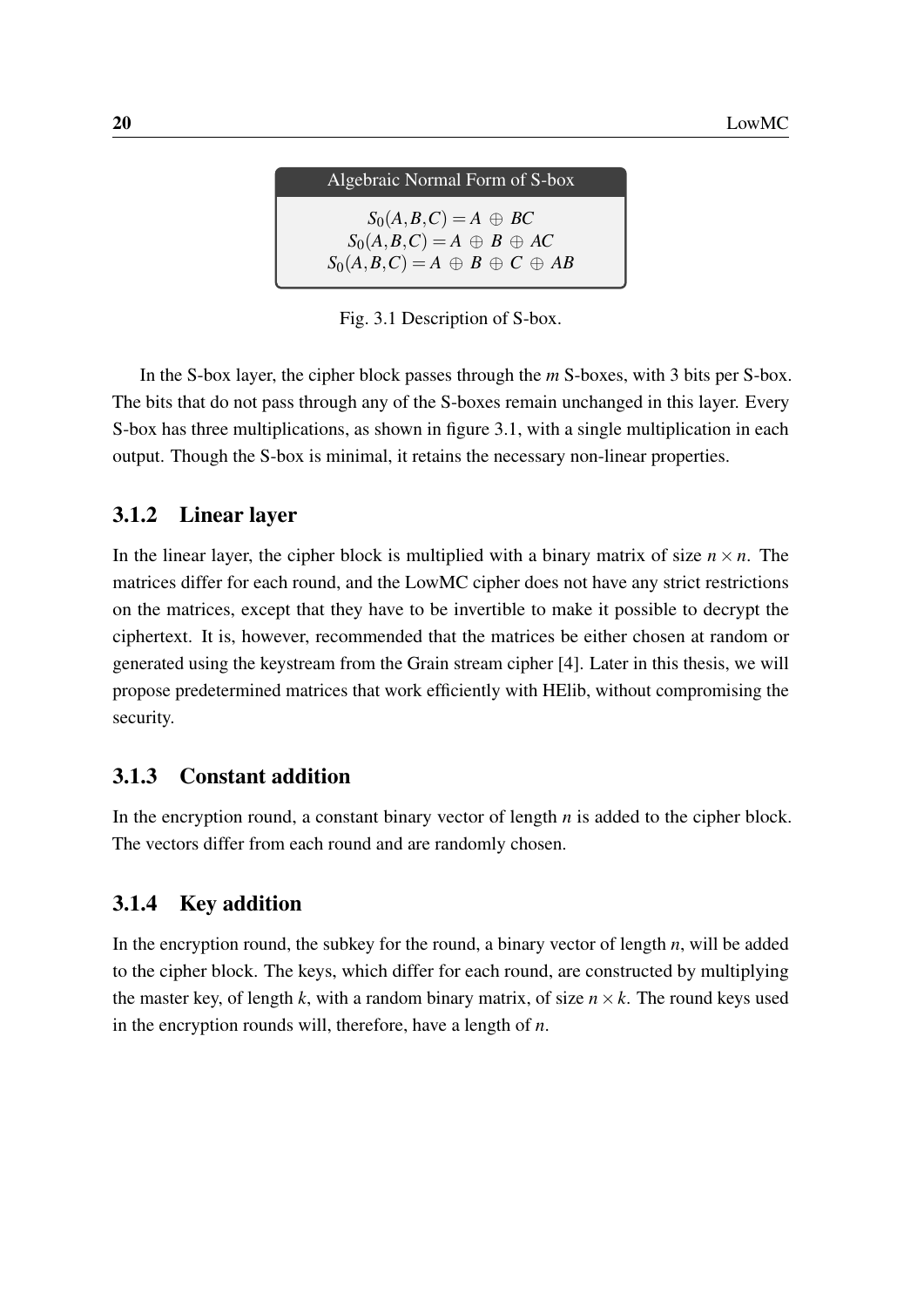<span id="page-28-0"></span>

Fig. 3.2 Down-scaled LowMC with  $n = 12$  and  $m = 3$ .

Figure [3.2](#page-28-0) displays the first round of a down-scaled LowMC cipher, with a block size of twelve bits and three S-boxes. The plaintext bits that we want to encrypt are represented by  $p_0, \ldots, p_{11}$  and the resulting ciphertext bits are represented by  $c_0, \ldots, c_{11}$ . In this cipher, the S-boxes cover 75% of the cipher block, where the last three plaintext bits are not passed through any S-boxes.

Though we are interested in evaluating the decryption circuit of the LowMC block cipher homomorphically, the encryption and decryption circuits are so similar that there would be little difference between evaluating the two. We have chosen to focus on the encryption circuit, something Martin Albrecht also decided to do in his paper, and will in the following only discuss homomorphically evaluating the LowMC encryption circuit.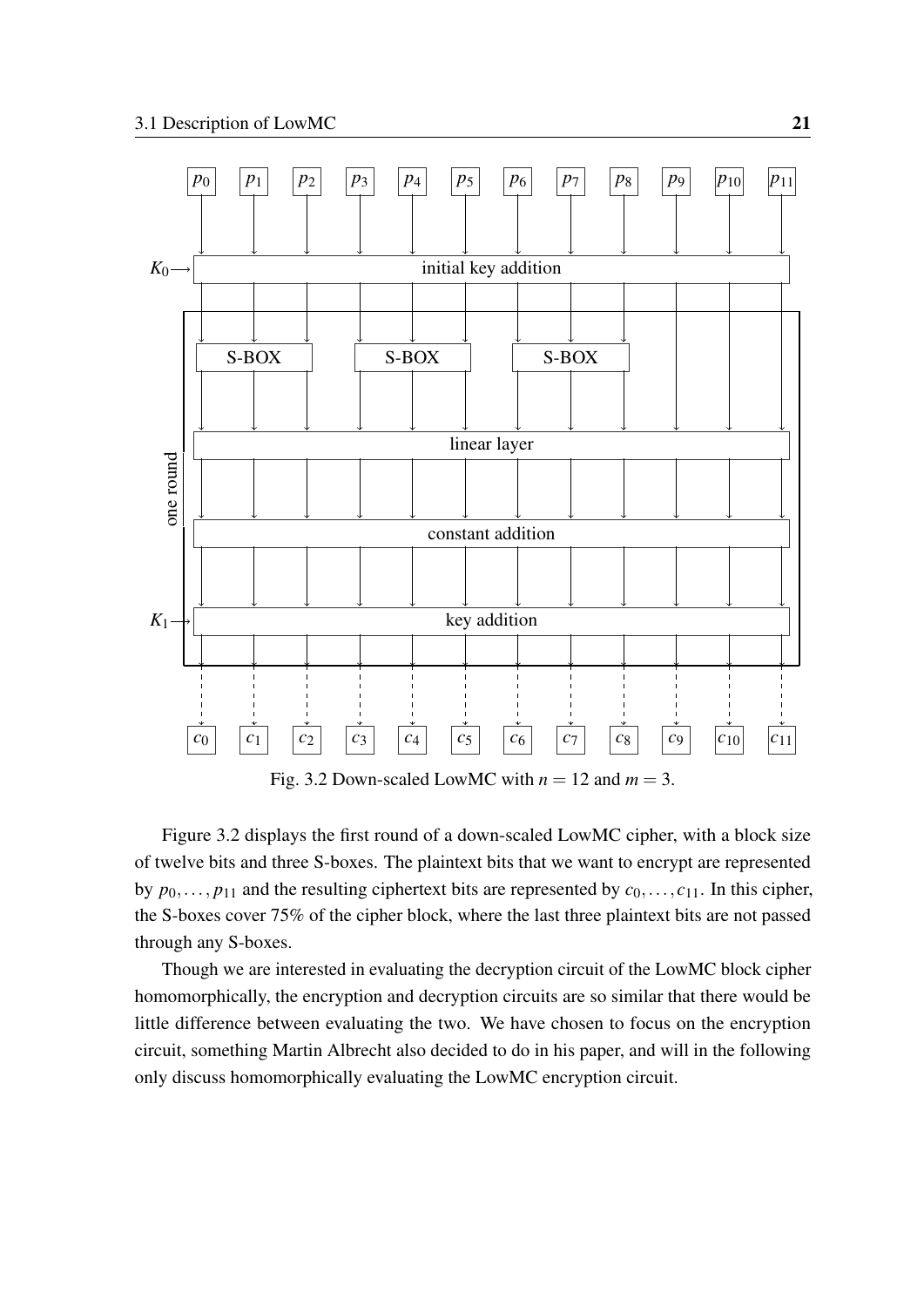<span id="page-29-1"></span>

| <b>Block size</b> $n$ | # of S-boxes $m$ | <b>Key size</b> $k$ | # of rounds $r$ |
|-----------------------|------------------|---------------------|-----------------|
| 256                   | 49               | 80                  | 12              |
| 128                   | 31               | 80                  | 12              |
| 64                    | 1                | 80                  | 164             |
| 1024                  | 20               | 80                  | 45              |
| 1024                  | 10               | 80                  | 85              |
| 256                   | 63               | 128                 | 14              |
| 196                   | 63               | 128                 | 14              |
| 128                   | 3                | 128                 | 88              |
| 128                   | $\overline{2}$   | 128                 | 128             |
| 128                   | $\mathbf{1}$     | 128                 | 252             |
| 1024                  | 20               | 128                 | 49              |
| 1024                  | 10               | 128                 | 92              |
| 512                   | 66               | 256                 | 18              |
| 256                   | 10               | 256                 | 52              |
| 256                   | $\mathbf{1}$     | 256                 | 458             |
| 1024                  | 10               | 256                 | 103             |

Table 3.1 Proposed variants of the LowMC block cipher.

Table [3.1](#page-29-1) presents the different proposed variants of the LowMC block cipher. Albrecht focused on five different variants in his HElib implementation of LowMC [\[2\]](#page-48-9), which are all marked in red in Table [3.1.](#page-29-1) We will focus mainly on his implementation of the LowMC cipher with block size 128, 31 S-boxes, key size 80, and 12 rounds. Our implementations will be similar to this variant, except that it has 32 S-boxes instead of 31. The reason for this alteration will be explained later in the thesis.

### <span id="page-29-0"></span>3.2 Martin Albrecht's implementation

Figure [3.2](#page-28-0) shows how a single plaintext is being encrypted with the LowMC block cipher, however it is possible to encrypt multiple plaintexts at the same time. As previously mentioned the BGV scheme in the HElib library supports packing multiple plaintext bits in a single ciphertext object. Using this attribute in HElib, Martin Albrecht presented a method to homomorphically encrypt multiple plaintexts in parallel. In Albrecht's method, he packs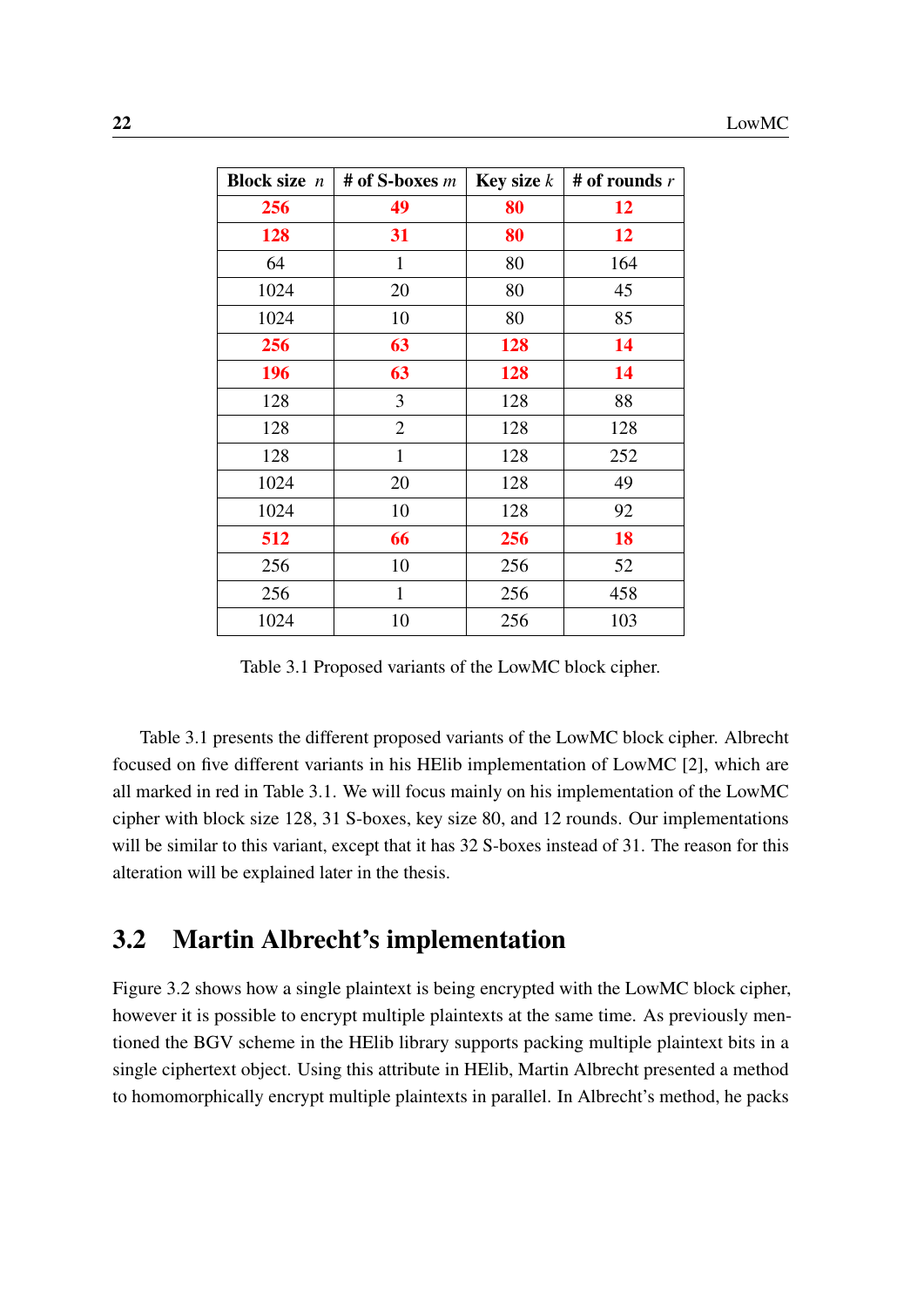<span id="page-30-0"></span>

| $p_0 = (p_{0,0})$                                            | $p_{0,1}$            | $p_{0,2}$  | $p_{0,3}$            | $p_{0,4}$ | $p_{0,5}$                | $p_{0,6}$        | $p_{0,7}$ | $p_{0,8}$ | $p_{0,9}$ | $p_{0,10}$ | $(p_{0,11})$ |
|--------------------------------------------------------------|----------------------|------------|----------------------|-----------|--------------------------|------------------|-----------|-----------|-----------|------------|--------------|
| $p_1 = (p_{1,0})$                                            | $p_{1,1}$            | $p_{1,2}$  | $p_{1,3}$            | $p_{1,4}$ | $p_{1,5}$                | $p_{1,6}$        | $p_{1,7}$ | $p_{1,8}$ | $p_{1,9}$ | $p_{1,10}$ | $p_{1,11})$  |
| $p_2=(p_{2,0})$                                              | $p_{2,1}$            | $P_{2,2}$  | $p_{2,3}$            | $P_{2,4}$ | $p_{2,5}$                | $p_{2,6}$        | $p_{2,7}$ | $p_{2,8}$ | $p_{2,9}$ | $P_{2,10}$ | $p_{2,11})$  |
| $p_3=(p_{3,0})$                                              | $p_{3,1}$            | $p_{3,2}$  | $p_{3,3}$            | $P_{3,4}$ | $P_{3,5}$                | $p_{3,6}$        | $p_{3,7}$ | $p_{3,8}$ | $p_{3,9}$ | $P_{3,10}$ | $p_{3,11}$   |
| $p_4 = (p_{4,0})$                                            | $\overline{p_{4,1}}$ | $p_{4,2}$  | $\overline{p_{4,3}}$ | $P_{4,4}$ | $p_{4,5}$                | $p_{4,6}$        | $p_{4,7}$ | $P_{4,8}$ | $P_{4,9}$ | $P_{4,10}$ | $p_{4,11})$  |
| $c_0 = \{ (p_{0,0}$                                          | $p_{1,0}$            |            | $p_{2,0}$            | $p_{3,0}$ | $\{p_{4,0}\}\}$          |                  |           |           |           |            |              |
| $c_1 = \{ (p_{0,1}$                                          | $p_{1,1}$            |            | $p_{2,1}$            | $p_{3,1}$ | $\{p_{4,1}\}\}$          |                  |           |           |           |            |              |
| $c_2 = \{ (p_{0,2}$                                          | $p_{1,2}$            |            | $p_{2,2}$            | $p_{3,2}$ | $\overline{p_{4,2}}$ ) } |                  |           |           |           |            |              |
| $c_3 = \{ (   p_{0,3}   )$                                   | $p_{1,3}$            |            | $p_{2,3}$            | $p_{3,3}$ | $\{p_{4,3}\}\}$          |                  |           |           |           |            |              |
| $c_4 = \{ (   p_{0,4}   )$                                   | $p_{1,4}$            |            | $p_{2,4}$            | $p_{3,4}$ | $\{p_{4,4}\}\}$          |                  |           |           |           |            |              |
| $c_5 = \{ (p_{0,5}$                                          | $p_{1,5}$            |            | $p_{2,5}$            | $p_{3,5}$ | $\{p_{4,5}\}\}$          |                  |           |           |           |            |              |
| $c_6 = \left\{ \left( \overline{p_{0,6}} \right)$            | $p_{1,6}$            |            | $p_{2,6}$            | $p_{3,6}$ | $\{p_{4,6}\}\}$          |                  |           |           |           |            |              |
| $c_7 = \left\{ \left(\frac{p_{0,7}}{p_{0,7}}\right)\right\}$ | $p_{1,7}$            |            | $p_{2,7}$            | $p_{3,7}$ | $\overline{p_{4,7}}$ ) } |                  |           |           |           |            |              |
| $c_8 = \left\{ \left( \overline{p_{0,8}} \right)$            | $p_{1,8}$            |            | $p_{2,8}$            | $p_{3,8}$ | $\{p_{4,8}\}\}$          |                  |           |           |           |            |              |
| $c_9 = \left\{ \left(\frac{p_{0,9}}{p_{0,9}}\right)\right\}$ | $p_{1,9}$            |            | $p_{2,9}$            | $p_{3,9}$ | $\{p_{4,9}\}\}$          |                  |           |           |           |            |              |
| $c_{10} = \left\{ \left( \overline{p_{0,10}} \right)$        |                      | $p_{1,10}$ | $P_{2,10}$           |           | P3,10                    | $\{p_{4,10}\}\}$ |           |           |           |            |              |
| $c_{11} = \left\{ \left( \overline{p_{0,11}} \right)$        |                      | $p_{1,11}$ | $P_{2,11}$           |           | P3,11                    | $\{p_{4,11}\}\$  |           |           |           |            |              |

Fig. 3.3 Martin Albrecht's packing of plaintext bits.

the encrypted plaintext bits of multiple plaintexts, into the ciphertext objects in a particular manner.

Figure [3.3](#page-30-0) shows how five plaintexts,  $p_0$ ,  $p_1$ ,  $p_2$ ,  $p_3$ , and  $p_4$  would be packed into ciphertext objects using Albrecht's method. As we can see from the figure, twelve ciphertext objects are used, the same amount as the number of bits in each plaintext. Instead of packing each encrypted plaintext bit in its own ciphertext object, the plaintext bits that occur in the same position in every plaintext,  $p_0$ ,  $p_1$ ,  $p_2$ ,  $p_3$ , and  $p_4$ , are packed in the same ciphertext object. Had the plaintext bits been encrypted individually into their ciphertext object, the number of ciphertext objects used would be  $12 \times 5 = 60$  instead of the 12 that are used in this scenario.

By using this packing technique, Albrecht can perform homomorphic operations on multiple plaintexts at the same time. However, since each ciphertext object contains bits from all the plaintexts, specific built-in methods of HElib cannot be used. One of these methods is the matrix-vector multiplication. If this method were to be used, bits from different plaintexts would affect each other, which is something we would not want to happen. Though Albrecht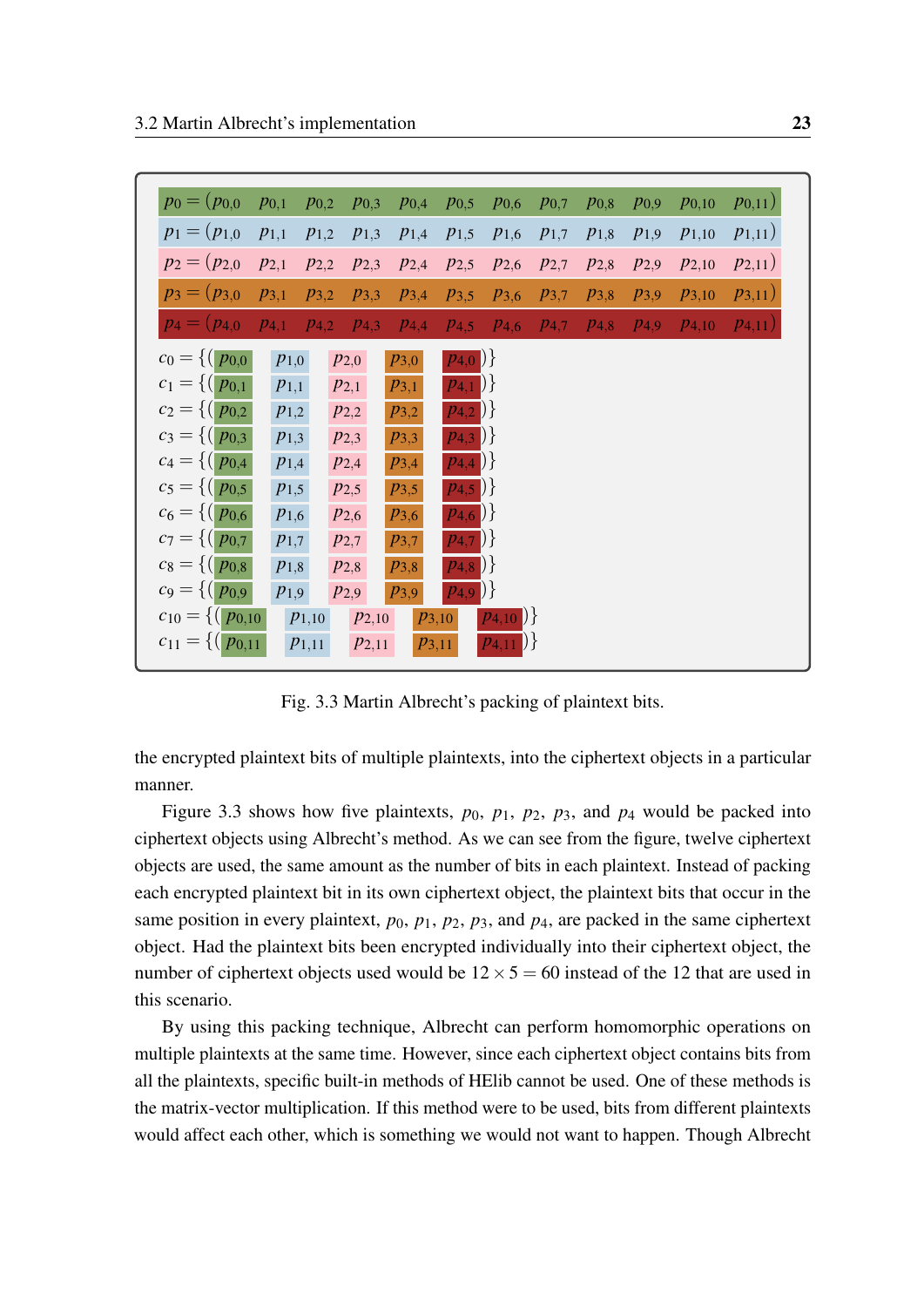cannot use all the built-in methods in HElib, his method needs only the homomorphic addition and multiplication methods to be able to encrypt homomorphically in HElib.

### <span id="page-31-0"></span>3.2.1 m4ri

M4ri stands for "Method of the 4 Russians" and is a library for fast arithmetic with dense matrices over  $\mathbb{F}_2$ , written by Martin Albrecht, Gregory Bard and William Hart [\[3\]](#page-48-10). In Albrecht's implementation of LowMC in HElib, he uses the library m4ri for the matrix-vector multiplications in the affine layer instead of the straightforward method. The library m4ri has a runtime of  $\mathscr{O}(\frac{n^2}{\log n})$  $\frac{n^2}{\log n}$ ), unlike the straightforward method which has a run-time of  $\mathcal{O}(n^2)$ . With a block size 128, m4ri becomes 7 times faster than the straight-forward method.

#### <span id="page-31-1"></span>3.2.2 Results

Table [3.2](#page-31-2) shows the runtimes of Albrecht's implementation of the LowMC block cipher in HEIib<sup>[\[2\]](#page-48-9)</sup>. As mentioned in Chapter 2 the parameter *LWE dim* stands for a specific modulus, while *s* stands for the number of slots in the ciphertext object. The time spent on evaluating the entire LowMC procedure is represented by *eval*, and the time spent on evaluating the S-box layers is represented by *S-box*.

From Table [3.2](#page-31-2) we can see that block wise Albrecht's method is quite fast, though the total time spent on the entire LowMC encryption does take at least a couple of minutes. Most of the time is spent on the S-box layers, which take up around 72%-77% of the total encryption evaluation time.

In January 2018 Albrecht updated his code for the implementation of the LowMC cipher to the current HElib API. The implementation with *LWE dim*  $= 14351$  was run using his updated code, alongside the updated HElib library from January 2018. The implementation with *LWE dim* = 13981 was run using Albrecht's old code for the implementation of LowMC, which was from January 2015. This implementation used a version of the HElib library that was dated back to April 2014.

<span id="page-31-2"></span>

| LWE dim | S-box                           | eval | eval per block $(\frac{eval}{c})$ | Security level |
|---------|---------------------------------|------|-----------------------------------|----------------|
| 14351   | $504$   173.04 (s)   240.47 (s) |      | 0.4771(s)                         | 92             |
| 13981   | 600   166.92 (s)   217.71 (s)   |      | 0.3629(s)                         |                |

Table 3.2 Martin Albrecht's results from 2018 and 2015 with user-defined HElib parameters  $p = 2$ ,  $r = 1$ ,  $L = 14$ ,  $c = 1$ ,  $B = 28$ , of the LowMC cipher with  $n = 128$ ,  $m = 31$ ,  $k = 80$ , and  $r = 12$ .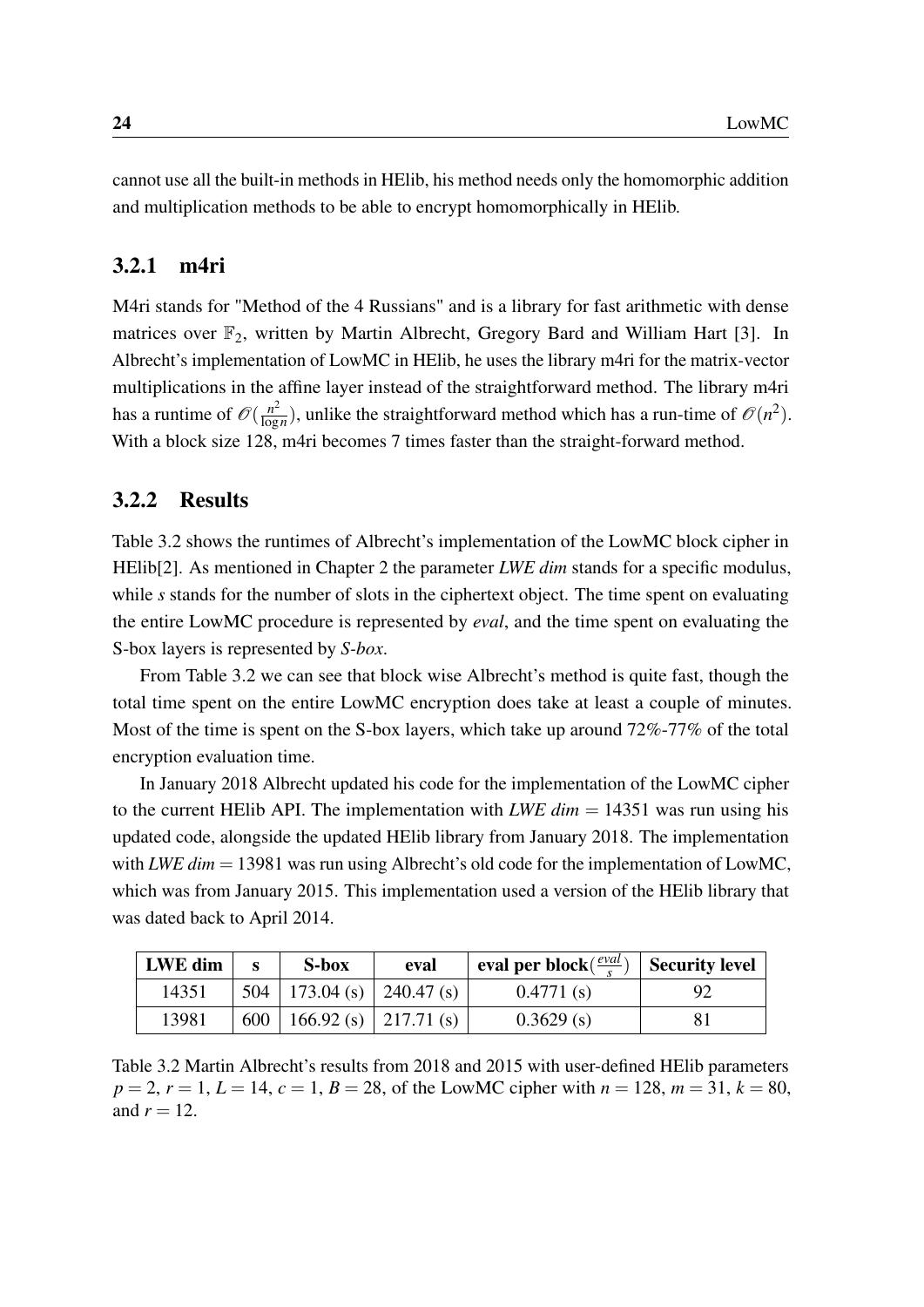Table [3.3](#page-32-0) shows the times we got after reconstructing Albrecht's implementation of the LowMC cipher in HElib. The runtimes are calculated by averaging the times from ten different runs of the LowMC cipher in HElib. When reconstructing Albrecht's implementation of the LowMC cipher in HElib we only used his updated code from January 2018, and the HElib library from March 2018. It is not stated in Albrecht's documentation which versions of the GNU MP Bignum (GMP) library and the Number Theory Library (NTL) were used in his implementation. The libraries we used in our reconstruction were GMP v.6.1.2 and NTL v.10.5.0.

The reconstructed runtimes are a bit faster than the original ones when *LWE dim* = 14351, however, this can be explained by different processing powers. Albrecht had four cores with a frequency of 2.36GHz, while we had two cores with a frequency of 2.40GHz. The implemented code does not seem to take advantage of multiple of cores, and the 0.04GHz difference may have made our reconstruction run faster.

The reconstructed times are a bit slower than the original ones when *LWE dim* = 13981, with a lower security level. The original and reconstructed code use different versions of the HElib library, which may explain the different runtimes as well as the difference in security level.

<span id="page-32-0"></span>

| LWE dim |     | S-box                           | eval | eval per block( $\frac{eval}{s}$ ) | Security level |
|---------|-----|---------------------------------|------|------------------------------------|----------------|
| 14351   |     | $504$   163.79 (s)   236.13 (s) |      | 0.47(s)                            |                |
| 13981   | 600 | $164.2$ (s) $\vert$ 233.16 (s)  |      | 0.39(s)                            |                |

Table 3.3 Reconstruction of Albrecht's implementation with code from 2018 with userdefined HElib parameters  $p = 2$ ,  $r = 1$ ,  $L = 14$ ,  $c = 1$ ,  $B = 28$ , of the LowMC cipher with  $n = 128$ ,  $m = 31$ ,  $k = 80$ , and  $r = 12$ .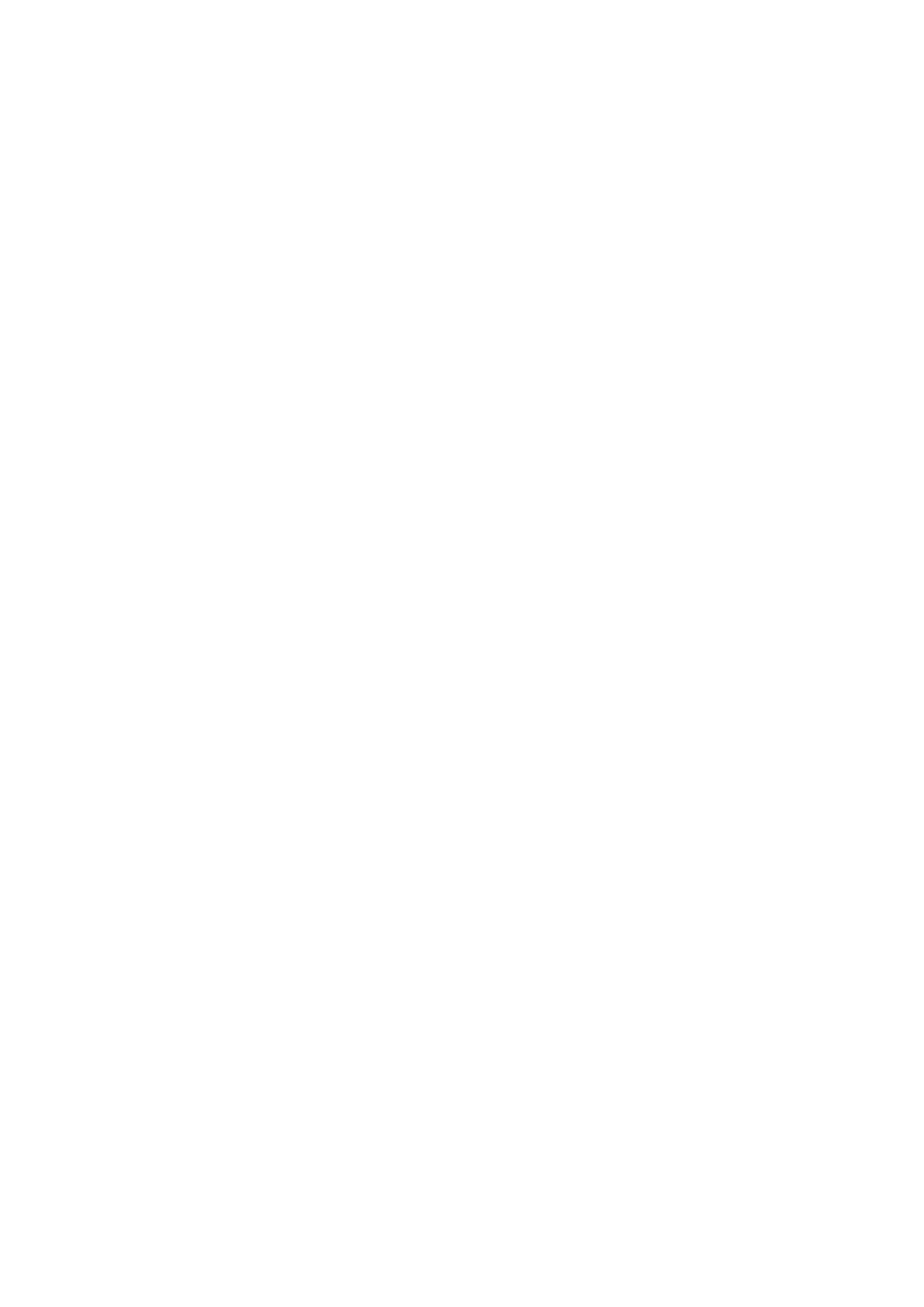# <span id="page-34-0"></span>Chapter 4

# Alternative implementation of LowMC in HElib

An issue not addressed when discussing Albrecht's implementation of the LowMC cipher in HElib is what happens with the LowMC plaintexts after being homomorphically decrypted in the cloud. After the decryption, the plaintexts will have the same packing as before, however now encrypted under the fully homomorphic encryption. In Albrecht's implementation, multiple bits from different plaintexts are, therefore, stored in the same ciphertext object, which can be a problem in further processing. Before the cloud can continue their process of the plaintexts, the bits in the ciphertext objects may have to be rearranged such that each ciphertext object contains bits from only one plaintext. This rearrangement can be very time-consuming, making it very inefficient to encrypt multiple plaintexts in parallel. The authors do not mention this problem in paper [\[4\]](#page-48-8). Encrypting a single plaintext at a time could, therefore, be a better solution.

If we disregard this issue, Martin Albrecht's implementation is effective when encrypting multiple plaintexts simultaneously. However what happens when we only want to encrypt a single plaintext, or very few? The encryption times for Albrecht's implementation is not affected by the number of plaintexts we want to encrypt. Therefore encrypting one plaintext will take roughly the same time as encrypting *s* plaintexts, when the ciphertext objects have *s* slots. We show a real-world example, where it is necessary to encrypt a single plaintext at a time, instead of multiple.

For many people struggling with diabetes, it can be quite troublesome to keep track of their glucose levels. In recent years continuous glucose monitoring (CGM) has been used to help diabetes patients monitor their blood sugar, to manage their disorder better [\[1\]](#page-48-11). Patients who use CGM receive a small sensor that is placed right under their skin. This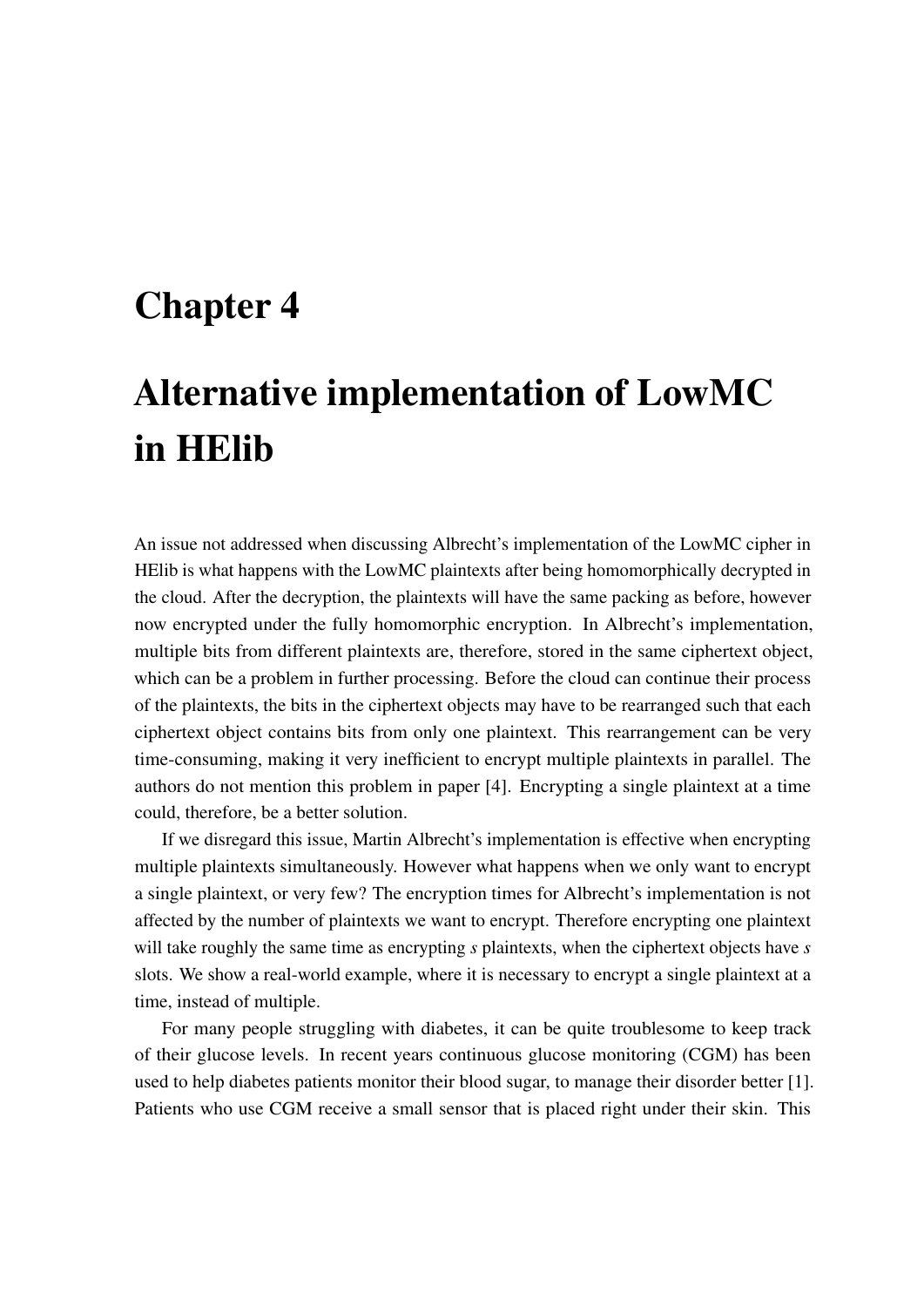sensor measures their glucose levels every five minutes, transmits this data wirelessly to a local display device (e.g. smartphone) and then sends it encrypted to the cloud.

While many countries have embraced this technology, some countries are hesitant to do the same because of strict privacy laws [\[10\]](#page-48-12). Since the data is decrypted in the cloud, there is no absolute insurance that the vast amount of medical data is stored safely and it is unclear who has access to it. FHE can eliminate a lot of the issues regarding storage of sensitive data. When it is not necessary for the cloud provider to be in possession of the decryption key, the need for trust in the cloud provider is eliminated.

With CGM it is the local device that is responsible for encrypting the data. Since FHE requires large amounts of processing power, the local device must encrypt the data using a symmetric cipher, like the LowMC block cipher. If Albrecht's implementation of the LowMC cipher, with  $n = 128$  and  $s = 600$ , was used in the HElib library, the cloud provider would have to wait,  $600 \times 5$  minutes = 3000 minutes  $\approx$ , 2 days to process the 600 ciphertexts from the local device before starting the decryption circuit. For patients who are dependent on near real-time results, waiting almost two days would defeat the purpose of the system. The cloud provider could run the decryption circuit immediately after receiving a single ciphertext and fill the remaining 599 slots with dummy data, however, this would take approximately the same amount of time as decrypting 600 ciphertexts and would be a waste of resources. Is it possible to run the LowMC cipher faster than Albrecht's implementation, when encrypting a single ciphertext at a time?

### <span id="page-35-0"></span>4.1 Parallel S-boxes

As we can see from the results of Albrecht's implementation, most of the time spent on the LowMC encryption is used in the S-box layers. The S-box layers cover 72-76% of the entire time taken for the LowMC encryptions. Our main goal is to lower the time taken on the S-box layers, for the overall time taken to decrease. Our idea for this challenge is to run the S-boxes in parallel in each round, instead of evaluating *m* S-boxes serially. By taking advantage of the slots in HElib, we can pack the bits into four ciphertext objects, where three of them will pass through multiple S-boxes simultaneously. Instead of having to pack every bit into an individual ciphertext object, we can cut down the number of ciphertext objects used to only four, regardless of the block size.

The crucial part is the way the bits are packed, and we will use a down-scaled version of the LowMC cipher with  $n = 12$  and  $m = 3$  to present this.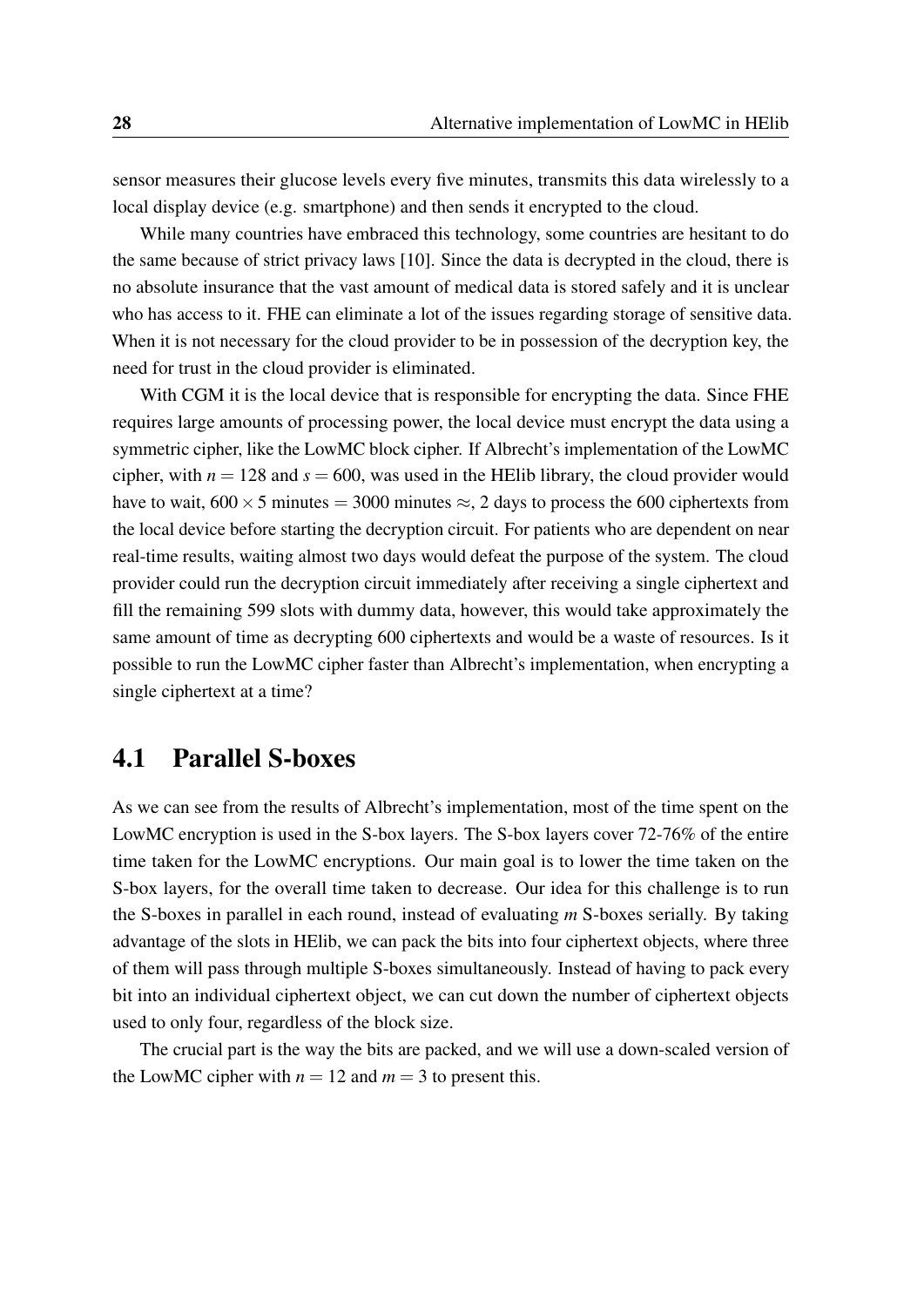<span id="page-36-0"></span>*p* = (*p*<sup>0</sup> *p*<sup>1</sup> *p*<sup>2</sup> *p*<sup>3</sup> *p*<sup>4</sup> *p*<sup>5</sup> *p*<sup>6</sup> *p*<sup>7</sup> *p*<sup>8</sup> *p*<sup>9</sup> *p*<sup>10</sup> *p*11)  $C_0 = \{(p_0 \ p_3 \ p_6)\}$  $C_1 = \{(p_1 \quad p_4 \quad p_7)\}$  $C_2 = \{(p_2 \quad p_5 \quad p_8)\}$  $C_3 = \{(p_9 \ p_{10} \ p_{11})\}$ 

Fig. 4.1 Our packing using a down-scaled version of the LowMC cipher with  $n = 12$  and  $m = 3$ .

In Figure [4.1,](#page-36-0) the plaintext *p* is used as an example to show how bits from the plaintext are packed into four different ciphertext objects  $C_0$ ,  $C_1$ ,  $C_2$  and  $C_3$ . The bits that will not pass through the S-boxes are packed into a single ciphertext object  $C_3$ . The remaining three ciphertext objects contain the bits that will pass through the S-boxes. The ciphertext object  $C_0$  contains every third bit starting from  $p_0$ ,  $C_1$  contains every third bit starting from  $p_1$ , and  $C_2$  contains every third bit starting from  $p_2$ . By encrypting the plaintext bits that will pass through the same S-box in the same slots in  $C_0$ ,  $C_1$ ,  $C_2$ , we can evaluate the S-boxes in parallel.

<span id="page-36-1"></span>S-box  $C_0 + C_1 \times C_2$  $C_0 + C_1 + C_0 \times C_2$  $C_0 + C_1 + C_2 + C_0 \times C_1$ 

Fig. 4.2 Our S-box layer in the alternative implementation of the LowMC cipher in HElib.

Continuing with the example from Figure [4.1,](#page-36-0) Figure [4.2](#page-36-1) shows the implementation of S-box layer. Because of the packing, we need fewer operations to evaluate the same amount of S-boxes. Had we used Albrecht's implementation we would have needed *m*-times the operations to evaluate the same amount of S-boxes, and twelve ciphertext objects instead of four.

It is necessary for efficiency that the S-boxes to cover exactly  $\frac{3}{4}$  of the cipher block, such that the last ciphertext object can have the same amount of filled slots as the rest. In our implemented version of the LowMC cipher with  $n = 128$ , we need 32 S-boxes in order for them to cover  $\frac{3}{4}$  of *n*.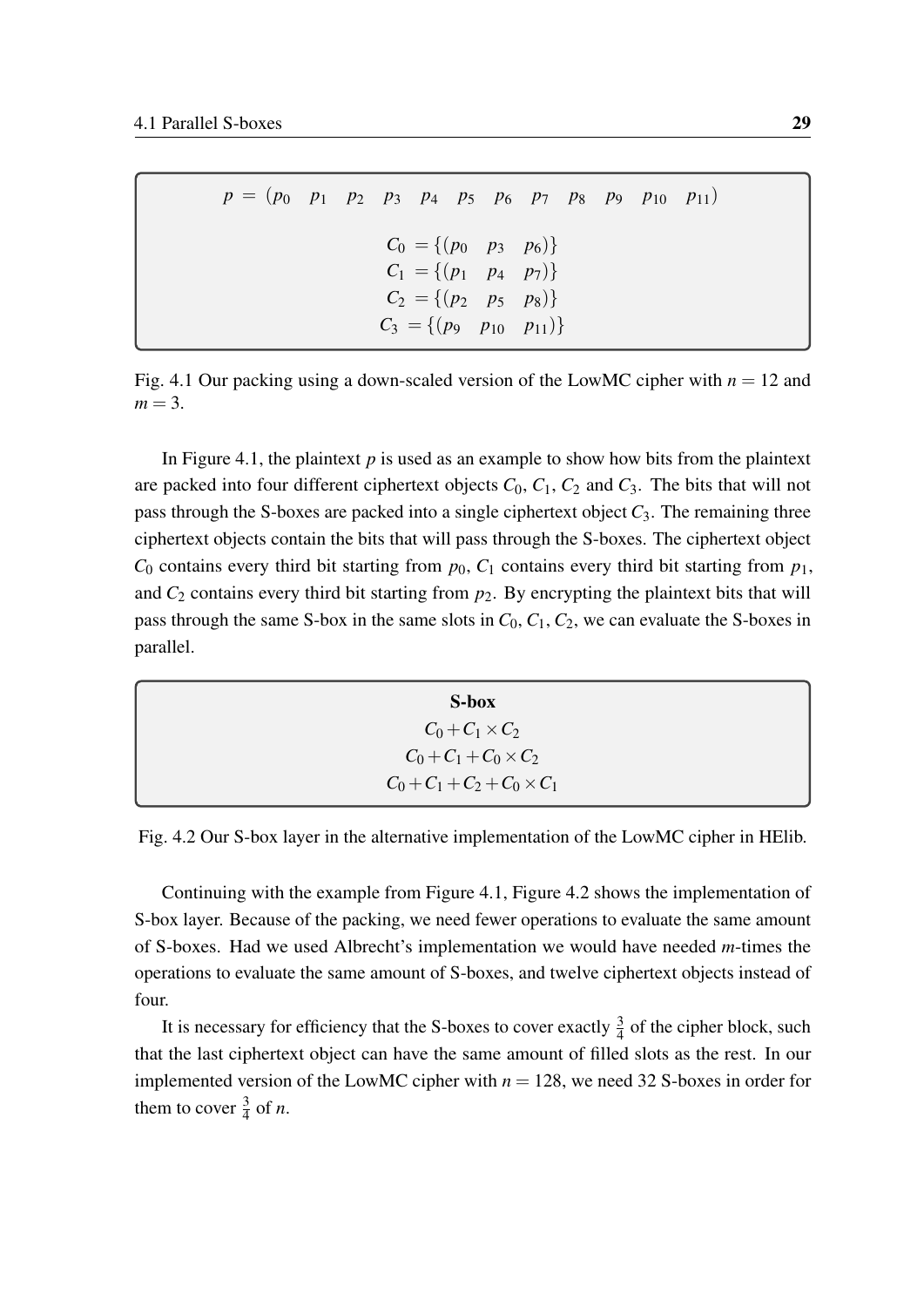### <span id="page-37-0"></span>4.2 The linear layer

In the linear layer of the LowMC cipher, the ciphertext objects will be multiplied with a random binary matrix of size  $n \times n$ . To do so, we may use HElib's built-in method, *mul*. Initially, we used the method called *matMul*, however when the HElib library was updated in February/March 2018 the built-in method *matMul* was optimised and changed its name to *mul*. Our tests have been done using *mul*, being the faster of the two methods.

The method *mul* takes a ciphertext object with number of slots *s* and a matrix of size  $s \times s$ and alters the given ciphertext, while it retains the same size. Given a ciphertext object

$$
C = \{(a \ b \ c)\}\
$$

and a matrix

$$
M = \begin{bmatrix} m_{11} & m_{12} & m_{13} \\ m_{21} & m_{22} & m_{23} \\ m_{31} & m_{32} & m_{33} \end{bmatrix},
$$

the method *mul* alters the given ciphertext object to

$$
C = \{(a \cdot m_{11} + b \cdot m_{21} + c \cdot m_{31} \quad a \cdot m_{12} + b \cdot m_{22} + c \cdot m_{32} \quad a \cdot m_{13} + b \cdot m_{23} + c \cdot m_{33})\}
$$

$$
= \{(a \quad b \quad c) \cdot M\}
$$

Following the syntax of HElib, we also write this as *M*.*mul*(*C*).

<span id="page-37-1"></span>
$$
\begin{bmatrix} a_{0,0} & a_{0,1} & a_{0,2} & a_{0,3} & a_{0,4} & a_{0,5} & a_{0,6} & a_{0,7} & a_{0,8} & a_{0,9} & a_{0,10} & a_{0,11} \\ a_{1,0} & a_{1,1} & a_{1,2} & a_{1,3} & a_{1,4} & a_{1,5} & a_{1,6} & a_{1,7} & a_{1,8} & a_{1,9} & a_{1,10} & a_{1,11} \\ a_{2,0} & a_{2,1} & a_{2,2} & a_{2,3} & a_{2,4} & a_{2,5} & a_{2,6} & a_{2,7} & a_{2,8} & a_{2,9} & a_{2,10} & a_{2,11} \\ a_{3,0} & a_{3,1} & a_{3,2} & a_{3,3} & a_{3,4} & a_{3,5} & a_{3,6} & a_{3,7} & a_{3,8} & a_{3,9} & a_{3,10} & a_{3,11} \\ a_{4,0} & a_{4,1} & a_{4,2} & a_{4,3} & a_{4,4} & a_{4,5} & a_{4,6} & a_{4,7} & a_{4,8} & a_{4,9} & a_{4,10} & a_{4,11} \\ a_{5,0} & a_{5,1} & a_{5,2} & a_{5,3} & a_{5,4} & a_{5,5} & a_{5,6} & a_{5,7} & a_{5,8} & a_{5,9} & a_{5,10} & a_{5,11} \\ a_{6,0} & a_{6,1} & a_{7,2} & a_{7,3} & a_{7,4} & a_{7,5} & a_{7,6} & a_{7,7} & a_{7,8} & a_{7,9} & a_{7,10} & a_{7,11} \\ a_{8,0} & a_{8,1} & a_{8,2} & a_{8,3} & a_{8,4} & a_{8,5} & a_{8,6} & a_{8,7} & a_{8,8} & a_{8,9} & a_{8,10} & a_{8,11} \\ a_{9,0} & a_{9,1} & a_{9,2} & a_{9,3} & a_{9,4} & a_{9,5} & a_{9,6} & a_{9,7} & a_{9,8} & a_{9
$$

Fig. 4.3 Linear layer of the down-scaled LowMC cipher with  $n = 12$  and  $m = 3$ .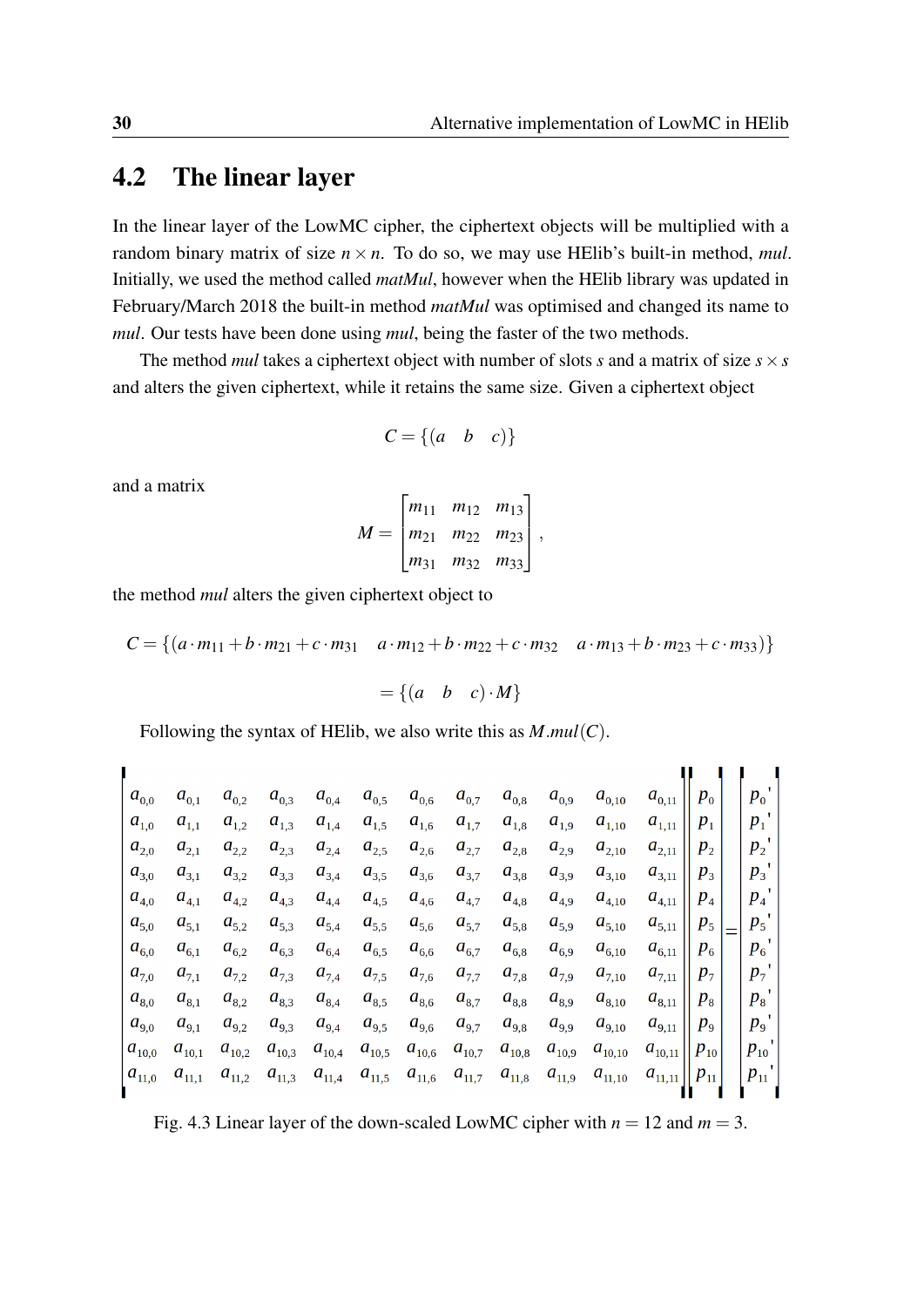Figure [4.3](#page-37-1) is a representation of the linear layer in the down-scaled LowMC cipher with  $n = 12$  and  $m = 3$ , where  $p_0, \ldots, p_{11}$  are the incoming bits and  $p_0$  $p'_0, \ldots, p'_{11}$  are the outgoing bits. We would like to implement this layer in HElib using the method *mul*, however, because of our alternative packing, this can be a bit tricky. Since our implementation has divided the encrypted plaintext bits into four different ciphertext objects, we cannot simply multiply each of them with a random matrix. Given the incoming plaintext bits  $p_i$ 's and matrix from Figure [4.3,](#page-37-1) we would like to implement a linear layer that produces the  $p_i$ 's given in Figure [4.3,](#page-37-1) while still keeping the same packing as shown in Figure [4.1.](#page-36-0)

We solved this problem by splitting the incoming matrix into 16 smaller matrices. The reasoning behind this will be shown in the following two figures, where  $C_0$ ,  $C_1$ ,  $C_2$ , and  $C_3$  are copies of the incoming ciphertext objects and  $D_0$ ,  $D_1$ ,  $D_2$ , and  $D_3$  are the outgoing ciphertext objects.

<span id="page-38-0"></span>

| $\boldsymbol{a}_{0,0}$ | $\boldsymbol{a}_{0,1}$ | $a_{0,2}$    | $a_{0,3}$    | $a_{0,4}$     | $a_{0,5}$  | $a_{0,6}$     | $a_{0,7}$  | $a_{_{0,8}}$                    | $a_{0,9}$  | $\boldsymbol{a}_{\text{0,10}}$ | $a_{_{0,11}}$ , | $\boldsymbol{p}_0$ | $\boldsymbol{p}_0$ |
|------------------------|------------------------|--------------|--------------|---------------|------------|---------------|------------|---------------------------------|------------|--------------------------------|-----------------|--------------------|--------------------|
| $\in a_{1,0}$          | $a_{1,1}$              | $a_{1,2}$    | $a_{1,3}$    | $a_{1,4}$     | $a_{1,5}$  | $a_{_{1,6}}$  | $a_{1,7}$  | $a_{_{1,8}}$                    | $a_{1,9}$  | $a_{1,10}$                     | $a_{1,11}$      | P <sub>1</sub>     | P <sub>1</sub>     |
| $a_{2,0}$              | $a_{2,1}$              | $a_{2,2}$    | $a_{2,3}$    | $a_{2,4}$     | $a_{2,5}$  | $a_{2,6}$     | $a_{2,7}$  | $a_{2,8}$                       | $a_{2,9}$  | $a_{2,10}$                     | $a_{2,11}$      | $\boldsymbol{p}_2$ | $p_{2}$            |
| $\mathbf{a}_{3,0}$     | $a_{3,1}$              | $a_{3,2}$    | $a_{3,3}$    | $a_{3,4}$     | $a_{3,5}$  | $a_{3,6}$     | $a_{3,7}$  | $a_{3,8}$                       | $a_{3,9}$  | $a_{3,10}$                     | $a_{3,11}$      | $\boldsymbol{p}_3$ | $\boldsymbol{p}_3$ |
| $a_{4,0}$              | $a_{4,1}$              | $a_{4,2}$    | $a_{4,3}$    | $a_{4,4}$     | $a_{4,5}$  | $a_{4,6}$     | $a_{4,7}$  | $a_{\scriptscriptstyle 4,8}^{}$ | $a_{4,9}$  | $a_{4,10}$                     | $a_{4,11}$ ,    | $\boldsymbol{p}_4$ | $p_4$              |
| $a_{5,0}$              | $a_{5,1}$              | $a_{5,2}$    | $a_{5,3}$    | $a_{5,4}$     | $a_{5,5}$  | $a_{5,6}$     | $a_{5,7}$  | $a_{5,8}$                       | $a_{5,9}$  | $a_{5,10}$                     | $a_{5,11}$      | $P_{5}$            | $p_{\mathsf{s}}$   |
| $a_{6,0}$              | $a_{6,1}$              | $a_{6,2}$    | $a_{6,3}$    | $a_{6,4}$     | $a_{6,5}$  | $a_{6,6}$     | $a_{6,7}$  | $a_{6,8}$                       | $a_{6,9}$  | $a_{6,10}$                     | $a_{6,11}$ ,    | $P_6$              | $P_6$              |
| $a_{7,0}$              | $a_{7,1}$              | $a_{7,2}$    | $a_{7,3}$    | $a_{7,4}$     | $a_{7,5}$  | $a_{7,6}$     | $a_{7,7}$  | $a_{7,8}$                       | $a_{7,9}$  | $a_{7,10}$                     | $a_{7,11}$      | $\boldsymbol{p}_7$ | $p_{7}$            |
| $a_{8,0}$              | $a_{_{8,1}}$           | $a_{_{8,2}}$ | $a_{_{8,3}}$ | $a_{8,4}$     | $a_{8,5}$  | $a_{8,6}$     | $a_{8,7}$  | $a_{_{8,8}}$                    | $a_{8,9}$  | $a_{8,10}$                     | $a_{_{8,11}}$ , | $P_{\rm 8}$        | $p_{\rm a}$        |
| $a_{9,0}$              | $a_{9,1}$              | $a_{9,2}$    | $a_{9,3}$    | $a_{9,4}$     | $a_{9,5}$  | $a_{9,6}$     | $a_{9,7}$  | $a_{9,8}$                       | $a_{9,9}$  | $a_{9,10}$                     | $a_{9,11}$      | $\boldsymbol{p}_9$ | $p_{9}$            |
| $ a_{10,0} $           | $a_{_{10,1}}$          | $a_{10,2}$   | $a_{10,3}$   | $a_{_{10,4}}$ | $a_{10,5}$ | $a_{_{10,6}}$ | $a_{10,7}$ | $a_{_{10,8}}$                   | $a_{10,9}$ | $a_{_{10,10}}$                 | $a_{_{10,11}}$  | $P_{10}$           | $p_{10}$           |
| $ a_{11,0}$            | $a_{11,1}$             | $a_{11,2}$   | $a_{11,3}$   | $a_{11,4}$    | $a_{11,5}$ | $a_{11,6}$    | $a_{11,7}$ | $a_{11,8}$                      | $a_{11,9}$ | $a_{11,10}$                    | $a_{11,11}$     | $P_{11}$           | $p_{11}$           |
|                        |                        |              |              |               |            |               |            |                                 |            |                                |                 |                    |                    |

|  |  | $\begin{bmatrix} [p_0] \ [p_3] \ [p_5] \end{bmatrix} = \begin{bmatrix} a_{0,0} & a_{0,3} & a_{0,6} \ a_{3,0} & a_{3,3} & a_{3,6} \ a_{6,0} & a_{6,3} & a_{6,6} \end{bmatrix} \begin{bmatrix} [p_0] \ [p_3] \ [p_5] \end{bmatrix} + \begin{bmatrix} a_{0,1} & a_{0,4} & a_{0,7} \ a_{3,1} & a_{3,4} & a_{3,7} \ a_{6,1} & a_{6,4} & a_{6,7} \end{bmatrix} \begin{bmatrix} [p_1] \$ |  |  |  |  |  |  |  |
|--|--|-----------------------------------------------------------------------------------------------------------------------------------------------------------------------------------------------------------------------------------------------------------------------------------------------------------------------------------------------------------------------------------|--|--|--|--|--|--|--|
|  |  |                                                                                                                                                                                                                                                                                                                                                                                   |  |  |  |  |  |  |  |
|  |  |                                                                                                                                                                                                                                                                                                                                                                                   |  |  |  |  |  |  |  |

Fig. 4.4 Calculating  $D_0$  in the alternative implementation of the down-scaled LowMC cipher with  $n = 12$  and  $m = 3$ .

The last equation in Figure [4.4](#page-38-0) shows how the ciphertext object  $D_0 = \{ (p_0, p_1, p_2, p_3, p_4, p_5, p_6, p_7, p_8, p_9, p_{10}, p_{11}, p_{12}, p_{13}, p_{14}, p_{15}, p_{16}, p_{17}, p_{18}, p_{19}, p_{19}, p_{10}, p_{11}, p_{12}, p_{13}, p_{14}, p_{15}, p_{16}, p_{17}, p_{18}, p_{19}, p_{10$  $p'_0$   $p'_1$  $p'_3$   $p'_6$  $'_{6})\},$ in our alternative implementation of the linear layer in HElib, is calculated. The first equation is the representation of the linear layer from Figure [4.3,](#page-37-1) and we will use this equation to explain how the ciphertext object  $D_0$  is calculated.

In the matrix from the linear layer representation, the three rows that affect the calculations of  $p_0'$  $'_{0}, p'_{2}$  $\frac{1}{3}$ , and  $p'_{\theta}$  $\frac{6}{6}$  are extracted to form four smaller  $3 \times 3$  matrices. The red coloured bits form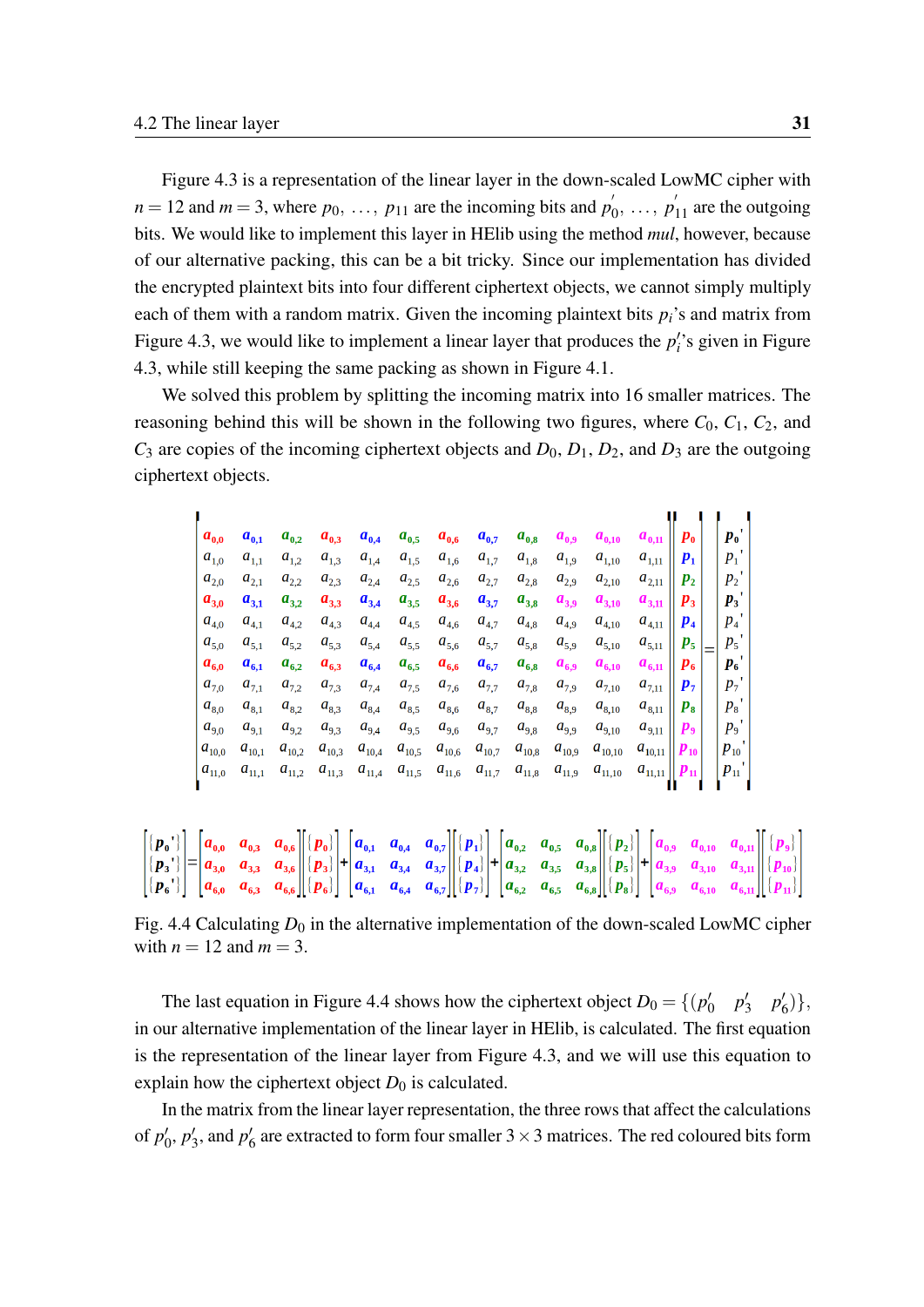the matrix  $m_{0,0}$ , blue bits form  $m_{0,1}$ , green bits form  $m_{0,2}$  and the purple bits form the matrix  $m<sub>0.3</sub>$ . When we look closer at the incoming plaintext bits these matrices are multiplied with, we can see that when these bits are extracted based on colour, they form the ciphertext objects *C*0, *C*1, *C*<sup>2</sup> and *C*3. The red coloured incoming plaintext bits are the same bits represented in  $C_0$ , the blue bits are represented in  $C_1$ , the green bits are represented in  $C_2$  and the purple bits are the same as the ones represented in  $C_3$ . The calculation of ciphertext object  $D_0$  can therefore be rewritten as

$$
D_0 = m_{0,0}.mul(C_0) + m_{0,1}.mul(C_1) + m_{0,2}.mul(C_2) + m_{0,3}.mul(C_3)
$$

<span id="page-39-0"></span>The calculation of ciphertext objects  $D_1$  and  $D_2$  is done in a similar manner, where  $D_1$  uses the bits affecting the calculation of  $p_1'$  $'_{1}, p'_{2}$ 4 , *p* ′  $\frac{1}{7}$  and  $D_2$  uses the bits affecting the calculation of  $p_2'$  $'_{2}, p'_{3}$  $'_{5}, p'_{8}$ ,<br>8.

| $a_{0,0}$          | $a_{_{0,1}}$ | $a_{0,2}$    | $a_{0,3}$  | $a_{0,4}$  | $a_{0,5}$  | $a_{0,6}$  | $a_{0,7}$  | $a_{_{0,8}}$ | $a_{0,9}$  | $a_{0,10}$  | $a_{_{0,11}}$ ,        | $\boldsymbol{p}_{\boldsymbol{0}}$ | $p_{0}$            |  |
|--------------------|--------------|--------------|------------|------------|------------|------------|------------|--------------|------------|-------------|------------------------|-----------------------------------|--------------------|--|
| $a_{1,0}$          | $a_{1,1}$    | $a_{1,2}$    | $a_{1,3}$  | $a_{1,4}$  | $a_{1,5}$  | $a_{1,6}$  | $a_{1,7}$  | $a_{1,8}$    | $a_{1,9}$  | $a_{1,10}$  | $a_{1,11}$ ,           | $\bm{p}_1$                        | $P_{1}$            |  |
| $a_{2,0}$          | $a_{2,1}$    | $a_{2,2}$    | $a_{2,3}$  | $a_{2,4}$  | $a_{2,5}$  | $a_{2,6}$  | $a_{2,7}$  | $a_{2,8}$    | $a_{2,9}$  | $a_{2,10}$  | $a_{2,11}$             | $\boldsymbol{p}_2$                | $p_{2}$            |  |
| $a_{3,0}$          | $a_{3,1}$    | $a_{3,2}$    | $a_{3,3}$  | $a_{3,4}$  | $a_{3,5}$  | $a_{3,6}$  | $a_{3,7}$  | $a_{3,8}$    | $a_{3,9}$  | $a_{3,10}$  | $a_{3,11}$             | $\boldsymbol{p}_3$                | $p_{3}$            |  |
| $\cdot$ $a_{4,0}$  | $a_{4,1}$    | $a_{4,2}$    | $a_{4,3}$  | $a_{4,4}$  | $a_{4,5}$  | $a_{4,6}$  | $a_{4,7}$  | $a_{4,8}$    | $a_{4,9}$  | $a_{4,10}$  | $a_{4,11}$             | $\boldsymbol{p}_4$                | $p_4$              |  |
| $a_{5,0}$          | $a_{5,1}$    | $a_{5,2}$    | $a_{5,3}$  | $a_{5,4}$  | $a_{5,5}$  | $a_{5,6}$  | $a_{5,7}$  | $a_{5,8}$    | $a_{5,9}$  | $a_{5,10}$  | $a_{5,11}$ ,           | $\boldsymbol{p}_5$                | $p_{5}$<br>Ξ       |  |
| $a_{6,0}$          | $a_{6,1}$    | $a_{6,2}$    | $a_{6,3}$  | $a_{6,4}$  | $a_{6,5}$  | $a_{6,6}$  | $a_{6,7}$  | $a_{6,8}$    | $a_{6,9}$  | $a_{6,10}$  | $a_{6,11}$             | $\boldsymbol{p}_6$                | $p_{6}$            |  |
| $a_{7,0}$          | $a_{7,1}$    | $a_{7,2}$    | $a_{7,3}$  | $a_{7,4}$  | $a_{7,5}$  | $a_{7,6}$  | $a_{7,7}$  | $a_{7,8}$    | $a_{7,9}$  | $a_{7,10}$  | $a_{7,11}$             | $\bm{p}_7$                        | p <sub>7</sub>     |  |
| $a_{8,0}$          | $a_{8,1}$    | $a_{_{8,2}}$ | $a_{8,3}$  | $a_{8,4}$  | $a_{8,5}$  | $a_{8,6}$  | $a_{8,7}$  | $a_{8,8}$    | $a_{8,9}$  | $a_{8,10}$  | $a_{_{8,11}}$ ,        | $\bm{p}_{{\bm{s}}}$               | $p_{\rm a}$        |  |
| $\mathbf{a}_{9,0}$ | $a_{9,1}$    | $a_{9,2}$    | $a_{9,3}$  | $a_{9,4}$  | $a_{9,5}$  | $a_{9,6}$  | $a_{9,7}$  | $a_{9,8}$    | $a_{9,9}$  | $a_{9,10}$  | $a_{9,11}$ ,           | $\boldsymbol{p}_9$                | $\boldsymbol{p_9}$ |  |
| $ a_{10,0} $       | $a_{10,1}$   | $a_{10,2}$   | $a_{10,3}$ | $a_{10,4}$ | $a_{10,5}$ | $a_{10,6}$ | $a_{10,7}$ | $a_{10,8}$   | $a_{10,9}$ | $a_{10,10}$ | $a_{10,11}$   $p_{10}$ |                                   | $P_{10}$           |  |
| $ a_{11,0} $       | $a_{11,1}$   | $a_{11,2}$   | $a_{11,3}$ | $a_{11,4}$ | $a_{11,5}$ | $a_{11,6}$ | $a_{11,7}$ | $a_{11,8}$   | $a_{11,9}$ | $a_{11,10}$ | $a_{11,11}$   $p_{11}$ |                                   | $p_{11}$           |  |
|                    |              |              |            |            |            |            |            |              |            |             |                        |                                   |                    |  |

|  |  |  |  | $\begin{bmatrix} [p_{9}] \ [p_{10}] \ [p_{10}] \ [p_{11}] \end{bmatrix} = \begin{bmatrix} a_{9,0} & a_{9,3} & a_{9,6} \ a_{10,0} & a_{10,3} & a_{10,6} \ a_{11,0} & a_{11,6} & a_{10,6} \end{bmatrix} \begin{bmatrix} [p_{0}] \ [p_{3}] \ [p_{5}] \end{bmatrix} + \begin{bmatrix} a_{9,1} & a_{9,4} & a_{9,7} \ a_{10,1} & a_{10,4} & a_{10,7} \ a_{11,1} & a_{11,4} & a_{11$ |  |  |  |  |
|--|--|--|--|-------------------------------------------------------------------------------------------------------------------------------------------------------------------------------------------------------------------------------------------------------------------------------------------------------------------------------------------------------------------------------|--|--|--|--|

Fig. 4.5 Calculating  $D_3$  in the alternative implementation of the down-scaled LowMC cipher with  $n = 12$  and  $m = 3$ .

Figure [4.5](#page-39-0) presents the calculation of ciphertext object  $D_3 = \{(p_3)$  $p'_{10}$   $p'_{11}$ }, which is approximately the same as when calculating the ciphertext object  $D_0$ . The main difference is that the extracted rows from the main matrix and the encrypted plaintext bits from the incoming ciphertext object, are the ones that affect the calculations of  $p'$  $p'_{10}$ , and  $p'_{11}$ .

We can therefore conclude that our alternative packing, using only four ciphertext objects, can pass through any arbitrary linear layer using the method *mul* 16 times. Though the previous figures [4.3,](#page-37-1) [4.4](#page-38-0) and [4.5](#page-39-0) use the down-scaled LowMC cipher with  $n = 12$ , this can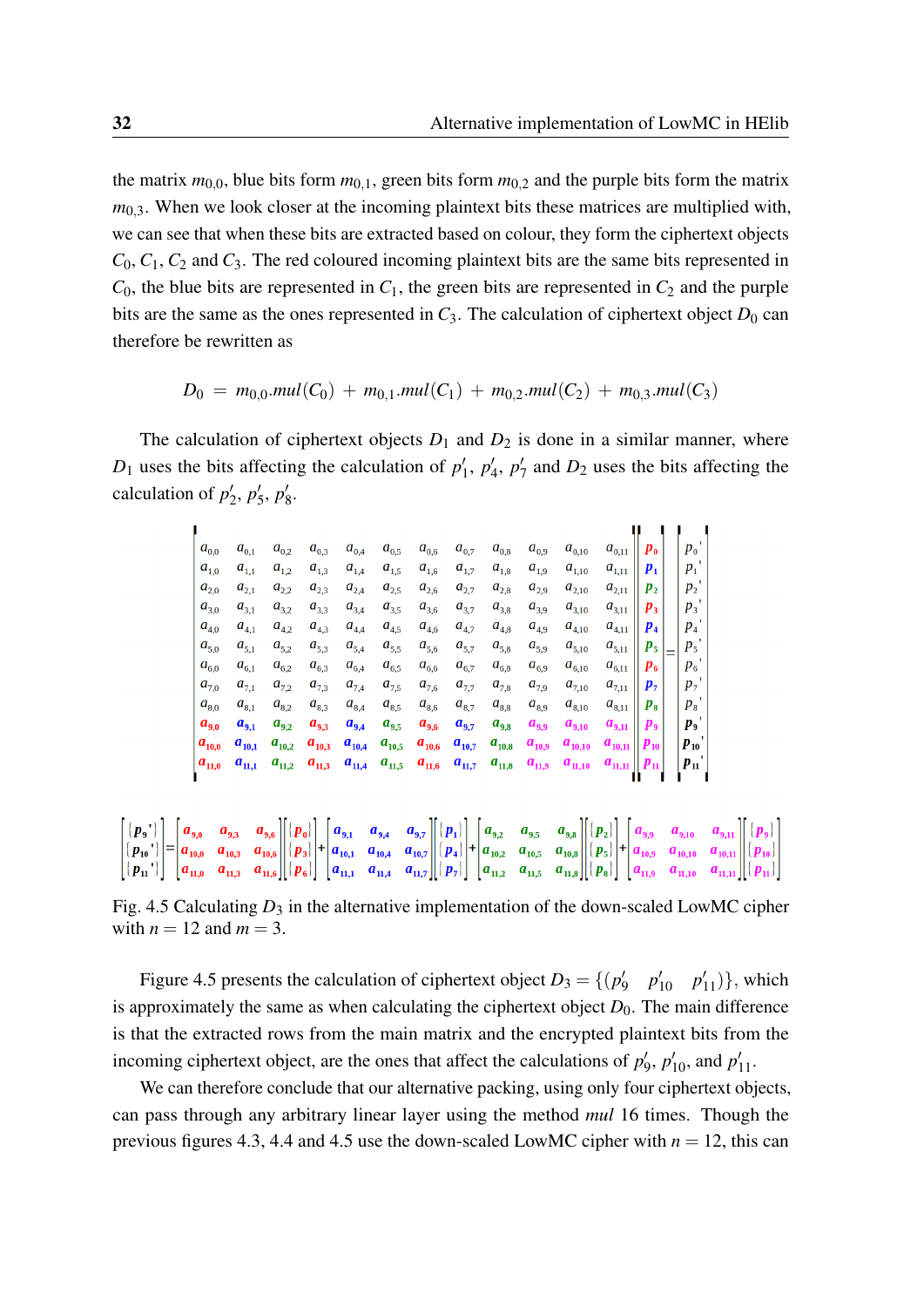easily be scaled up to the LowMC cipher with  $n = 128$  which is the version we implemented in HElib.

#### <span id="page-40-0"></span>4.2.1 Timing results

There are multiple values of *LWE dim* that give the needed number of slots,  $s = 32$ , but we tried finding the *LWE dim* that gave a good security level with the lowest evaluation time for the given implementation. The user-defined HElib parameters have a major effect on both timings and security, and should, therefore, be picked carefully. Almost all of the parameters are equal to the ones used in Albrecht's implementation, except for *LWE dim*, *L* and *m*. The number of slots, *m*, was increased by one to get a more efficient implementation and the number of levels in the scheme, *L*, was increased by one to ensure correct decryption of the bits.

Table [4.1](#page-40-2) shows the results of our alternative implementation of the LowMC cipher using *mul*. As we can see the timings for the S-box layer has decreased a great deal, though the timings for the linear layer has increased considerably. It turns out that the method *mul* is quite slow, and the time saved in the S-box layer is not sufficient to justify the time spent in the linear layer.

<span id="page-40-2"></span>

| LWE dim | S-box | eval                         | eval per bit( $\frac{eval}{ }$ ) | <b>Security level</b> |
|---------|-------|------------------------------|----------------------------------|-----------------------|
| 26849   |       | 12.61 (s) $\vert$ 531.78 (s) | 4.15(s)                          |                       |

Table 4.1 Results of implementation using *mul* in linear layer, with user-defined HElib parameters  $p = 2$ ,  $r = 1$ ,  $L = 15$ ,  $c = 1$ ,  $B = 28$ , of the LowMC cipher with  $n = 128$ ,  $m = 32$ ,  $k = 80$ , and  $r = 12$ .

The reason Albrecht's linear layer was so efficient, was that it used the m4ri library. With Albrecht's implementation, only the bits in the same slot positions in the different ciphertext objects will be added together. In our alternative implementation, we are not able to apply the m4ri library since the different slots from one ciphertext object need to be mixed. Albrecht never performs any addition between any of the bits in the same ciphertext object, making it possible to use the m4ri library.

### <span id="page-40-1"></span>4.3 Rotation-based linear layer

LowMC does not have any specifications for the matrices in the linear layer, except that they need to be invertible and should be random to ensure good diffusion. Because we want to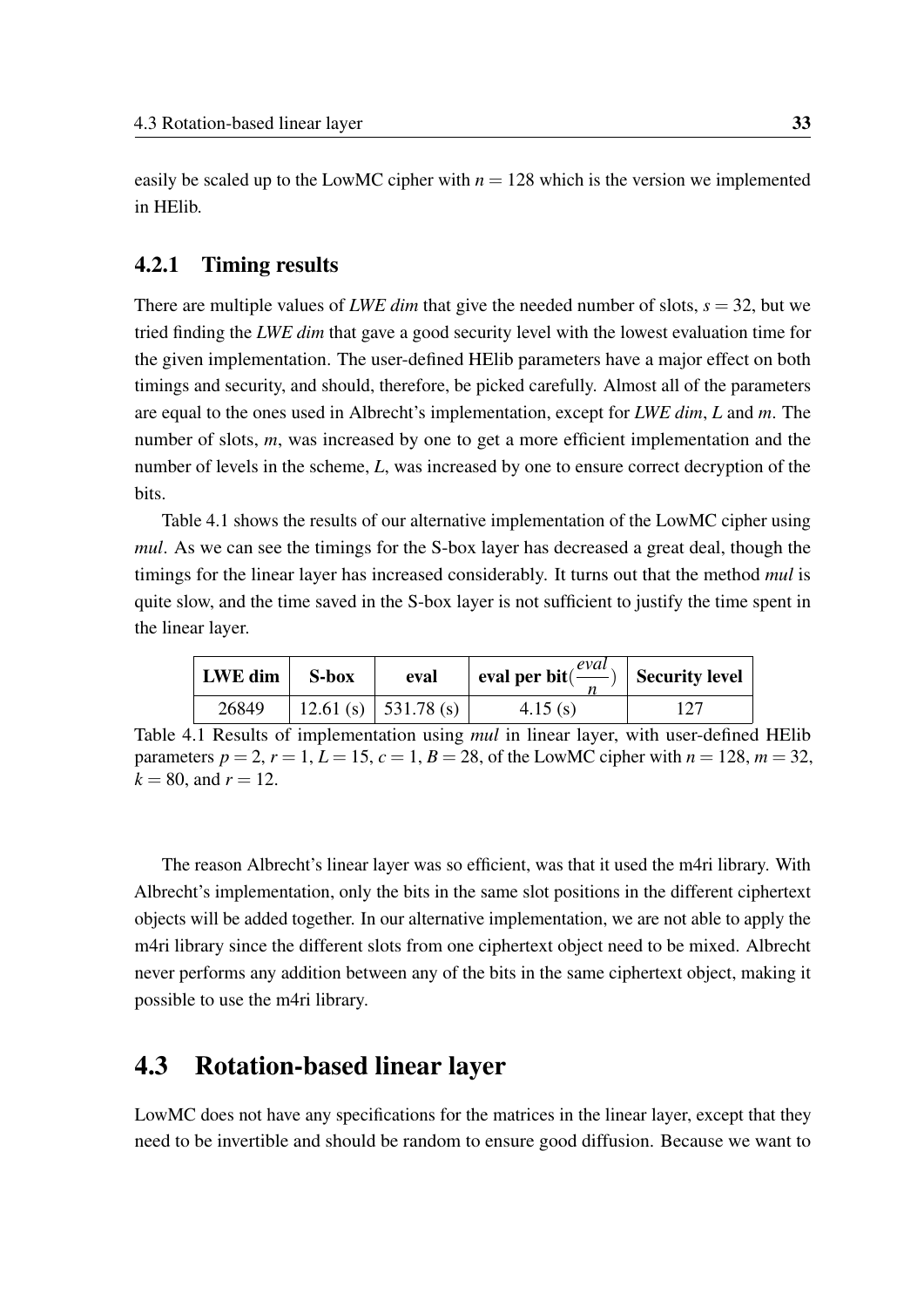keep the configuration of the bits in the cipher block for the sake of the S-boxes, we should look for a linear layer that better fits this organisation. We can try to find an alternative implementation of the linear layer that is better suited for HElib by taking advantage of the lack of specifications of the matrices used in the linear layer, and choosing matrices that work well with the HElib library.

After checking the different built-in methods in HElib, we found the method *rotate*. The *rotate* method takes in two parameters, a ciphertext object *C* and an integer *r*, and returns the ciphertext object *C* ′ where the slots have been cyclically rotated *r* positions to the right. Rotating a ciphertext object

$$
C = \{(p_1, p_2, \ldots, p_{n-1}, p_n)\}\
$$

by  $r = 2$  with the method *rotate*, gives

$$
C' = \{ (p_{n-1}, p_n, p_1, p_2, \ldots, p_{n-3}, p_{n-2}) \}.
$$

Since the rotation is cyclic, the encrypted bits  $p_{n-1}$  and  $p_n$  will continue its rotation to the beginning of the ciphertext object.

The *rotate* method is a lot faster than the *mul* method, and the execution time is independent of how many positions we rotate by. We have therefore chosen to use this method to optimise the linear layer, by proposing specific linear layers for the different rounds. We have created five unique linear transformations that are repeated as often as necessary to cover all the rounds in the LowMC cipher.

<span id="page-41-0"></span>
$$
rotations = [16, 8, 4, 2, 1, 16, 8, 4, 2, 1, ..., 16, 8, 4, 2, 1]
$$
\n
$$
D_0^j = C_0^j + (C_2^j >> rotations[r]) + (C_3^j >> rotations[r+3])
$$
\n
$$
D_1^j = C_1^j + (C_0^j >> rotations[r+1]) + (C_3^j >> rotations[r+3])
$$
\n
$$
D_2^j = C_2^j + (C_1^j >> rotations[r+2]) + (C_3^j >> rotations[r+3])
$$
\n
$$
D_3^j = C_0^j + C_1^j + C_2^j + C_3^j.
$$
\n(4.1)

Equations [4.1](#page-41-0) depicts the linear layer for an arbitrary round *j*, where the size of the list *rotations* is equal to the number of rounds in the LowMC cipher plus three. The ciphertext objects  $C_0^{\ j}$  $\iota_0^j, \mathcal{C}_1^j$  $C_1^j, C_2^j$  $C_2^j, C_3^j$  $J_3^j$  form the input to the linear layer in round *j*, and  $D_0^{j}$  $\overline{\mathcal{G}}^j, D_1^{\ j}$  $j^{j}$ ,  $D_{2}^{j}$  $b_2^j, D_3^j$ 3 represent the ciphertext objects after. These rotations and additions can be represented by multiplying the encrypted plaintext bits with a specific matrix and therefore still follow the LowMC specifications of the linear layer, except that the matrices are no longer random but predefined.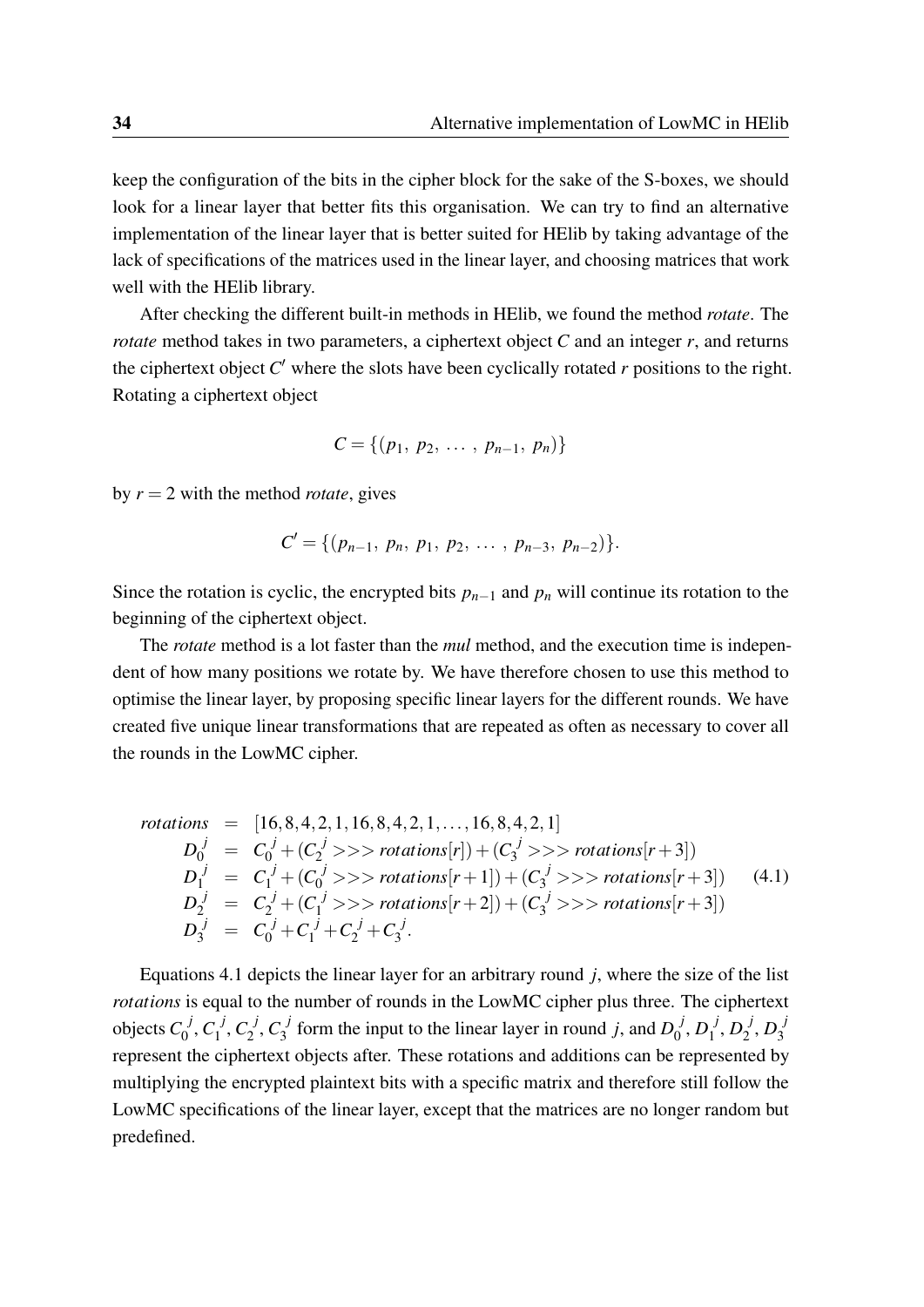<span id="page-42-0"></span>

Fig. 4.6 One of the five proposed matrices for the linear layers

Figure [4.6](#page-42-0) represents one of the five  $128 \times 128$  matrix representations of the rotationbased linear layers. The blue pixels represent the 0-bits, while the black pixels represent the 1-bits. The matrix in Figure [4.6](#page-42-0) is quite sparse with few 1-bits, similar to the other four matrices. This property makes the matrices fitting to use in the decryption process since the homomorphic decryption circuit is the only one that needs to be implemented, as seen in Figure [2.4,](#page-21-0) and should thus be kept as simple as possible.

<span id="page-42-1"></span>

Fig. 4.7 The inverse of the matrix in Figure [4.6](#page-42-0)

Figure [4.7](#page-42-1) shows the inverse of the matrix in Figure [4.6.](#page-42-0) Unlike the matrix in Figure [4.6,](#page-42-0) the inverse consists of a lot more 1-bits making it quite dense. This property will not cause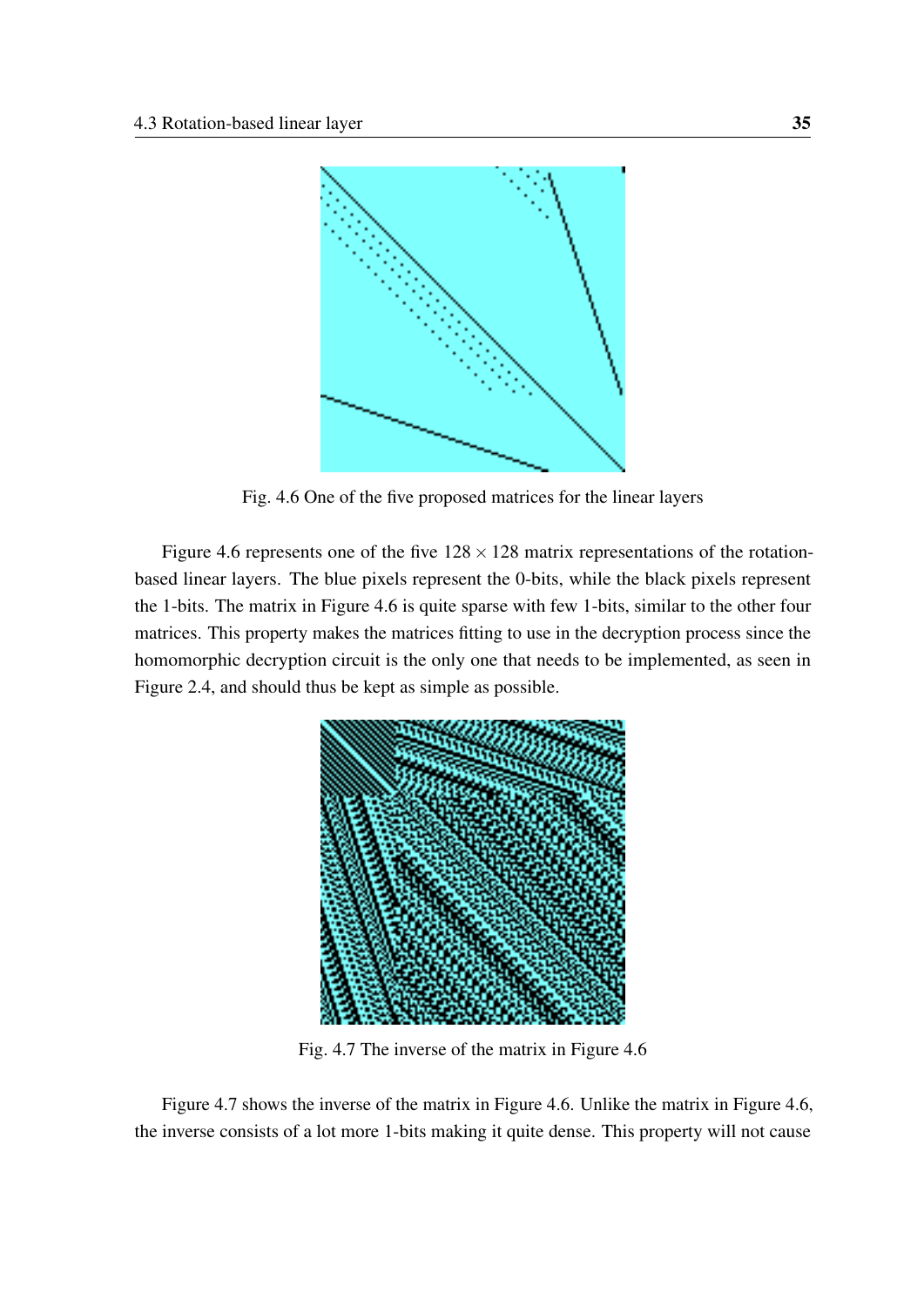any problem when applying these matrices in the encryption process, since a basic matrix multiplication outside HElib will not be time-consuming.

### <span id="page-43-0"></span>4.3.1 Diffusion analysis of the linear layer

According to Shannon, a good cryptosystem holds two essential properties; diffusion, and confusion. Confusion means that the relationship between the ciphertext and the plaintext should be complicated and non-linear. In the LowMC cipher, it is the S-box layer that provides the confusion of the encryption.

Diffusion means that if a single bit in the plaintext changes, this bit should contribute to several bit changes in the ciphertext. The diffusion property in the LowMC cipher is achieved in the linear layer. Since we propose specific matrices used in the linear layer in our implementation of the LowMC cipher, we need to argue they give good diffusion.

We will use the notation  $C_i^j$  $i<sub>i</sub>$ <sup>t</sup> to represent the incoming ciphertext objects in the linear layer in round *j*, where *i* indicates which of the four ciphertext objects is being represented.  $D_i^{\phantom{ij}j}$ *i*<sup> $\prime$ </sup> represents the outgoing ciphertext objects of the linear layer.

Continuing with equations [\(4.1\)](#page-41-0), we will take a closer look at how a single bit difference introduced in ciphertext object  $C_0^j$  will spread from one active S-box to 32 active S-boxes. After going through the linear layer with the single bit difference in  $C_0^j$  $\int_0^J$ , this bit will spread to  $D_0^{\phantom{\mathrm{u}}}$  $_0^j,\,D_1^{\;j}$  $\frac{j}{1}$ ,  $D_3^{\ j}$  $j^j$  based on the equations [\(4.1\)](#page-41-0). Because  $D_1^{j^j}$  $I_1^j$  gets influenced by a rotated  $C_0^j$  $\frac{J}{0}$ unlike  $D_1^{\ j}$  $I_1^j$  and  $D_3^j$  $3<sub>3</sub>$ , the single bit difference will be placed in different parts of the ciphertext object than  $D_1^{\ j}$  $\int_1^j$  and  $D_3^j$  $J_3^j$ . The ciphertext object  $C_3^j$  $\frac{1}{3}$  could have been used to cancel out the one-bit difference introduced by  $C_0^{\ j}$  $\int_0^j$  in either  $D_0^j$  $\int_0^j$  and  $D_1^{\ j}$  $\int_1^j$ . However,  $C_3^j$  $\int_3^3$  rotated is also added to  $D_0^{\;j}$  $_0^j,\,D_1^{\;j}$  $j_1^j, D_2^j$  $\frac{1}{2}$  and introduces more one-bit differences than it would manage to cancel out. Therefore when  $D_0^{j}$  $_0^j,\,D_1^{\;j}$  $j_1^j, D_2^j$  $\frac{1}{2}$  pass through the S-box layers, at least two S-boxes will be activated by the single bit difference introduced.

In the next round, the one-bit differences existing in  $C_0^{j+1}$  $C_0^{j+1}$ ,  $C_1^{j+1}$  $C_1^{j+1}$ ,  $C_3^{j+1}$  will be spread to at least four active S-boxes. Since  $C_0^{j+1}$  $C_0^{j+1}$  and  $C_3^{j+1}$  $\frac{1}{3}$ <sup> $\frac{1}{3}$ </sup> have their one-bit differences in different parts of the ciphertext objects, there may be a chance that  $C_3^{j+1}$  $\int_3^{f+1}$  rotated may cancel out the one-bit difference in  $C_0^{j+1}$  which both contribute to  $D_0^{j+1}$  $0^{j+1}$ . However  $C_3^{j+1}$  $\frac{1}{3}$  rotated will introduce a one-bit difference in  $D_1^{j+1}$  $D_1^{j+1}$  and  $D_2^{j+1}$  $2^{j+1}$ . Both  $C_3^{j+1}$  $C_1^{j+1}$  and  $C_1^{j+1}$  $\int_1^{f+1}$  have their one-bit difference in the same position, and when they are rotated with different values their contributions to  $D_1^{j+1}$  $I_1^{j+1}$  and  $D_2^{j+1}$  $2^{f+1}$  cannot cancel each other out.

Because of the different rotation amounts in each linear layer, each one-bit difference will spread to at least two other S-boxes. With this happening in each round, it will take five rounds for the single bit difference to spread and activate all  $2^5 = 32$  S-boxes.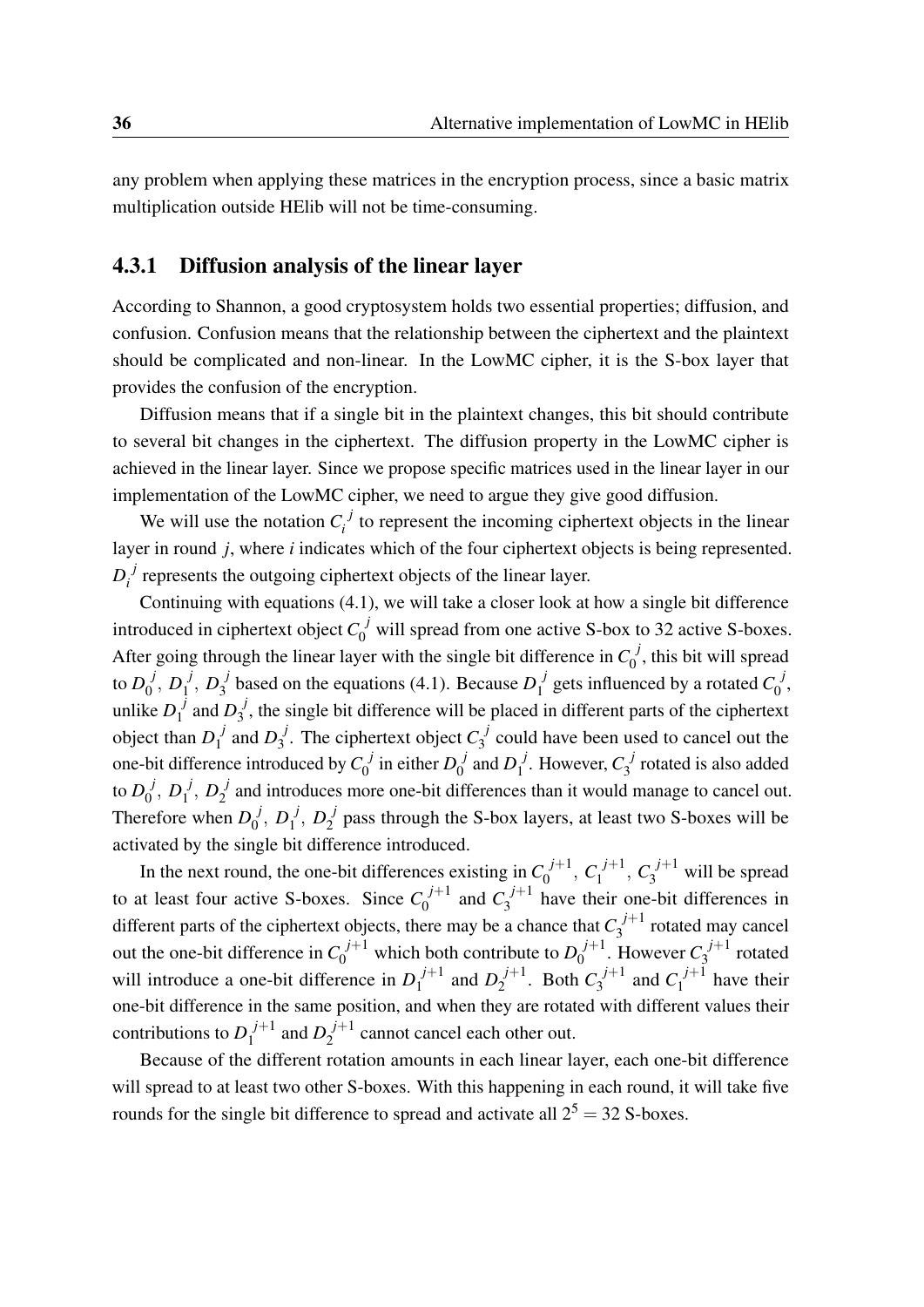Our proposed matrices in the linear layer are safe from attacks starting with a one-bit difference, as long as the cipher has at least five rounds. However, is it possible to introduce the one-bit difference in the middle of the cipher? If the spread of the bits is the same when encrypting and decrypting, an attacker can start with a one-bit difference in the fourth round and move three rounds in both directions with the bits spreading to only  $2^3 = 8$  S-boxes in each direction.

When we look at the matrices used in encryption and decryption, the decryption matrices are a lot denser. The bit differences will therefore not have the same amount of spread, as the decryption process will lead to a broader spread of bits. For an attacker to be able to produce a cipher block with a one-bit difference in the fourth round, they would have to start with a significant amount of bit differences in the previous round(s).

In conclusion, five rounds of LowMC with our proposed linear layer should be safe against linear and differential cryptanalysis. Since the actual cipher has twelve rounds, using our proposed linear layer gives more than sufficient security margin.

#### <span id="page-44-0"></span>4.3.2 Timing results

After running our implementation of the LowMC cipher in HElib, using the linear transformations given in [\(4.1\)](#page-41-0), we got the runtimes shown in Table [4.2.](#page-45-0) The overall time used to evaluate the cipher homomorphically has decreased considerably, and a rotation-based linear layer is the best solution for encrypting single plaintexts when using HElib. The code of our implementation is in Appendix [A,](#page-50-0) and the associated makefile is in Appendix [B.](#page-60-0)

While the alternative linear layer does decrease the runtimes a great deal, we can see from the table that the user-defined HElib parameters play a huge role when it comes to timing results and security level. By changing the *LWE dim* value, from 26849 to 12641, the overall evaluation time for the encryption is more than halved. While the bits per level, *B*, does not seem to have a substantial effect on the timings, the security level considerably decreases when increasing the *B* value from 14 to 28.

When *LWE dim* = 10057, we notice that the security level decreases by a small amount when changing the value of *B* from 14 to 28, compared to the other two values of *LWE dim*. The change in security level may be attributed to the increased L when  $B = 14$ , however, we cannot explain the sudden need to increase *L*. The sudden change in parameters help illustrate how sensitive the BGV scheme is when choosing the values of *LWE dim* and *B*.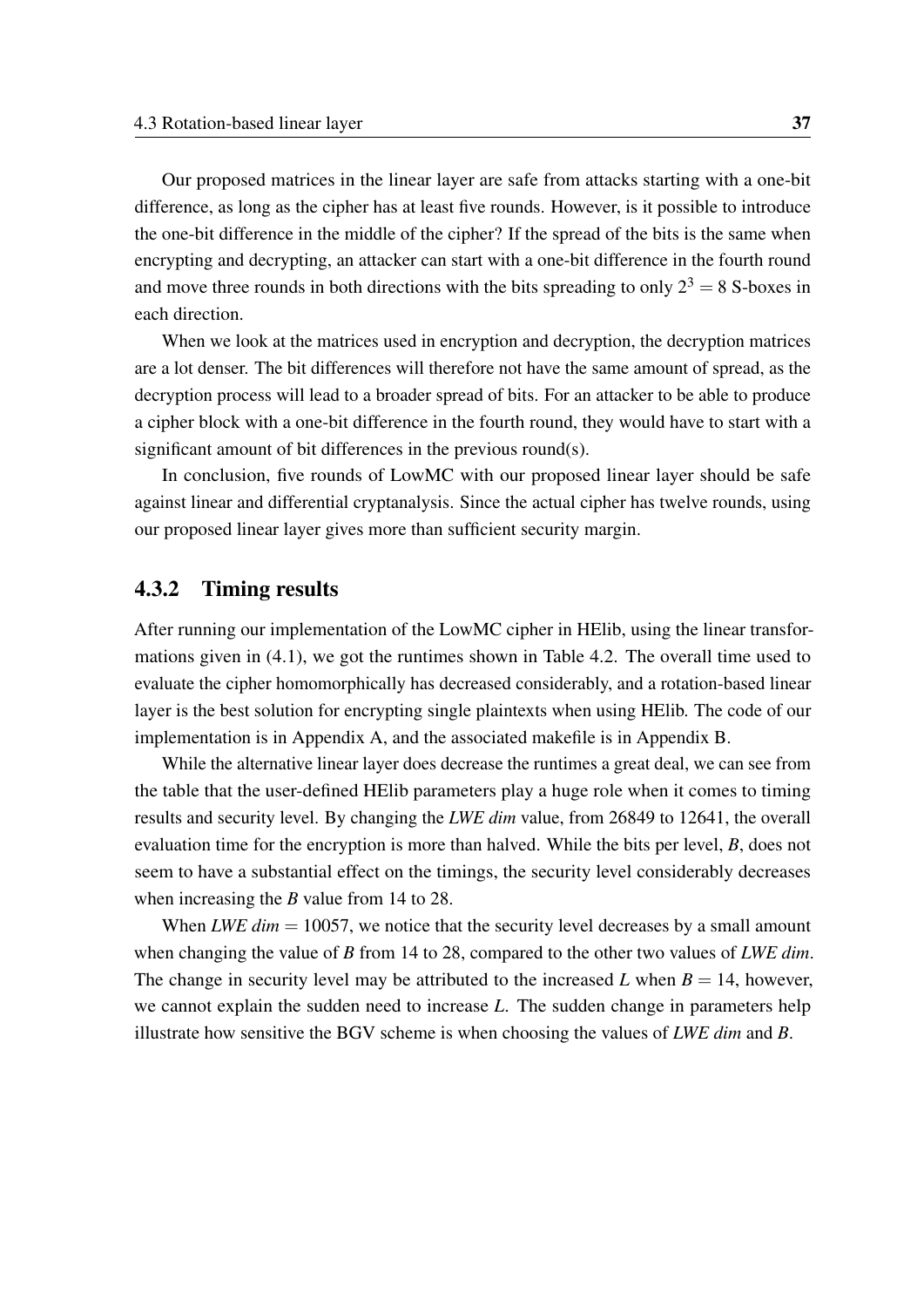<span id="page-45-0"></span>

| LWE dim | S-box    | eval        | eval per bit $(\frac{eval}{n})$ | B  | L  | <b>Security level</b> |
|---------|----------|-------------|---------------------------------|----|----|-----------------------|
| 26849   | 13.86(s) | 26.29(s)    | 0.21(s)                         | 14 | 15 | 304                   |
| 26849   | 11.84(s) | 22.50(s)    | 0.18(s)                         | 28 | 13 | 144                   |
| 12641   | 6.09(s)  | $11.53$ (s) | 0.09(s)                         | 14 | 15 | 108                   |
| 12641   | 5.40(s)  | 10.20(s)    | 0.08(s)                         | 28 | 13 | 9                     |
| 10057   | 11.16(s) | 32.78(s)    | 0.26(s)                         | 14 | 25 | $-3$                  |
| 10057   | 5.94(s)  | 17.83(s)    | 0.14(s)                         | 28 | 13 | $-17$                 |

Table 4.2 Results of implementation using *rotate* in linear layer, with user-defined HElib parameters  $p = 2$ ,  $r = 1$ ,  $c = 1$ , of the LowMC cipher with  $n = 128$ ,  $m = 32$ ,  $k = 80$ , and  $r = 12$ .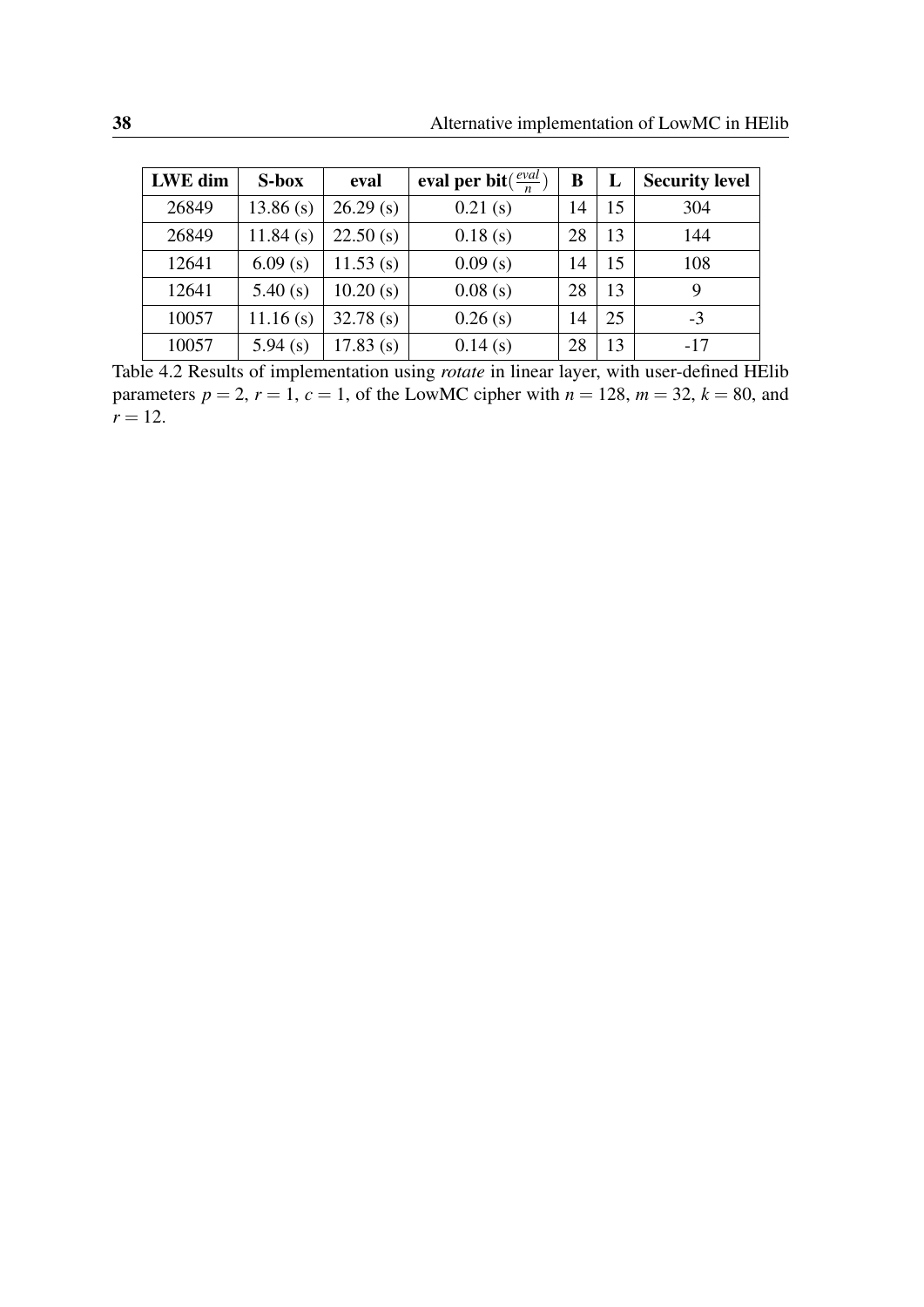# <span id="page-46-0"></span>Chapter 5

# Conclusion

Fully homomorphic encryption is still a very new area within cryptography. There have been many improvements since the first FHE scheme was proposed in 2009, and in years to come further advances will be made. One of the recent developments has been the use of slots in the BGV scheme. Each bit used to be encrypted by themselves in a single ciphertext object, however with the existence of slots it became possible to encrypt multiple bits simultaneously.

The primary focus of this thesis has been on evaluating the encryption circuit of the LowMC block cipher as efficiently as possible, in the FHE library HElib. With the use of slots in HElib, we were able to improve evaluation times for the encryption circuit. The slots in HElib are utilised differently based on the number of plaintexts we would like to encrypt. If several plaintexts need to be encrypted simultaneously it would be wisest to use Martin Albrecht's implementation of the LowMC cipher in HElib, provided the problem of disentangling all LowMC ciphertexts from each other can be solved. Albrecht packed several bits from different plaintexts into the same ciphertext object, making it possible to encrypt multiple plaintexts simultaneously. If there is only a single plaintext, or few, that needs to be encrypted, then it would be more efficient to use our alternative implementation. In our implementation we divide a single plaintext into four ciphertext objects, where three of them contain bits that will pass through the S-boxes, making it possible to run the *m* S-boxes in parallel.

Up until now, when designing symmetric ciphers that can be used in FHE, it has been focused mainly on reducing the number of multiplications in the encryption algorithm. We believe it would be better to as well take into consideration the actual FHE schemes and libraries in the design process. By analysing the various methods and their efficiency, ciphers can be built to use the most efficient methods of the FHE scheme and libraries it was designed for. In our process of finding a more effective implementation of the LowMC cipher in HElib, we discovered that the built-in *mul* method was a lot slower than the *rotate* method. By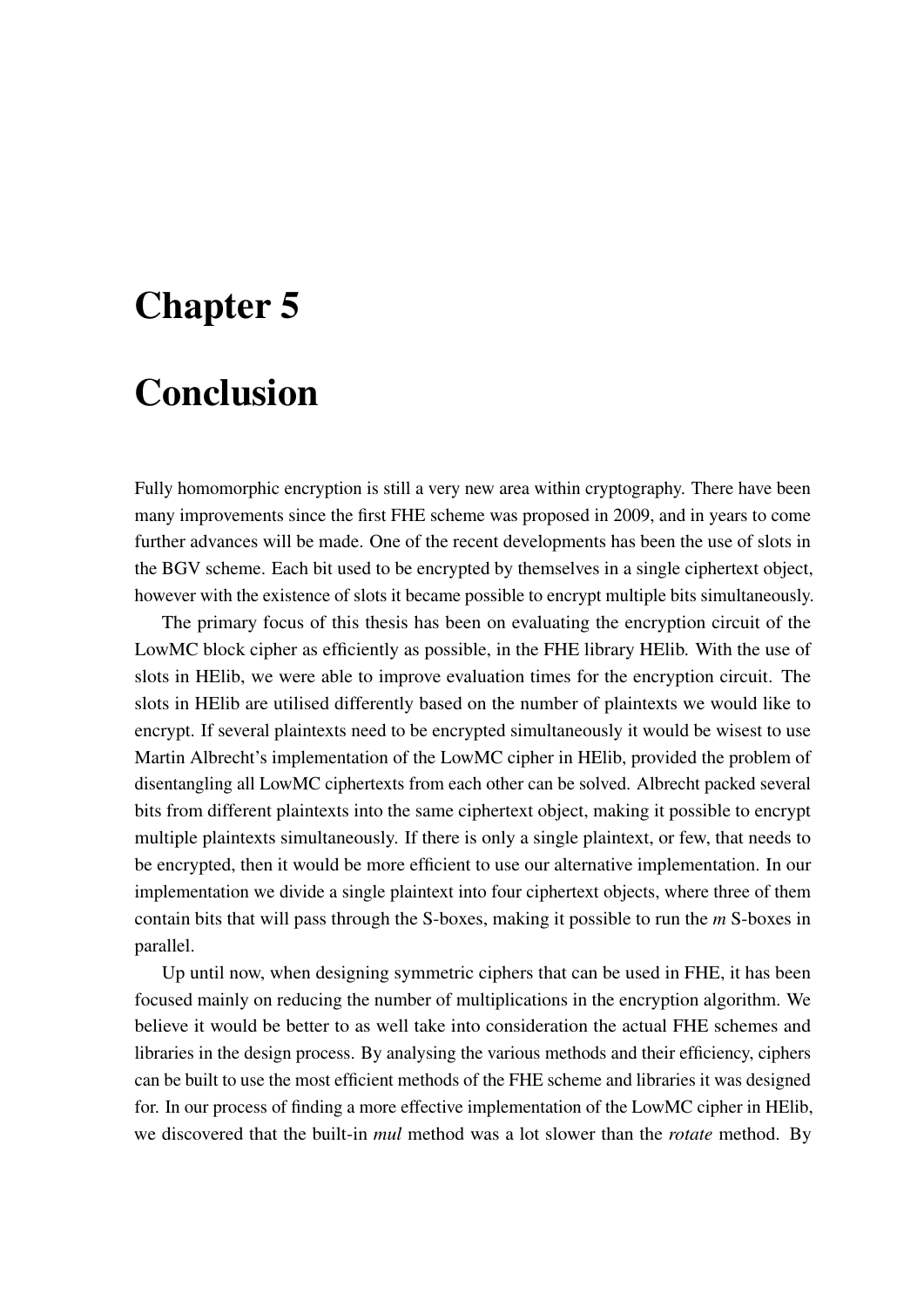altering our implementation, in consideration of the BGV scheme and HElib library, we were able to cut down the evaluation time of the encryption circuit considerably.

When implementing the linear layer of the LowMC cipher, using the method *mul*, we only managed to get an encryption time of 531.78 seconds. While the S-box layers only used 12.61 seconds, most of the time was spent in the linear layer. By switching to the *rotate* method, our encryption time decreased to 22.50 seconds. Both of these implementations applied the same value for two of the user-defined HElib parameters *LWE dim* = 26849 and  $B = 28$ . However, we were able to further decrease the encryption time to 11.53 seconds by altering these parameters to *LWE dim*  $= 12641$  and  $B = 14$ .

Through trial and error the user-defined HElib parameters, *LWE dim*, *B*, and *L*, applied in our alternative implementations of the LowMC cipher were found. Our goal was to find a combination of these parameters that gave an adequate security level and a decent runtime of the LowMC encryption circuit. Since we were not able to test all the different combinations, there may exist a combination of parameters that gives an adequate security level with a shorter encryption time.

For further work, we propose looking closer at other symmetric ciphers recommended for FHE use. Though we used the LowMC cipher when working with the BGV scheme and HElib library, there may be other ciphers that are more efficient when used in HElib. There may also be other FHE schemes and libraries that suits the LowMC cipher even better. What is the most optimal combination of a symmetric cipher, FHE scheme, and library?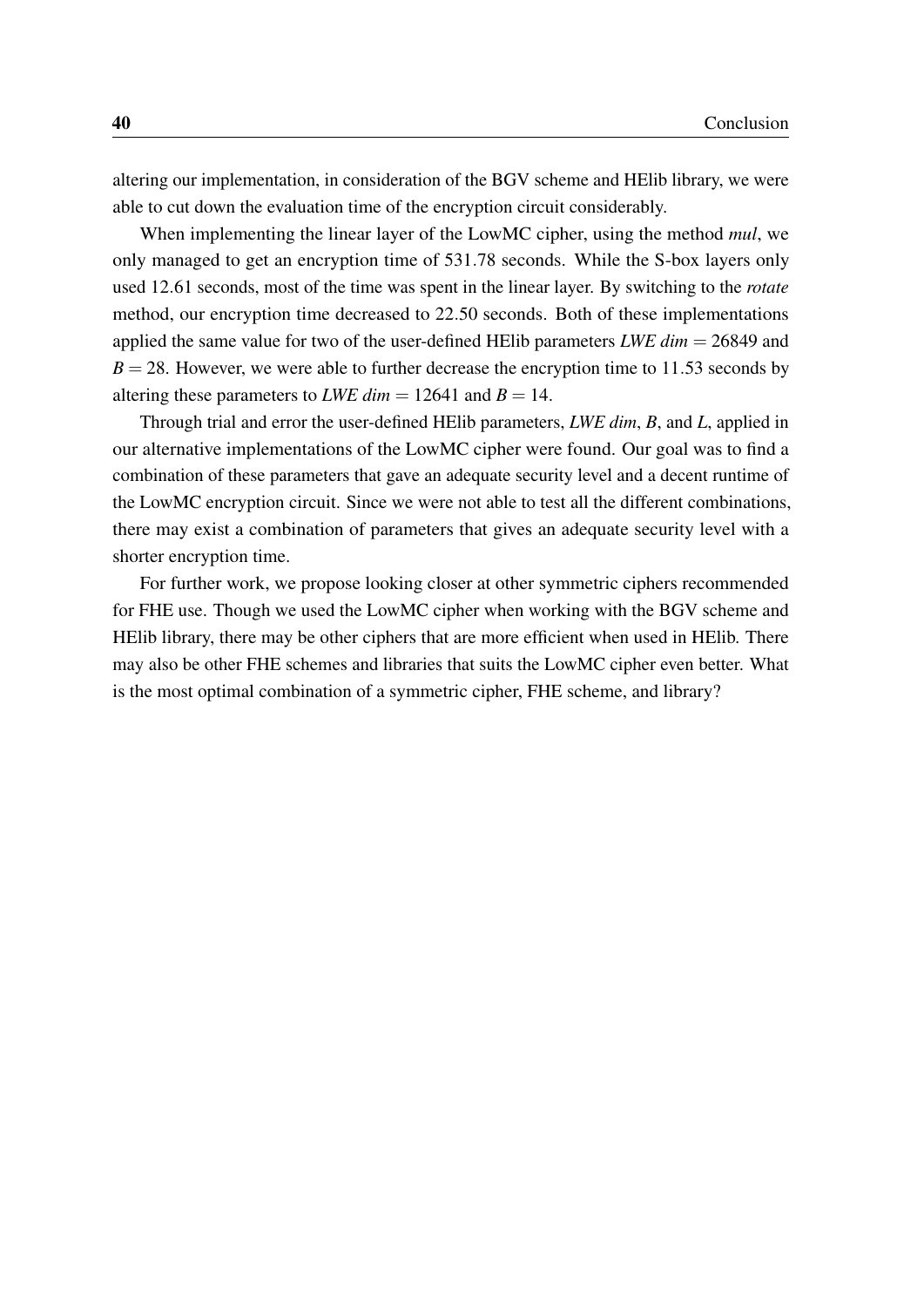# <span id="page-48-0"></span>References

- <span id="page-48-11"></span>[1] (2018). Dexcom. [http://www.dexcom.com.](http://www.dexcom.com) Accessed on 2018-05-09.
- <span id="page-48-9"></span>[2] Albrecht, M. (2018). lowmc-helib. [https://bitbucket.org/malb/lowmc-helib,](https://bitbucket.org/malb/lowmc-helib) commit = f36db03.
- <span id="page-48-10"></span>[3] Albrecht, M., Bard, G., and Hart, W. (2010). Algorithm 898: Efficient multiplication of dense matrices over gf(2). *ACM Trans. Math. Softw.*, 37(1):9:1–9:14.
- <span id="page-48-8"></span>[4] Albrecht, M. R., Rechberger, C., Schneider, T., Tiessen, T., and Zohner, M. (2015). Ciphers for mpc and fhe. In Oswald, E. and Fischlin, M., editors, *Advances in Cryptology – EUROCRYPT 2015*, pages 430–454, Berlin, Heidelberg. Springer Berlin Heidelberg.
- <span id="page-48-2"></span>[5] Borghoff, J., Canteaut, A., Güneysu, T., Kavun, E. B., Knezevic, M., Knudsen, L. R., Leander, G., Nikov, V., Paar, C., Rechberger, C., Rombouts, P., Thomsen, S. S., and Yalçın, T. (2012). Prince – a low-latency block cipher for pervasive computing applications. In Wang, X. and Sako, K., editors, *Advances in Cryptology – ASIACRYPT 2012*, pages 208–225, Berlin, Heidelberg. Springer Berlin Heidelberg.
- <span id="page-48-5"></span>[6] Brakerski, Z., Gentry, C., and Vaikuntanathan, V. (2011). Fully homomorphic encryption without bootstrapping. *IACR Cryptology ePrint Archive*, 2011:277.
- <span id="page-48-4"></span>[7] Gentry, C. (2009). *A fully homomorphic encryption scheme*. Stanford University.
- <span id="page-48-6"></span>[8] Halevi, S. and Shoup, V. (2013). Design and implementation of a homomorphicencryption library. *IBM Research (Manuscript)*, 6:12–15.
- <span id="page-48-7"></span>[9] Halevi, S. and Shoup, V. (2018). Helib. [https://github.com/shaih/HElib.](https://github.com/shaih/HElib)
- <span id="page-48-12"></span>[10] Magnus, P. C. and Farestveit, E. (2017). Mobilapp kan hjelpe diabetessyke oliver (12) – helseregionene sier nei. [https:](https://www.nrk.no/hordaland/mobilapp-kan-hjelpe-diabetessyke-oliver-_12_-_-helseregionene-sier-nei-til-a-bruke-den-1.13685969) [//www.nrk.no/hordaland/mobilapp-kan-hjelpe-diabetessyke-oliver-\\_12\\_-\\_](https://www.nrk.no/hordaland/mobilapp-kan-hjelpe-diabetessyke-oliver-_12_-_-helseregionene-sier-nei-til-a-bruke-den-1.13685969) [-helseregionene-sier-nei-til-a-bruke-den-1.13685969.](https://www.nrk.no/hordaland/mobilapp-kan-hjelpe-diabetessyke-oliver-_12_-_-helseregionene-sier-nei-til-a-bruke-den-1.13685969) Accessed 14.05.2018.
- <span id="page-48-1"></span>[11] Paar, C. and Pelzl, J. (2009). *Understanding cryptography: a textbook for students and practitioners*. Springer Science & Business Media.
- <span id="page-48-3"></span>[12] Rivest, R. L., Adleman, L., and Dertouzos, M. L. (1978). On data banks and privacy homomorphisms. *Foundations of secure computation*, 4(11):169–180.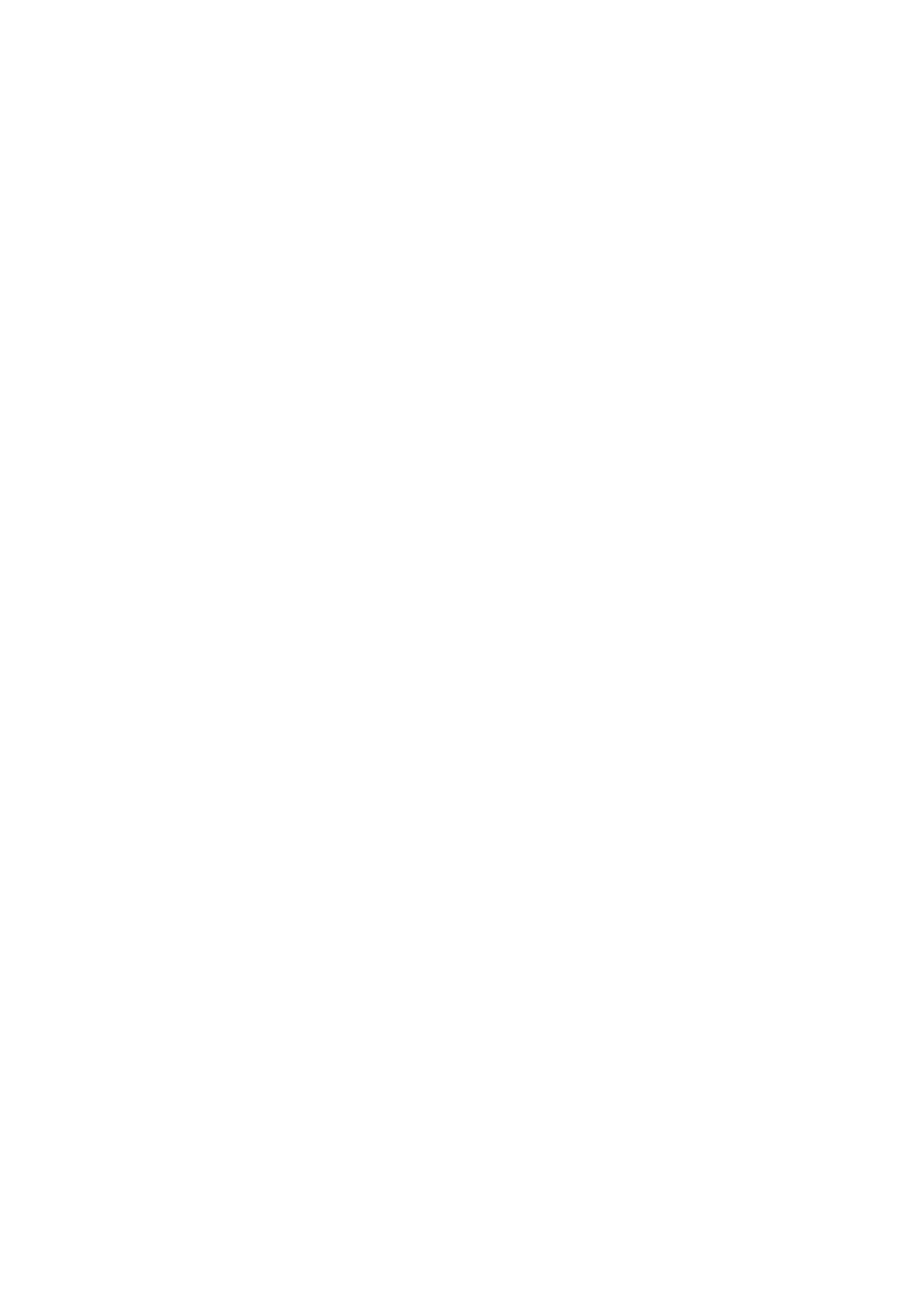# <span id="page-50-0"></span>Appendix A

## Source Code

```
#include "matmul.h"
#include \leq iomanip >
vector < vector < Ctxt&gt; > subkeys;vector < vector < Ctxt > constants;
vector \langle \text{int} \rangle rotations = {16, 8, 4, 2, 1, 16, 8, 4, 2, 1, 16, 8, 4, 2, 1, 16, 8, 4, 2, 1};
int nRounds:
double sbox_elapsed_secs = 0;
double linear\_layer\_elapse_{-secs = 0;double const\_add\_elapped\_secs = 0;double key\_add\_elapsed\_secs = 0;double round sbox elapsed sec s = 0;
double round linear layer elapsed secs = 0;
double round const add elapsed secs = 0;
double round_key_add_elapsed_secs = 0;
\text{vector} < Ctxt > constant_addition (vector < Ctxt > ciphers, int round) {
  for (int i = 0; i < ciphers . size (); i++){
    ciphers[i].addCtxt(constants[round][i]);}
  return ciphers;
}
vector < Ctxt > key_addition (vector < Ctxt > ciphers, int round) {
  for (int i = 0; i < ciphers . size (); i++){
    ciphers[i].addCtxt(subkeys[round][i]);}
  return ciphers;
```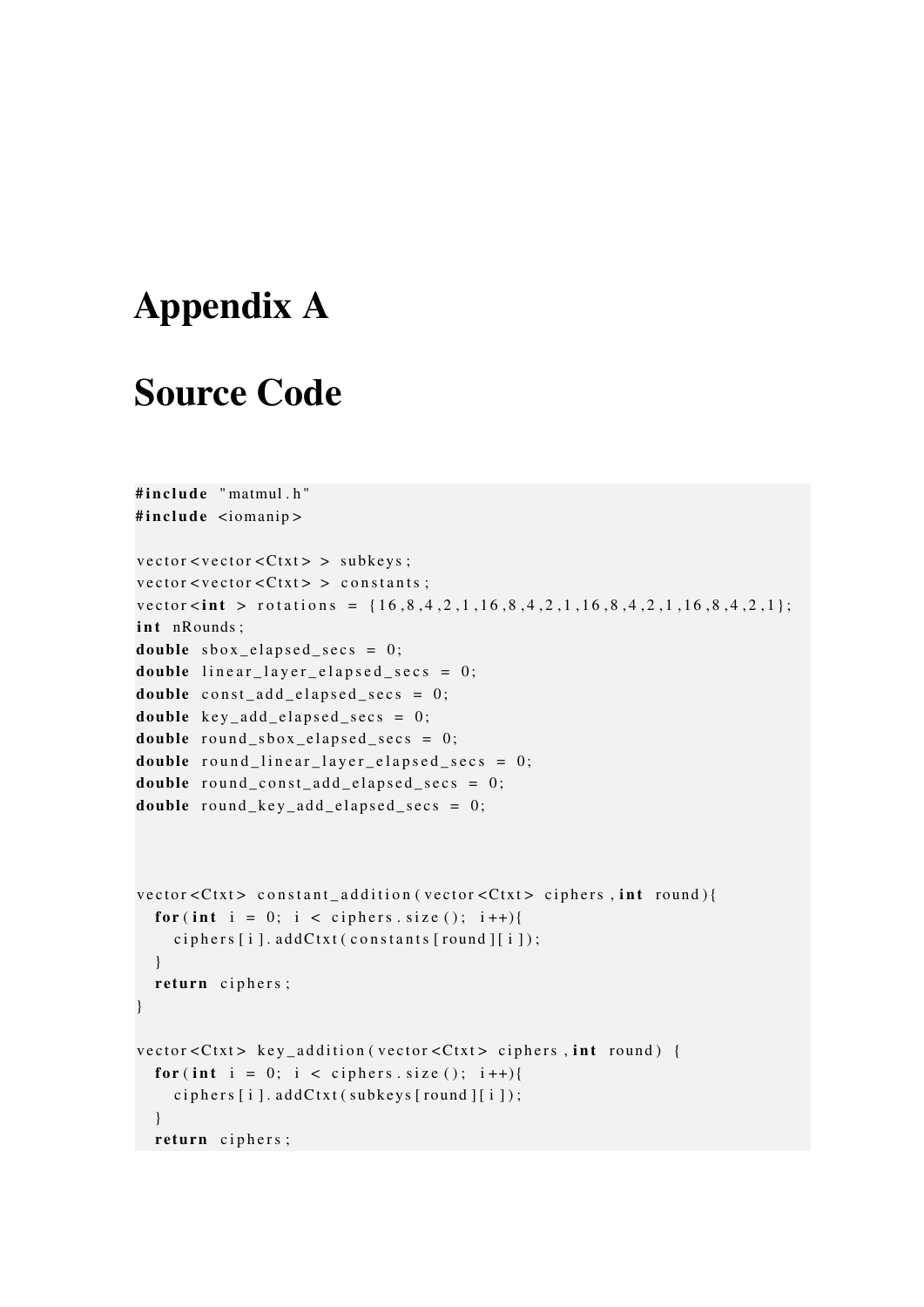```
vector < Ctxt > linear_layer (vector < Ctxt > ciphers, int round,
  const Encrypted Array & ea, const FHEPubKey & publicKey) {
  Ctxt c0(publicKey), c1(publicKey), c2(publicKey), cR(publicKey),
  c0 non _rotation (publicKey), c1 non _rotation (publicKey),
  c2<sub>-n</sub>on-rotation (publicKey);
 c0 = ciphers [0], c1 = ciphers [1], c2 = ciphers [2], cR = ciphers [3],c0 non rotation = ciphers [0], c1 non rotation = ciphers [1],
  c2 non rotation = ciphers [2];
  ea. rotate (c0, rotations [round + 1]);
  ea. rotate (c1, rotations [round + 2]);
  ea. rotate (c2, rotations [round ]);
  ea. rotate (cR, rotations [round + 3]);
  // c0 + (c2 \ll rotations [round]) + (cR \ll rotations [round+3])ciphers [0]. addCtxt(c2);
  ciphers [0]. addCtxt(cR);
  // c1 + (c0 \ll rotations [round + 1]) + (cR \ll rotations [round + 3])ciphers [1]. addCtxt( c0 );
  ciphers [1].addCtxt(cR);// c2 + (c1 \ll rotations | round + 2]) + (cR \ll rotations | round + 3])ciphers [2]. addCtxt(c1);
  ciphers [2]. addCtxt(cR);
  / / c0 + c1 + c2 + cR
  ciphers [3]. addCtxt( c0_non_rotation );ciphers [3]. addCtxt(c1_non_rotation);
  ciphers [3]. addCtxt(c2_non_rotation);
  return ciphers;
}
vector < Ctxt > sbox (vector < Ctxt > ciphers, const FHEPubKey& publicKey ) {
  Ctxt s2 (publicKey), s0 (publicKey), s1 (publicKey);
 s2 = ciphers [0], s0 = ciphers [1], s1 = ciphers [2];/ / c2 * c3+c1
  s0. multiplyBy (ciphers [2]);
```
}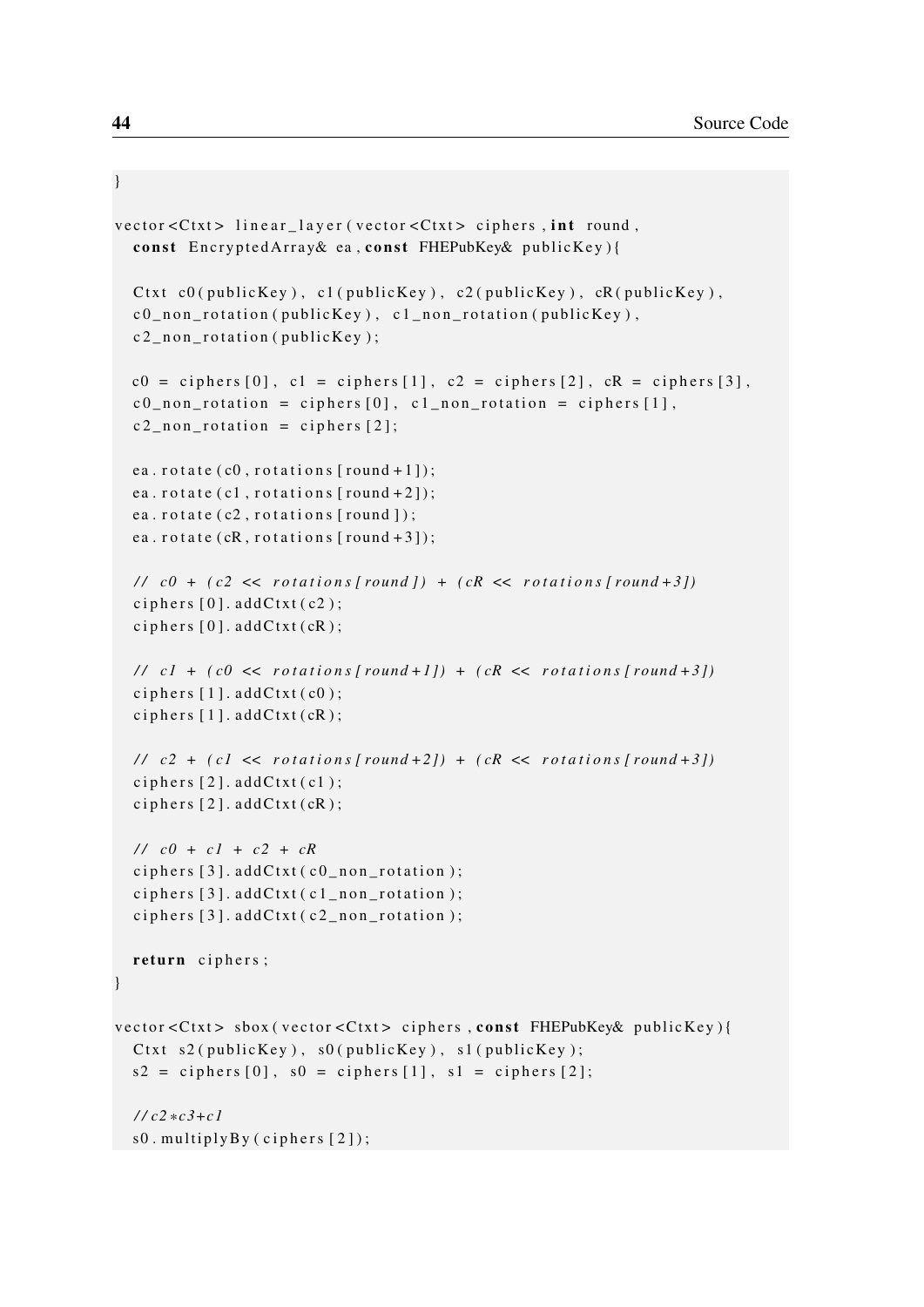```
s0. addCtxt(ciphers[0]);
  / / c3 * c1+c1+c2
  s1. multiply By (ciphers [0]);
  s1. addCtxt(ciphers [0]);
  s1. addCtxt(ciphers [1]);
  / / c1 * c2+c1+c2+c3
  s2. multiply By (ciphers [1]);
  s2. addCtxt(ciphers [0]);s2. addCtxt(ciphers [1]);
  s2. addCtxt(ciphers [2]);
  vector < Ctxt > outputFrom SBoxes;
  outputFromSBoxes . push_back ( s0 ) ;
  outputFromSBoxes . push_back ( s1 ) ;
  outputFromSBoxes . push_back ( s2 ) ;
  outputFrom SBoxes. push\_back ( ciphers [3]);
 return outputFromSBoxes ;
}
vector < Ctxt > lowmc_round (vector < Ctxt > ciphers,
  const FHEPubKey& publicKey, const EncryptedArray& ea, int round){
// −−−−−−−−−−−−−−−−SBOX BEGIN−−−−−−−
  clock_t sbox_begin = clock();ciphers = sbox(ciphers, publicKey);clock_t sboxष = clock ();
/ / −−−−−−−−−SBOX END−−−−−−−−−
/ / −−−−−−−−−LINEAR LAYER BEGIN−−−−−−−−−
  clock_t linear_layer_begin = clock();
  ciphers = linear_layer(ciphers, round, ea, publicKey);clock_t linear_layer_end = clock();
// −−−−−−−−−−−−−−−−−LINEAR LAYER END−−
/ / −−−−−−−−−CONSTANT ADDITION BEGIN−−−−−−−−−
  clock_t const_add_begin = clock();
  ciphers = constant\_addition(ciphers, round);clock_t const_add_end = clock();
// − −−−−−−−−−−−−−−− CONSTANT ADDITION END−
// − −−−−−−−−−−−− Key ADDITION BEGIN−
```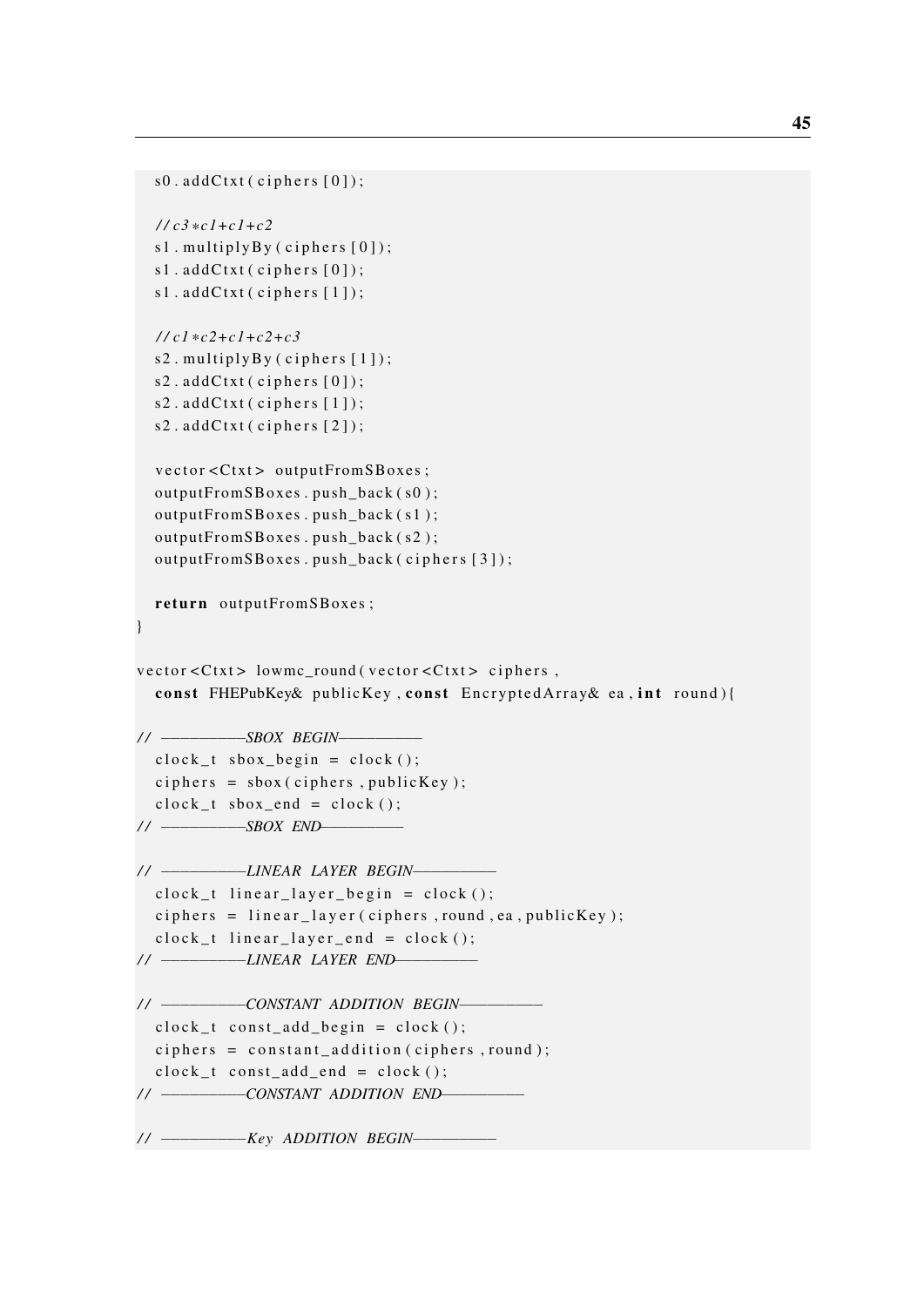```
clock_t key\_add_begin = clock();ciphers = key\_addition(ciphers, round);clock_t key\_add\_end = clock();/ / −−−−−−−−−Key ADDITION END−−−−−−−−−
  round sbox elapsed secs =double (sbox\_end - sbox\_begin) / CLOCKS\_PER\_SEC;round\_linear\_layer\_elapse_{-sec}double (linear_layer_end - linear_layer_begin) / CLOCKS_PER_SEC;
  round\_const\_add\_elanged\_secs =double ( const add end - const add begin ) / CLOCKS PER SEC;
  round\_key\_add\_elanged\_secs =double ( key_add_end − key_add_begin ) / CLOCKS_PER_SEC ;
  sbox _elapsed_secs += round_sbox_elapsed_secs;
  linear_layer_elapsed_secs += round_linear_layer_elapsed_secs;
  const_add_elapsed_secs += round_const_add_elapsed_secs;
  key add elapsed secs += round key add elapsed secs;
 return ciphers;
}
void get_constants (const EncryptedArray& ea, const FHEPubKey& publicKey) {
  long n = ea.size();
  for (int round = 0; round < nRounds; round ++){
    vector < Ctxt constant;
    for (long i = 0; i < 4; i + 1) {
      vector <long > vector_constant;
      vector\_constant. resize(n);for (int j = 0; j < n; j++) {
        vector\_constant[j] = rand() % 2;}
      New PlaintextArray plaintext.constant(ea);
      encode (ea, plaintext_constant, vector_constant);
      Ctxt cipher_constant (publicKey);
      ea. encrypt ( cipher_constant, publicKey, plaintext_constant);
      constant.push_back(cipher_constant);
```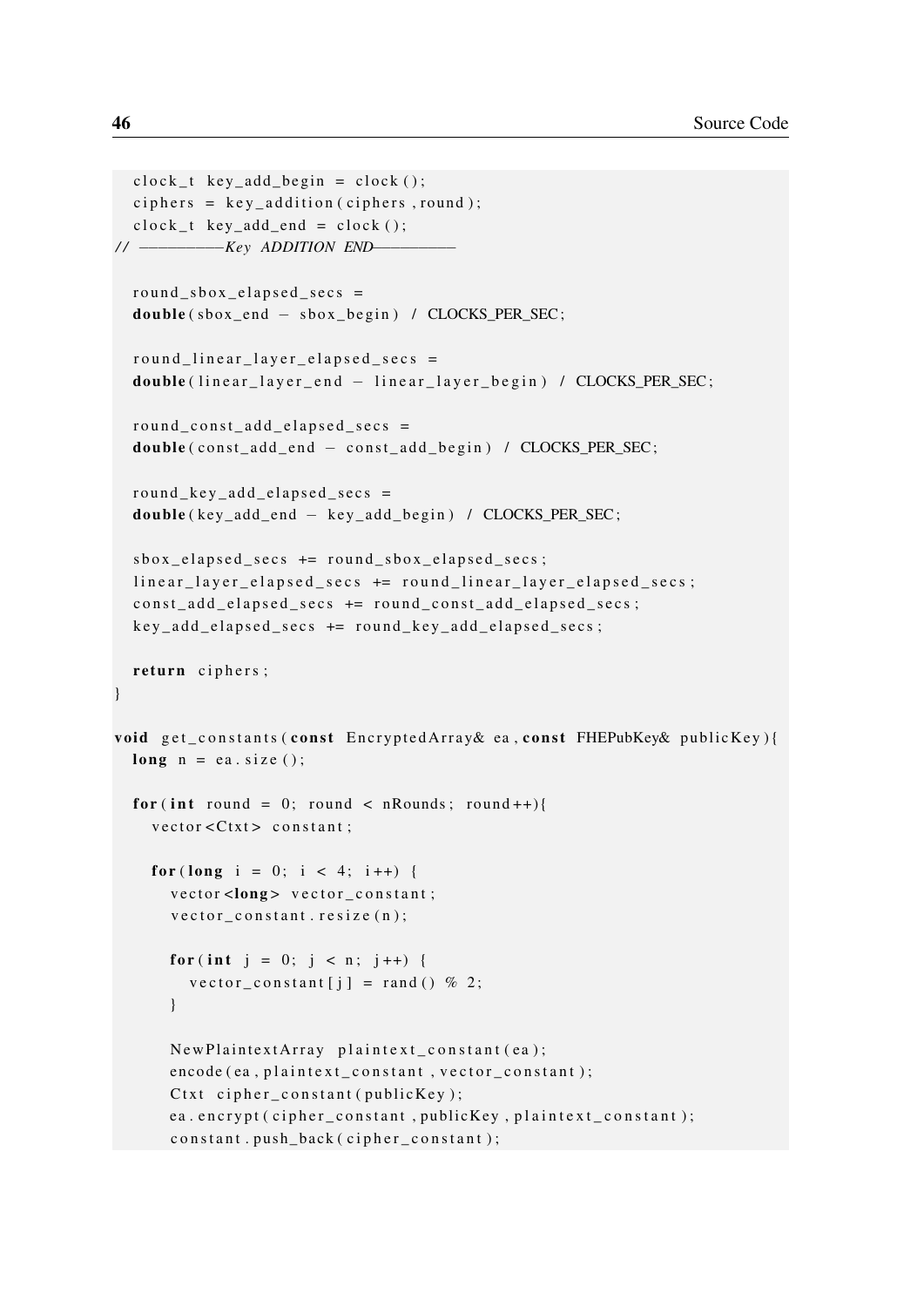```
}
    constants.push_back(constant);
 }
}
void get subkeys (const EncryptedArray& ea, const FHEPubKey& publicKey) {
  long n = ea.size();
  for (int round = 0; round \le nRounds; round ++){
    vector < Ctxt > roundKey;
    for (long i = 0; i < 4; i++) {
      vector < long vector round Key;
      v e c t o r o u n d K e y . r e s i z e (n);
      for (int j = 0; j < n; j++) {
         vector_roundKey [i] = rand () % 2;
      }
      New Plain textArray plaintext _round Key(ea);
      \text{encode}(\text{ea}, \text{plaintext} \text{ roundKey}, \text{vector} \text{ roundKey});Ctxt cipher_roundKey (publicKey);
      ea. encrypt ( cipher_roundKey, publicKey, plaintext_roundKey);
      roundKey.push_back(cipher_roundKey);
    }
    subkeys.push_back(roundKey);
  }
}
int main (int argc, char *argv[]) {
  long m, p, r, L, c, w, B;
 m=26849;
  p = 2;
  r = 1;
 L=15;
  c = 1;
  w=80;B=14;
  nRounds = 12;
```

```
/ / c r e a t e t e x t −f i l e t o s t o r e r e s u l t s
```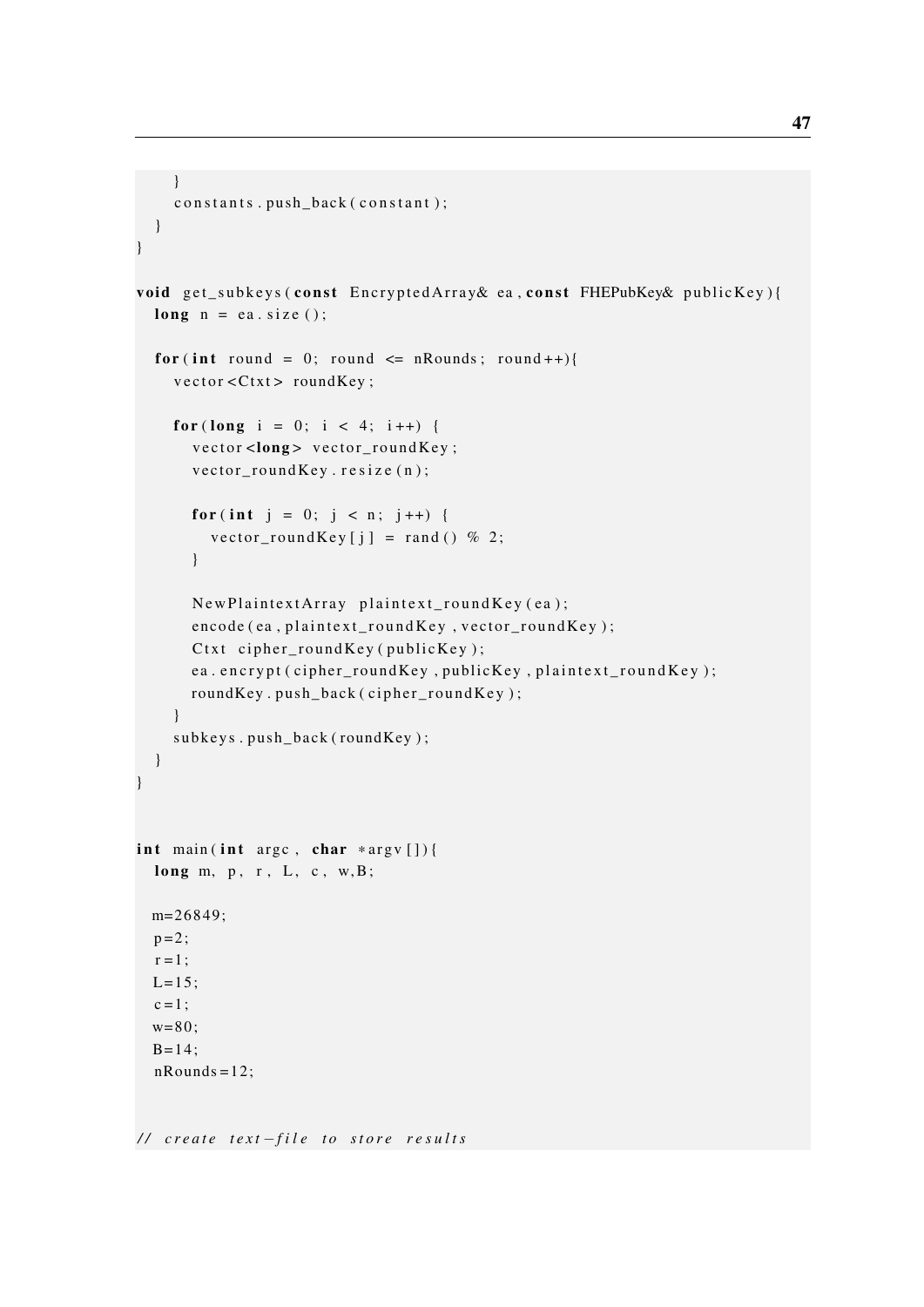```
of stream myfile;
  stringstream filename;
  filename << "m=" << m << ",p=" << p << ",r=" << r <<
  ",L=" << L << ",c=" << c << ",w=' << w << ",B=' < B <<", nRounds=" << nRounds << " . t x t";
  my file . open ( filename . str ());/ / −−−−−−−−−SETUP BEGIN−−−−−−−−−
  clock_t \text{ setup\_begin} = clock(),FHE context context (m, p, r);
  context. bits PerLevel = B;buildModChain (context, L, c);
  FHESecKey secretKey (context);
  const FHEPubKey\& publicKey=secretKey;
  secretKey. GenSecKey(w/2);addSome1DMatrices (secretKey);
  \text{Encryption} ea ( context );
  long nslots = ea.size();
  clock_t = setup\_end = clock();/ / −−−−−−−−−SETUP END−−−−−−−−−
  myfile \ll "slots=" \ll nslots \ll ", m=" \ll m \ll "\n";
  myfile \ll "security level=" \ll context security Level () \ll "\n\n";
/ / −−−−−−−−−READ DATA BEGIN−−−−−−−−−
  clock_t reading_data_begin = clock();
  NewPlaintextArray p1(ea), p2(ea), p3(ea), pRest(ea);vector <long > plaintext 1 =\{1, 1, 0, 1, 0, 0, 1, 1, 0, 1, 1, 0, 1, 1, 1, 1, 1, 1, 0, 0, 0, 0, 0, 1, 0, 0, 0, 1, 0, 0, 0, 1, 1\};vector <long > plaintext_2 =
  \{0, 0, 1, 1, 1, 0, 0, 0, 1, 1, 1, 1, 1, 0, 0, 0, 0, 0, 1, 1, 1, 0, 1, 1, 0, 1, 1, 1, 0, 1, 0, 0, 1, 0, 1\};vector <long > plaintext 3 =\{1, 0, 0, 1, 0, 0, 0, 0, 1, 0, 0, 1, 1, 0, 1, 0, 1, 1, 1, 1, 1, 1, 1, 0, 0, 0, 0, 1, 1, 1, 0, 0, 0, 1, 1, 0, 0, 0\};
  vector <long > plaintext rest =
  \{0, 0, 1, 1, 0, 0, 0, 1, 0, 0, 0, 1, 0, 0, 1, 0, 0, 1, 0, 0, 1, 0, 0, 0, 1, 0, 1, 1, 1, 0, 1, 0, 0, 0, 1, 0\};
```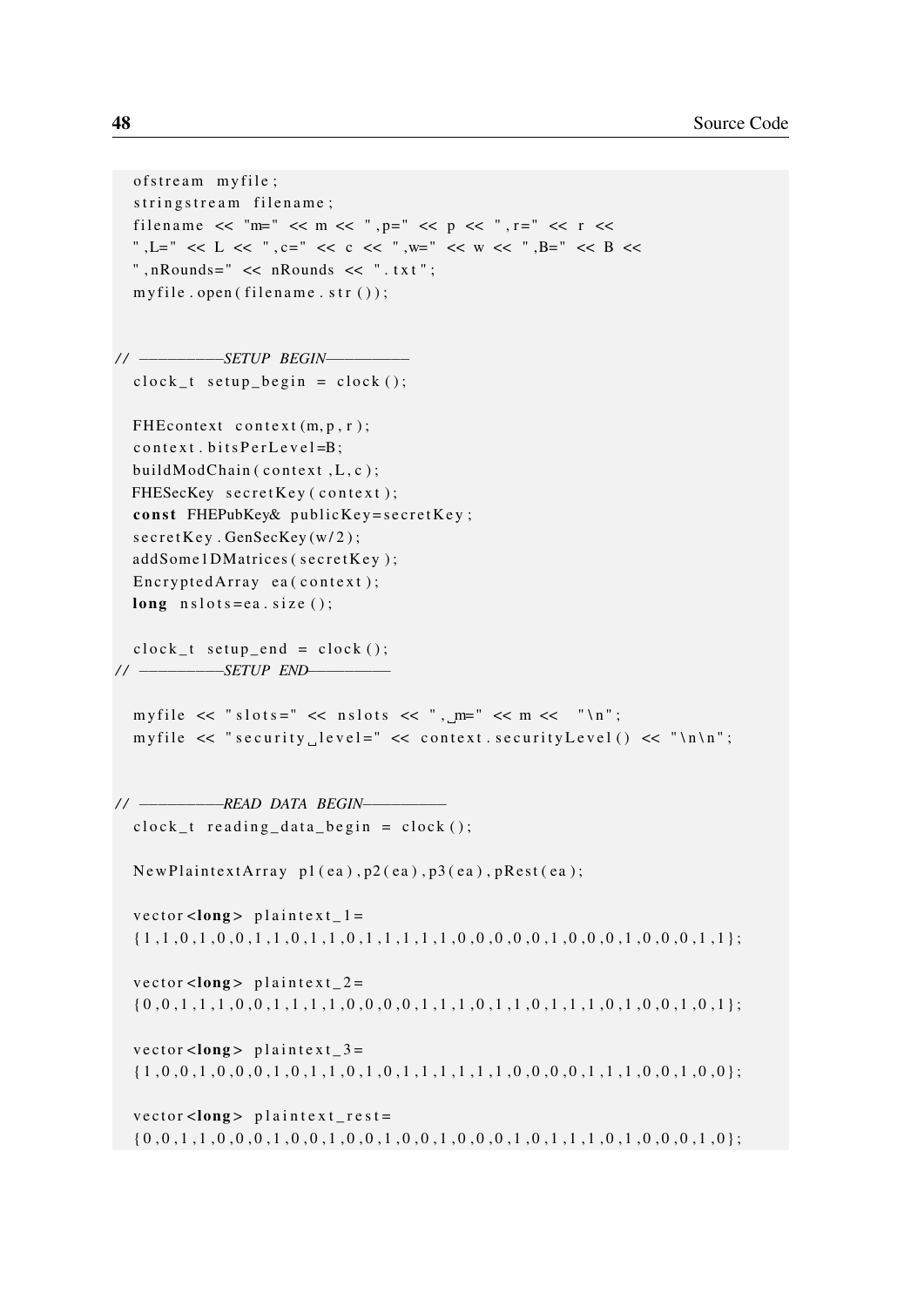```
encode (ea, p1, plaintext\lfloor 1 \rfloor;
  \text{encode}( \text{ea} , \text{p2} , \text{plaintext}_2 );
  \text{encode}( \text{ea} , \text{p3} , \text{plaintext}_3 );
  encode (ea, pRest, plaintext\_rest);g et_constants (ea, publicKey);
  get_subkeys (ea, publicKey);
  clock_t reading_data_end = clock();
/ / −−−−−−−−−READ DATA END−−−−−−−−−
/ / −−−−−−−−−CTXT ENCRYPTION BEGIN−−−−−−−−−
  clock_t ctxt_encryption_begin = clock();
  Ctxt cl ( public Key ), cl ( public Key ), cl ( public Key ), c Rest ( public Key );
  ea. encrypt (c1, publicKey, p1);
  ea.encrypt (c2, publicKey, p2);
  ea. \text{encryption}(\text{c3}, \text{publicKey}, \text{p3});ea. encrypt ( cRest, publicKey, pRest);
  vector < Ctxt > ciphers;ciphers. push\_back(c1);ciphers.push_back(c2);
  ciphers.push_back(c3);
  ciphers.push_back(cRest);
  clock_t ctxt_encryption_end = clock();
/ / −−−−−−−−−CTXT ENCRYPTION END−−−−−−−−−
// −−−−−−−−−−−−−−−− LOWMC ENCRYPTION BEGIN−−−−
  clock_t lowmc_begin = clock ();
  / / −−−−−−−−−IN IT IAL KEY ADDITION BEGIN−−−−−−−−−
  clock_t initial_key_addition_begin = clock();
  ciphers = key\_addition(ciphers, nRounds);clock_t initial_key_addition_end = clock();
  / / −−−−−−−−−IN IT IAL KEY ADDITION END−−−−−−−−−
  for (int round = 0; round < nRounds; round ++){
    myfile \ll "round " \ll setw (2) \ll round \ll "\ll";
    myfile \ll "\ll baselevel:\ll \ll setw (2)
```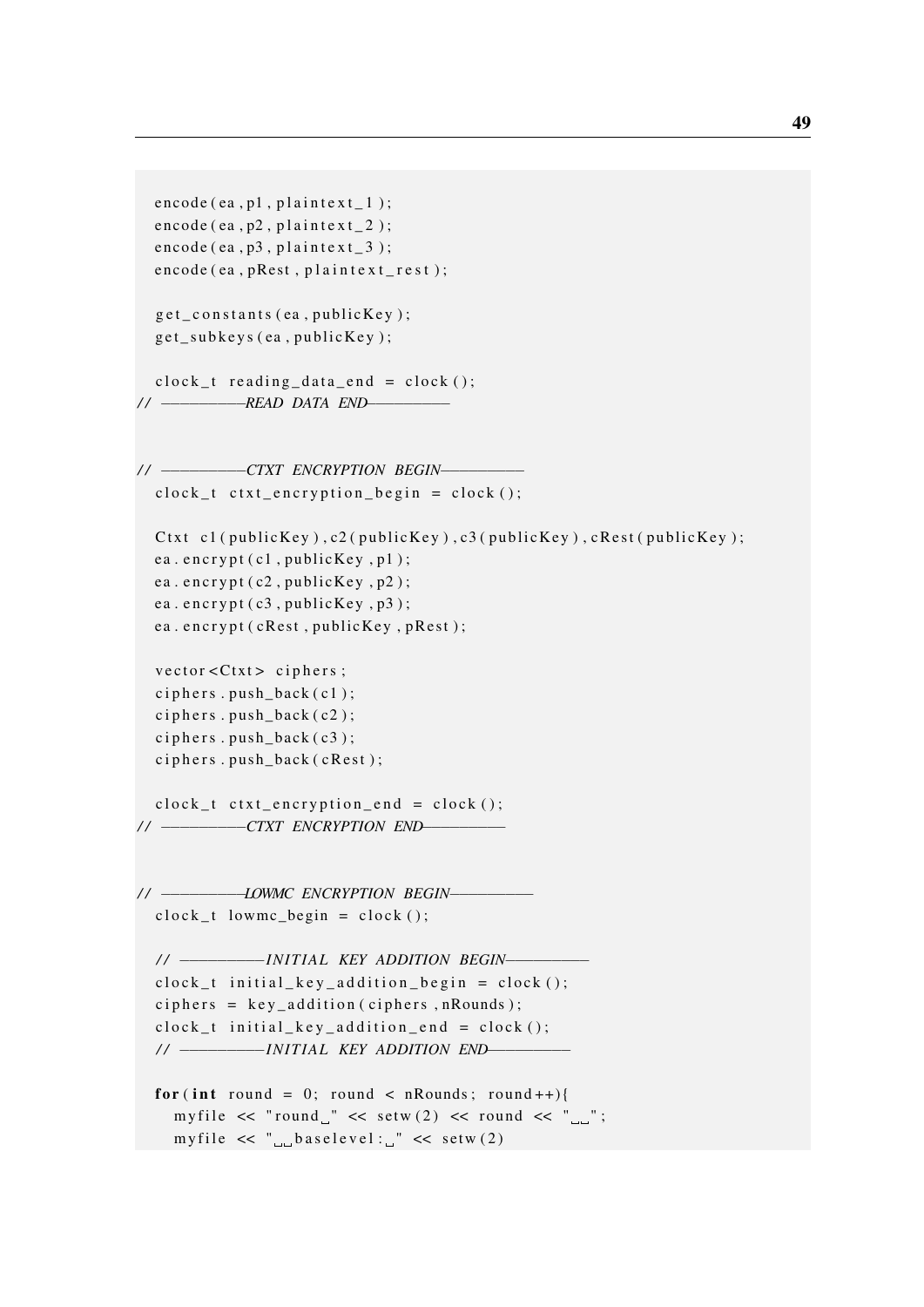```
\prec ciphers [0]. findBaseLevel() \prec "...";
    // − −−−−−−−−−−−−−−−− LOWMC ROUND BEGIN −−−−
    c lock t round time begin = clock ();
    ciphers = lowmc\_round(ciphers, publicKey, ea, round);clock t round time end = clock ();
    // − −−−−−−−−−−−−−−−−− LOWMC ROUND END−−
    double round elapsed secs =
    double (round_time_end - round_time_begin) / CLOCKS_PER_SEC;
    myfile \ll "\logsbox:\log" \ll setw (8)
    \ll round_sbox_elapsed_secs \ll "(s)_";
    myfile \ll "\Boxlinear:\Box" \ll setw (8)
    \ll round_linear_layer_elapsed_secs \ll "(s)myfile \ll "\ll const_add:\ll setw (8)
    \lt round_const_add_elapsed_secs \lt "(s)_";
    myfile \ll "Lkey_add:L" \ll setw (8)
    \lt round_key_add_elapsed_secs \lt "(s)_";
    myfile \ll "t : " \ll setw (8)
    \lt round_elapsed_secs \lt "(s)_";
    myfile \ll "\ll baselevel:\ll setw (2)
    \prec ciphers [0]. findBaseLevel() \prec "...";
    myfile \lt\lt "\ln";
  }
  myfile \lt\lt "\ln";
 c lock t lowmc end = c lock ( );
// − −−−−−−−−−−− LOWMC ENCRYPTION END−
 double setup_elapsed_secs =
  double (setup_end - setup_begin) / CLOCKS_PER_SEC;
  double reading_data_elapsed_secs =
  double (reading_data_end - reading_data_begin) / CLOCKS_PER_SEC;
  double ctxt _{\text{energyption} _{\text{elapse}d} _{\text{secs}} =
  double ( ctxt_encryption_end - ctxt_encryption_begin ) / CLOCKS_PER_SEC;
  double initial_key_addition_elapsed_secs =
  double (initial_key_addition_end - initial_key_addition_begin)
  / CLOCKS_PER_SEC ;
  double lowmc_elapsed_secs =
```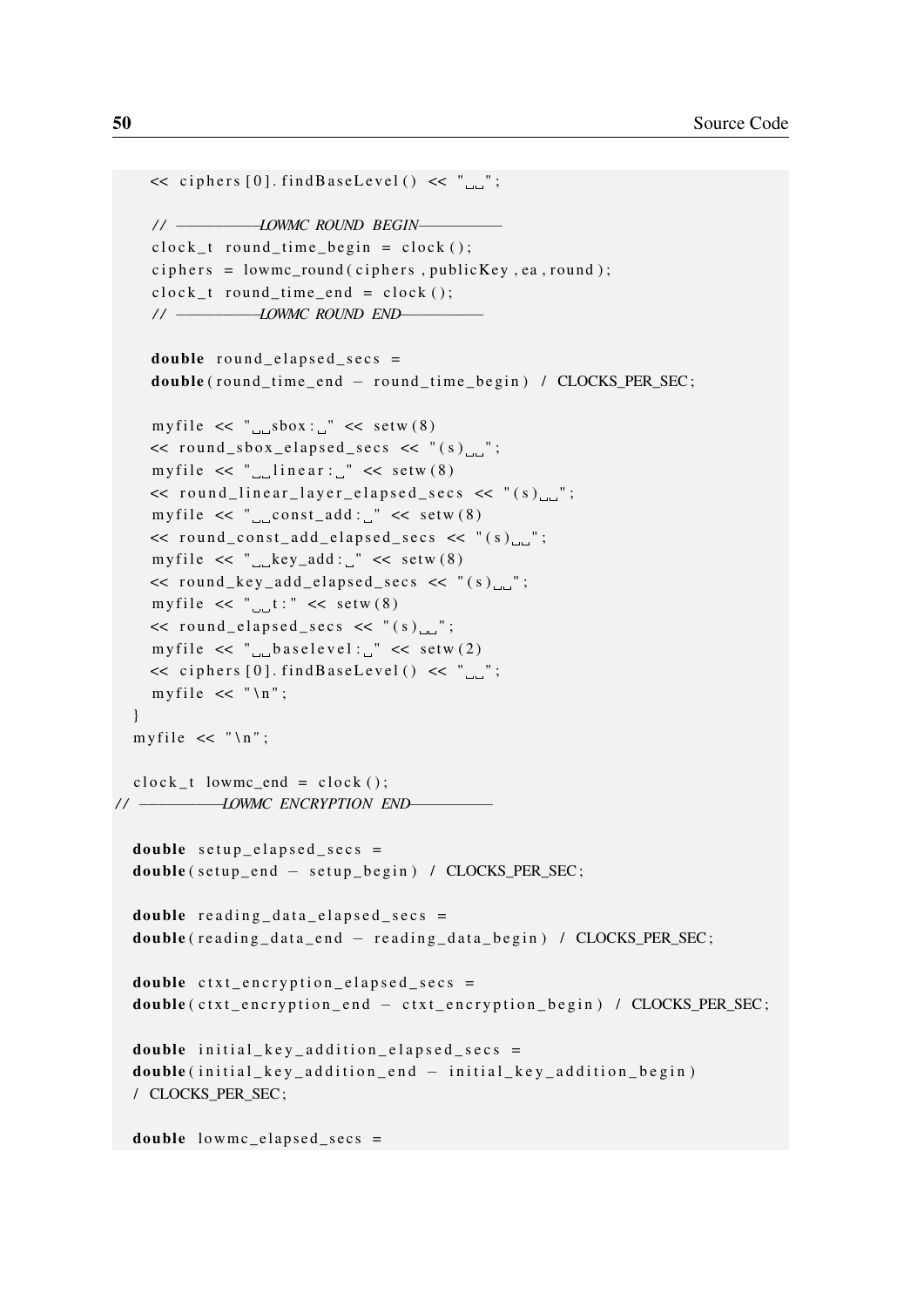```
double ( lowmc_end − lowmc_begin ) / CLOCKS_PER_SEC ;
myfile \ll setw (25) \ll "setup: " \ll setup_elapsed_secs \ll "s" \ll "\n";
myfile \ll setw (25) \ll "reading data: " \ll reading data elapsed secs
<< " s " << " \ n " ;
my file \ll setw (25) \ll "encryption: " \ll ctxt_encryption_elapsed_secs
<< " s " << " \ n " ;
my file \langle setw (25) \langle "initial key addition :
<< initial_key_addition_elapsed_secs << "s" << "\n";
myfile \ll setw (25) \ll "lowmc: " \ll lowmc_elapsed_secs \ll "s" \ll "\n";
myfile \langle setw(25) \langle shoxes: "\langle shox_elapsed_secs \langle s"\rangle s "\langle "\langle "\ranglen";
myfile \ll setw (25) \ll "linear layer: " \ll linear layer elapsed secs
<< " s " << " \ln";
myfile \ll setw (25) \ll "constant additions: " \ll const add elapsed secs
<< " s " << " \ n " ;
my file \ll setw (25) \ll "roundkey additions: " \ll key add elapsed secs
<< " s " << " \n";
for (int i = 0; i < ciphers . size (); i++){
  if (!ciphers[i].isCorrect())myfile \ll "\ln" \ll "Ctxt is invalid: ";
  }
}
my file. close ();
```
}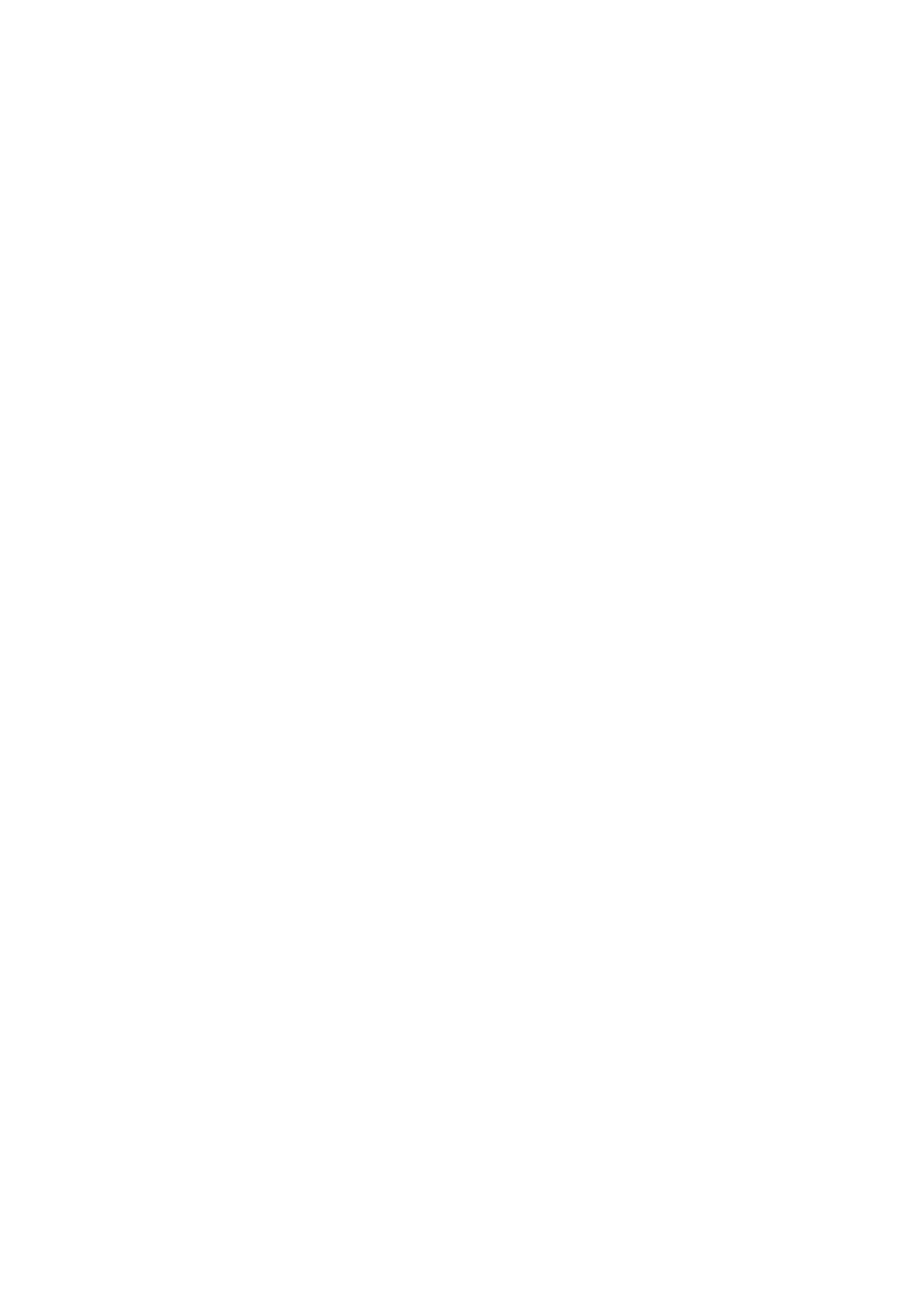# <span id="page-60-0"></span>Appendix B

# Script for Makefile

```
# compiler to use
CC = g++# compiler options
# -I are directories to search for included files
CFLAGS = -03 - std = c++14 -w -I../HElib/src/
#linker options
# -L path to search for libcrary files
# -1 name of libraries with -lTEST will link with libTEST.so
LDFLAGS = -L ../ ntl -10.5.0/src/ -lntl -lm -lgmp
#list of source files separated by space
SOLRCES = lowmc-helib .cpp# list of object files to link with
OBJECTS = $(SOLRCES: . . . . ) . / HElib / src / the . a#name of executable that should be made
EXECUTABLE = runmea l l : $ (EXECUTABLE)
%.o : %. cpp
        (CC) (CFLAGS) –c s<
$ (EXECTTABLE): $ (OBIECTS)$(CC) $(CFLAGS) $(OBIECTS) -o $@ $ (LDFLAGS)clean:
```